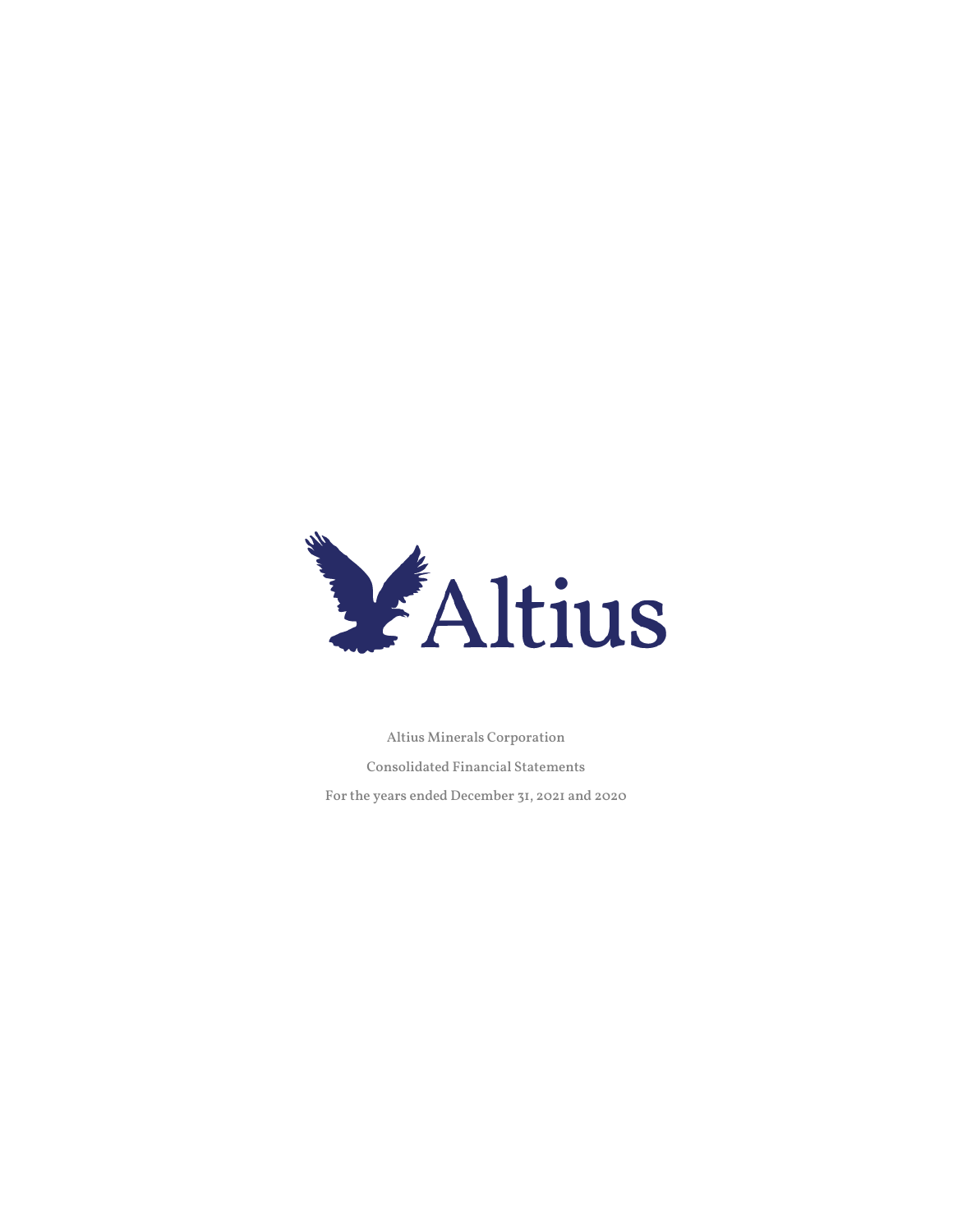# Independent Auditor's Report

To the Shareholders and the Board of Directors of Altius Minerals Corporation

## Opinion

We have audited the consolidated financial statements of Altius Minerals Corporation (the "Corporation"), which comprise the consolidated balance sheets as at December 31, 2021 and 2020, and consolidated statements of earnings (loss), comprehensive earnings, changes in equity and cash flows for the years then ended, and notes to the consolidated financial statements, including a summary of significant accounting policies (collectively referred to as the "financial statements").

In our opinion, the accompanying financial statements present fairly, in all material respects, the financial position of the Corporation as at December 31, 2021 and 2020, and its financial performance and its cash flows for the years then ended in accordance with International Financial Reporting Standards ("IFRS").

## Basis for Opinion

We conducted our audit in accordance with Canadian generally accepted auditing standards ("Canadian GAAS"). Our responsibilities under those standards are further described in the *Auditor's Responsibilities for the Audit of the Financial Statements* section of our report. We are independent of the Corporation in accordance with the ethical requirements that are relevant to our audit of the financial statements in Canada, and we have fulfilled our other ethical responsibilities in accordance with these requirements. We believe that the audit evidence we have obtained is sufficient and appropriate to provide a basis for our opinion.

## Key Audit Matters

A key audit matter is a matter that, in our professional judgment, was of most significance in our audit of the consolidated financial statements for the year ended December 31, 2021. This matter was addressed in the context of our audit of the consolidated financial statements as a whole, and in forming our opinion thereon, and we do not provide a separate opinion on this matter.

## Interest in Joint Venture — Fair value determination of renewable royalty interests and investments in renewable royalties - Refer to Notes 3, 6 and 19 to the financial statements

## Key Audit Matter Description

The Corporation's joint venture holds renewable royalty interests and investments in renewable royalties, which are accounted for as financial instruments held at fair value through other comprehensive income. The Corporation's methodology to determine the fair value of the investments at the reporting date is based on complex models and unobservable inputs. The valuation of these renewable royalty interests and investments are subjective and include several assumptions that are required to determine the fair value. The judgments with the highest degree of subjectivity and impact on the fair values are the determination of an appropriate valuation methodology, expected timing of cashflow from royalties, discount rates, power purchase agreement prices and merchant power pricing, and timing of commercial operations.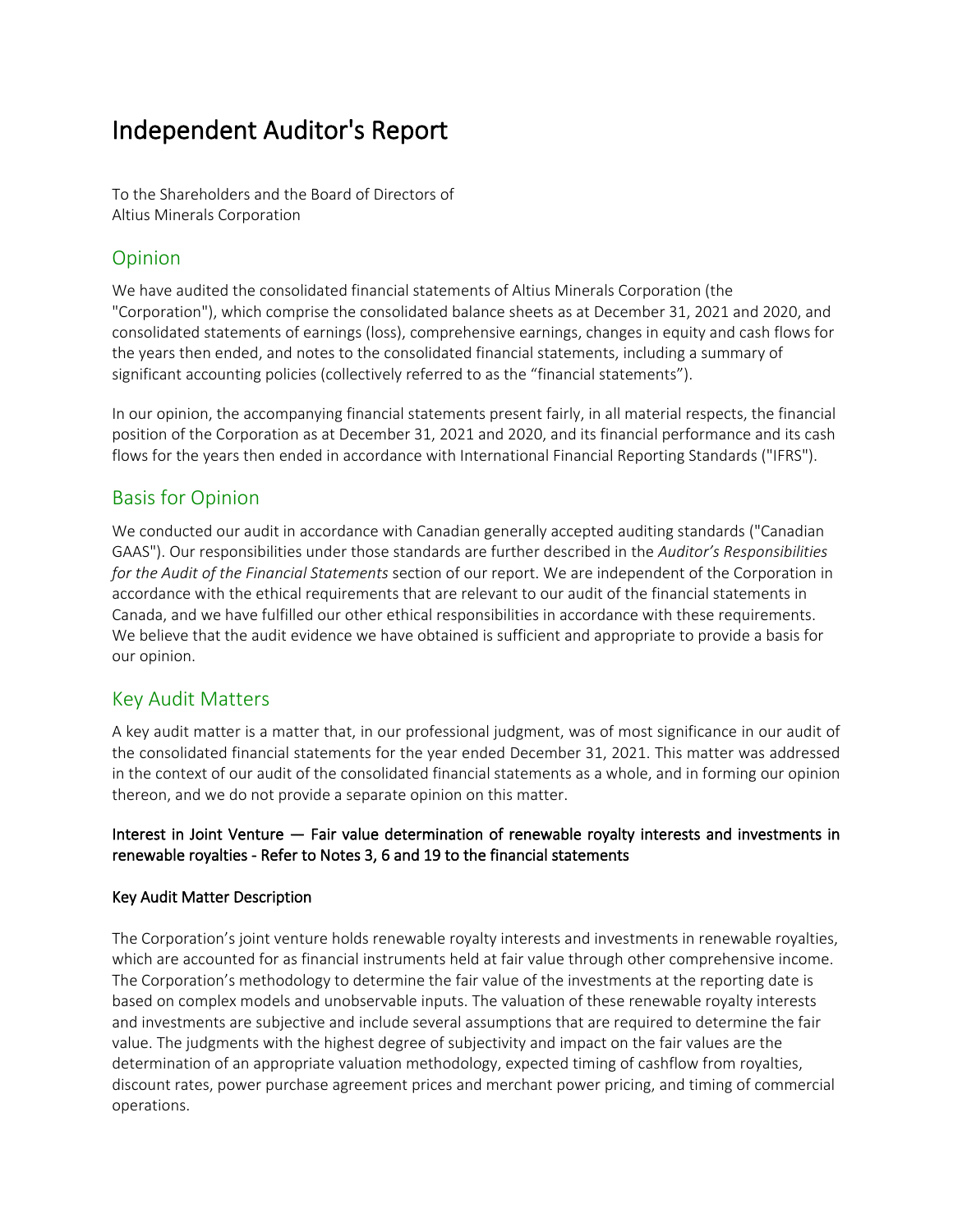Given the significant judgments made by management to estimate the fair value of the renewable royalty interests and investments in renewable royalties, performing audit procedures to evaluate the reasonableness of the estimates and assumptions related to the determination of an appropriate valuation methodology, expected timing of cashflow from royalties, discount rates, power purchase agreement prices and merchant power pricing, and timing of commercial operations required a high degree of auditor judgment and an increased extent of audit effort, including the need to involve fair value specialists.

## How the Key Audit Matter Was Addressed in the Audit

Our audit procedures related to the fair value determination of the renewable royalty interests and investments in renewable royalties included the following, among others:

- Evaluated the reasonableness of management's expected cashflow from royalties, power purchase agreement prices and merchant power pricing, and timing of commercial operations by comparing management's forecasts to:
	- o Contractual terms;
	- o Historical forecasts;
	- o Internal communications to management and the Board of Directors; and
	- o Forecasted information included in the Corporation's press releases, as well as analyst and industry reports for the Corporation and third-party information.
- With the assistance of fair value specialists, evaluated the reasonableness of:
	- o The valuation methodology and the mathematical accuracy of the calculations.
	- o The discount rates by testing the source information underlying the determination of the discount rate and developed a range of independent estimates for the discount rate and compared to the discount rate selected by management.

## Other Information

Management is responsible for the other information. The other information comprises of Management's Discussion and Analysis

Our opinion on the financial statements does not cover the other information and we do not and will not express any form of assurance conclusion thereon. In connection with our audit of the financial statements, our responsibility is to read the other information identified above and, in doing so, consider whether the other information is materially inconsistent with the financial statements or our knowledge obtained in the audit, or otherwise appears to be materially misstated.

We obtained Management's Discussion and Analysis prior to the date of this auditor's report. If, based on the work we have performed on this other information, we conclude that there is a material misstatement of this other information, we are required to report that fact in this auditor's report. We have nothing to report in this regard.

## Responsibilities of Management and Those Charged with Governance for the Financial Statements

Management is responsible for the preparation and fair presentation of the financial statements in accordance with IFRS, and for such internal control as management determines is necessary to enable the preparation of financial statements that are free from material misstatement, whether due to fraud or error.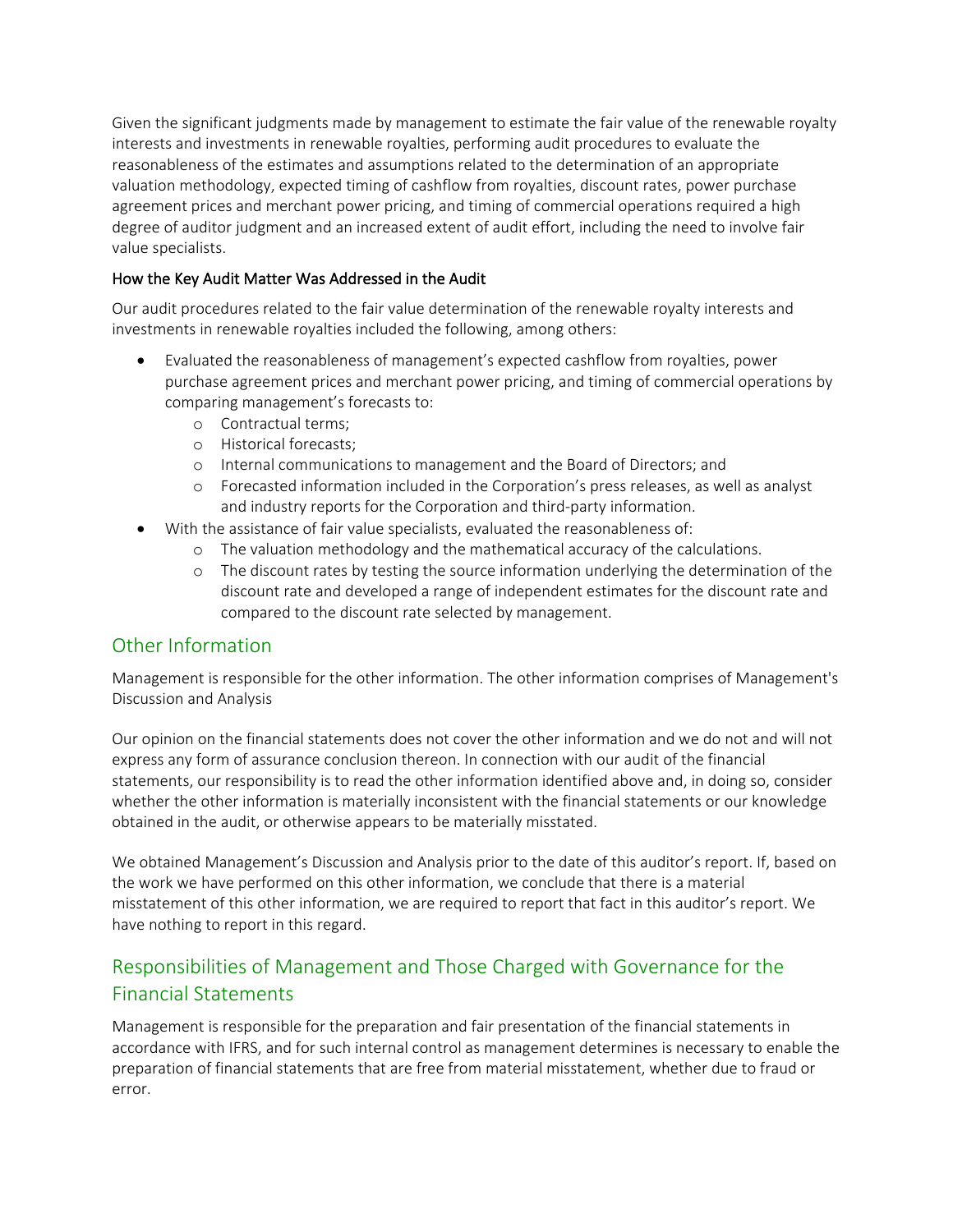In preparing the financial statements, management is responsible for assessing the Corporation's ability to continue as a going concern, disclosing, as applicable, matters related to going concern and using the going concern basis of accounting unless management either intends to liquidate the Corporation or to cease operations, or has no realistic alternative but to do so.

Those charged with governance are responsible for overseeing the Corporation's financial reporting process.

## Auditor's Responsibilities for the Audit of the Financial Statements

Our objectives are to obtain reasonable assurance about whether the financial statements as a whole are free from material misstatement, whether due to fraud or error, and to issue an auditor's report that includes our opinion. Reasonable assurance is a high level of assurance, but is not a guarantee that an audit conducted in accordance with Canadian GAAS will always detect a material misstatement when it exists. Misstatements can arise from fraud or error and are considered material if, individually or in the aggregate, they could reasonably be expected to influence the economic decisions of users taken on the basis of these financial statements.

As part of an audit in accordance with Canadian GAAS, we exercise professional judgment and maintain professional skepticism throughout the audit. We also:

- Identify and assess the risks of material misstatement of the financial statements, whether due to fraud or error, design and perform audit procedures responsive to those risks, and obtain audit evidence that is sufficient and appropriate to provide a basis for our opinion. The risk of not detecting a material misstatement resulting from fraud is higher than for one resulting from error, as fraud may involve collusion, forgery, intentional omissions, misrepresentations, or the override of internal control.
- Obtain an understanding of internal control relevant to the audit in order to design audit procedures that are appropriate in the circumstances, but not for the purpose of expressing an opinion on the effectiveness of the Corporation's internal control.
- Evaluate the appropriateness of accounting policies used and the reasonableness of accounting estimates and related disclosures made by management.
- Conclude on the appropriateness of management's use of the going concern basis of accounting and, based on the audit evidence obtained, whether a material uncertainty exists related to events or conditions that may cast significant doubt on the Corporation's ability to continue as a going concern. If we conclude that a material uncertainty exists, we are required to draw attention in our auditor's report to the related disclosures in the financial statements or, if such disclosures are inadequate, to modify our opinion. Our conclusions are based on the audit evidence obtained up to the date of our auditor's report. However, future events or conditions may cause the Corporation to cease to continue as a going concern.
- Evaluate the overall presentation, structure and content of the financial statements, including the disclosures, and whether the financial statements represent the underlying transactions and events in a manner that achieves fair presentation.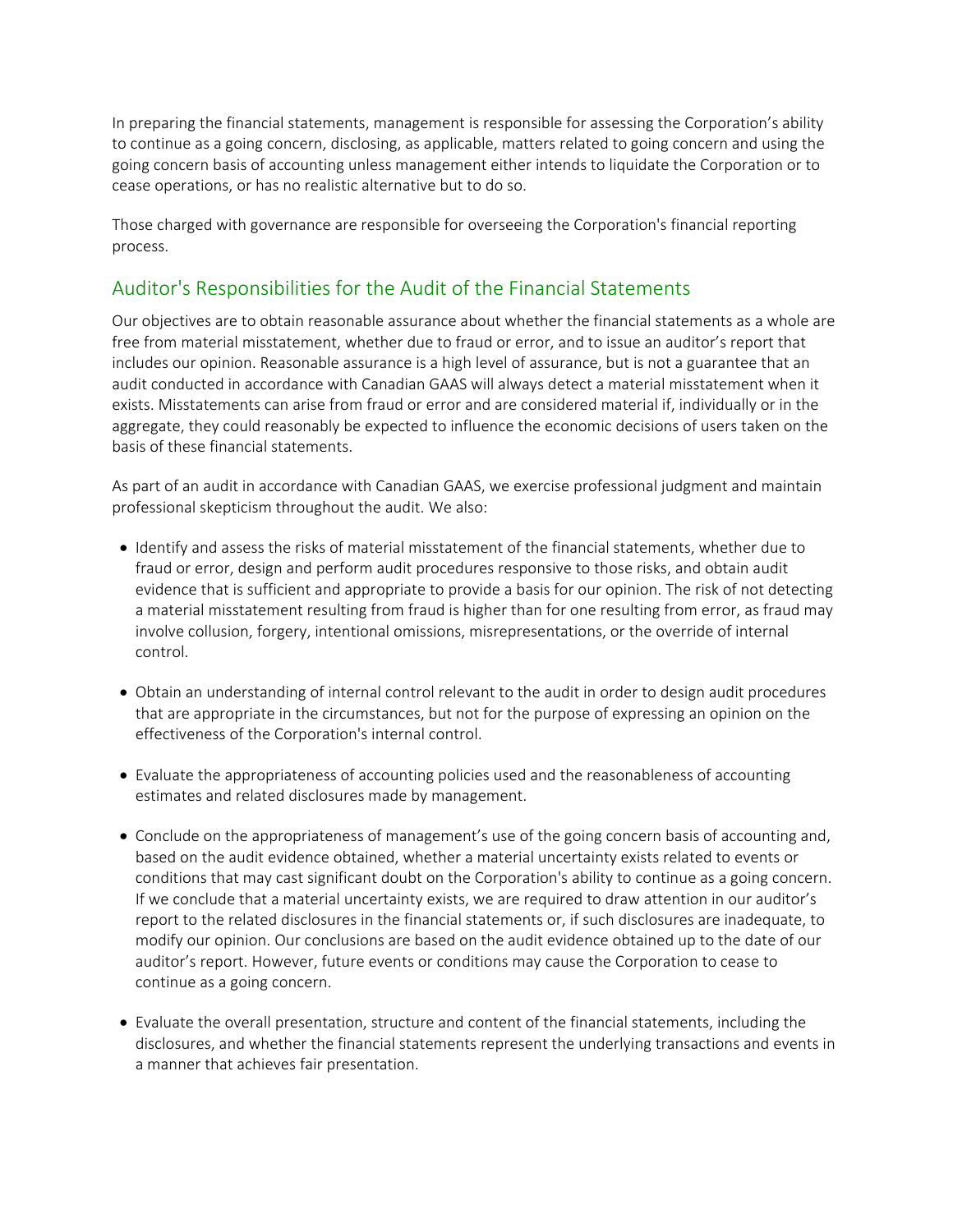• Obtain sufficient appropriate audit evidence regarding the financial information of the entities or business activities within the Corporation to express an opinion on the financial statements. We are responsible for the direction, supervision and performance of the group audit. We remain solely responsible for our audit opinion.

We communicate with those charged with governance regarding, among other matters, the planned scope and timing of the audit and significant audit findings, including any significant deficiencies in internal control that we identify during our audit.

We also provide those charged with governance with a statement that we have complied with relevant ethical requirements regarding independence, and to communicate with them all relationships and other matters that may reasonably be thought to bear on our independence, and where applicable, related safeguards.

From the matters communicated with those charged with governance, we determine those matters that were of most significance in the audit of the consolidated financial statements of the current period and are therefore the key audit matters. We describe these matters in our auditor's report unless law or regulation precludes public disclosure about the matter or when, in extremely rare circumstances, we determine that a matter should not be communicated in our report because the adverse consequences of doing so would reasonably be expected to outweigh the public interest benefits of such communication.

The engagement partner on the audit resulting in this independent auditor's report is Paul Fletcher.

/s/ Deloitte LLP

Chartered Professional Accountants March 9, 2022 St. John's, Newfoundland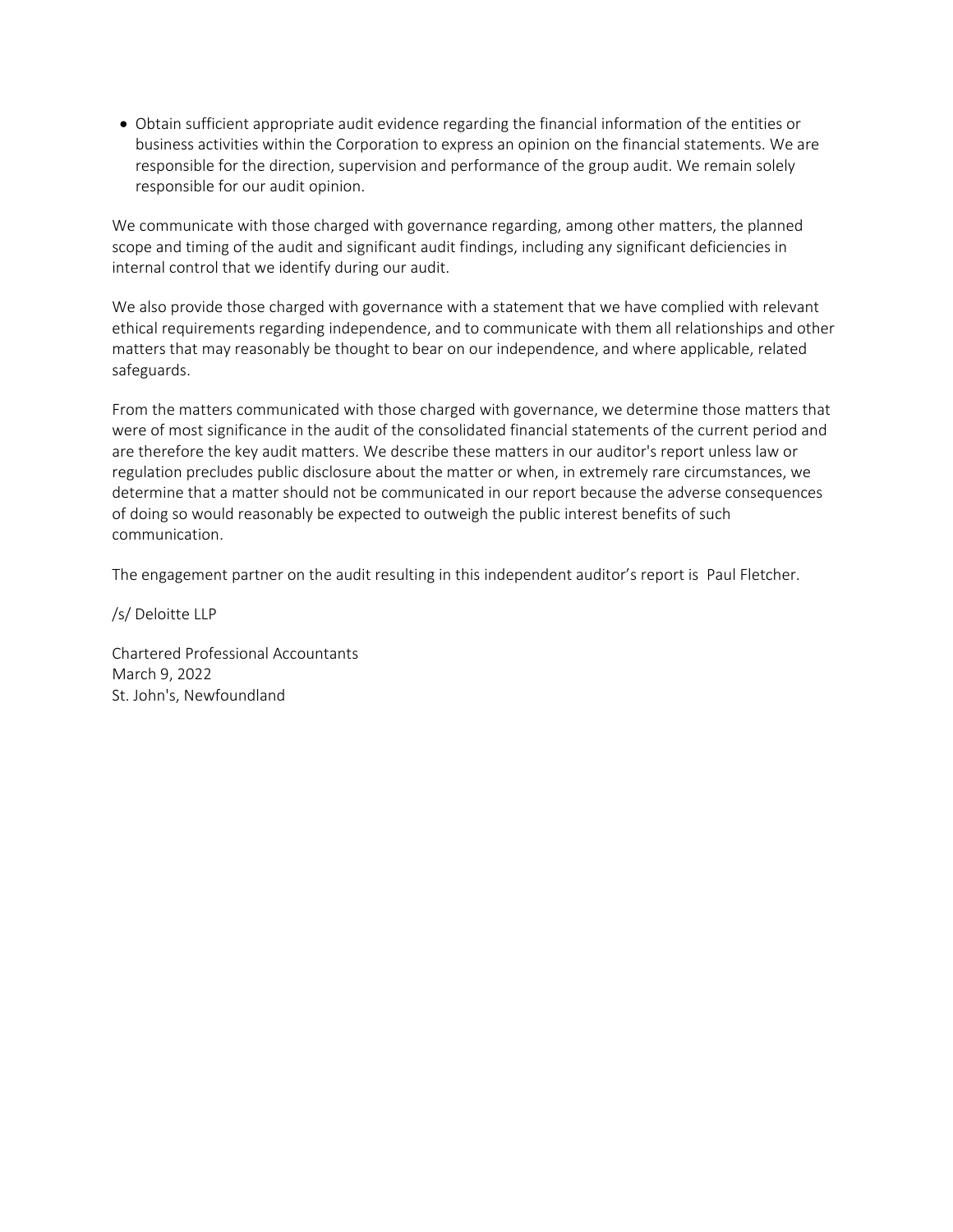## CONSOLIDATED BALANCE SHEETS

| In Thousands of Canadian Dollars         |                | As at               |                   |  |  |  |
|------------------------------------------|----------------|---------------------|-------------------|--|--|--|
|                                          | <b>Note</b>    | December 31, 2021   | December 31, 2020 |  |  |  |
| <b>ASSETS</b>                            |                |                     |                   |  |  |  |
| Current assets                           |                |                     |                   |  |  |  |
| Cash and cash equivalents                |                | \$<br>$IOO, O2I$ \$ | 21,804            |  |  |  |
| Accounts receivable and prepaid expenses |                | 12,601              | II,884            |  |  |  |
| Income tax receivable                    |                | 2,268               | 954               |  |  |  |
| Loan receivable                          |                |                     | 1,000             |  |  |  |
|                                          |                | \$<br>II4,890       | \$<br>35,642      |  |  |  |
| Non-current assets                       |                |                     |                   |  |  |  |
| Interests in joint ventures              | 6              | 152,504             | 95,904            |  |  |  |
| Royalty and streaming interests          | 9              | 250,877             | 273,102           |  |  |  |
| Investments                              | 8              | 183,725             | 145,021           |  |  |  |
| Exploration and evaluation assets        | 4              | 9,105               | 14,366            |  |  |  |
| Goodwill                                 | 5              |                     | 6,031             |  |  |  |
| Deferred tax assets                      | IO             | 7,787               | 8,517             |  |  |  |
| Investment in associates                 | $\overline{7}$ | 1,620               | 9,929             |  |  |  |
| Property and equipment                   |                | 893                 | 1,098             |  |  |  |
|                                          |                | \$<br>606,511       | \$<br>553,968     |  |  |  |
| <b>TOTAL ASSETS</b>                      |                | \$<br>721,401       | \$<br>589,610     |  |  |  |
| <b>LIABILITIES</b>                       |                |                     |                   |  |  |  |
| Current liabilities                      |                |                     |                   |  |  |  |
| Accounts payable and accrued liabilities |                | 6,069               | 6,852             |  |  |  |
| Current portion of long-term debt        | $\,$ II        | 8,000               | 20,000            |  |  |  |
| Income tax payable                       |                | 5,580               | 4,681             |  |  |  |
|                                          |                | \$<br>19,649        | \$<br>31,533      |  |  |  |
| Non-current liabilities                  |                |                     |                   |  |  |  |
| Long-term debt                           | $\mathbf{II}$  | 107,173             | II2,967           |  |  |  |
| Other liability                          |                | 851                 | 1,00I             |  |  |  |
| Deferred tax liabilities                 | IO             | 64,738              | 58,975            |  |  |  |
| Derivative - cash flow swap              | $\mathbf{I}$   | $\mathbf{I}$        | 1,309             |  |  |  |
|                                          |                | \$<br>172,773       | \$<br>174,252     |  |  |  |
| <b>TOTAL LIABILITIES</b>                 |                | \$<br>192,422       | \$<br>205,785     |  |  |  |
| EQUITY                                   |                |                     |                   |  |  |  |
| Shareholders' equity                     |                | 433,486             | 362,877           |  |  |  |
| Non-controlling interest                 |                | 95,493              | 20,948            |  |  |  |
|                                          |                | \$<br>528,979       | \$<br>383,825     |  |  |  |
| TOTAL LIABILITIES AND EQUITY             |                | \$<br>721,401 \$    | 589,610           |  |  |  |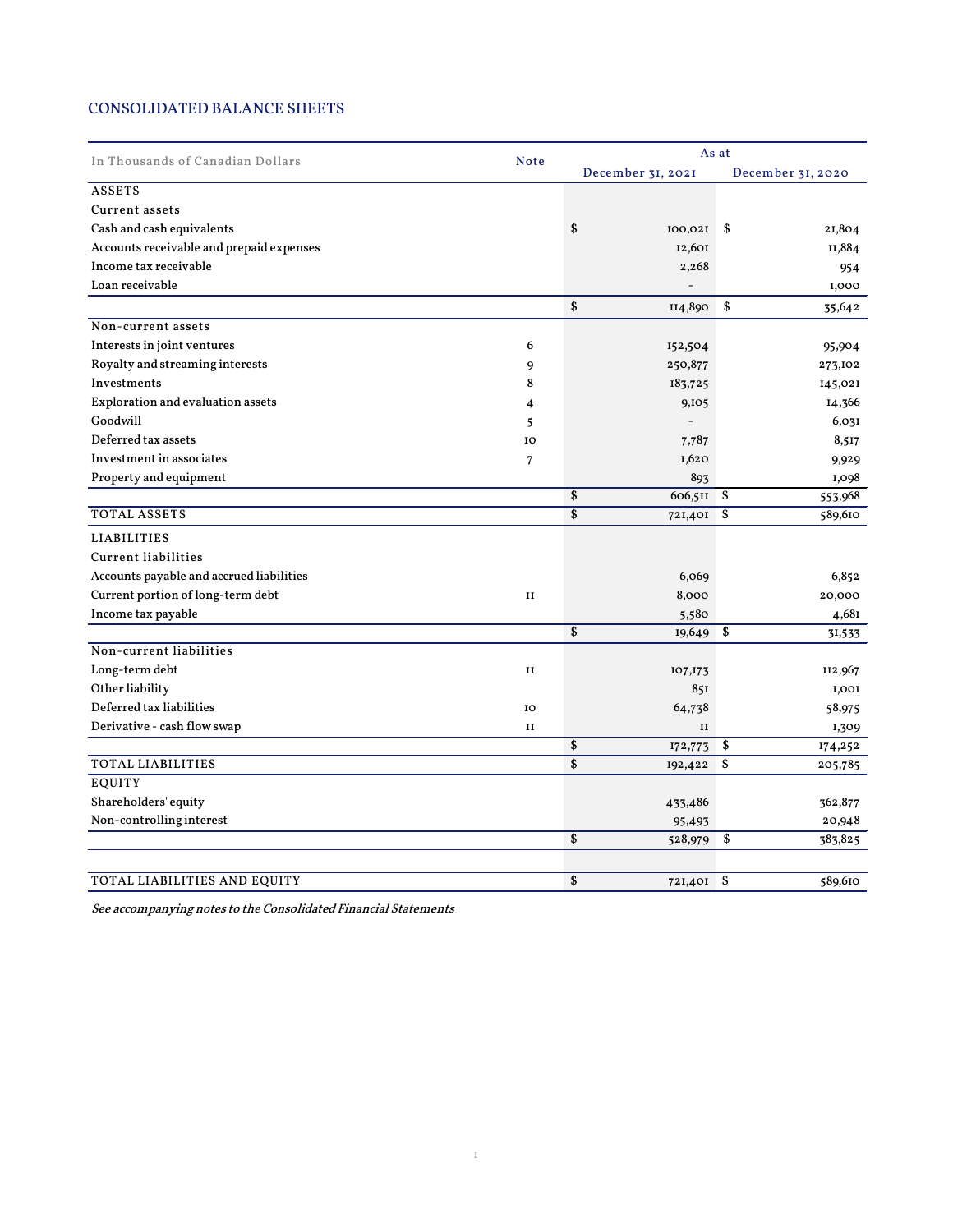## CONSOLIDATED STATEMENTS OF EARNINGS (LOSS)

| In Thousands of Canadian Dollars, except per share amounts            |                | Year ended        |                   |  |  |  |  |  |
|-----------------------------------------------------------------------|----------------|-------------------|-------------------|--|--|--|--|--|
|                                                                       |                | December 31, 2021 | December 31, 2020 |  |  |  |  |  |
| Revenue and other income                                              | <b>I2</b>      | \$<br>81,682 \$   | 60,057            |  |  |  |  |  |
| <b>Costs and Expenses</b>                                             |                |                   |                   |  |  |  |  |  |
| General and administrative                                            | <b>I2</b>      | 9,051             | 8,933             |  |  |  |  |  |
| Cost of sales - copper stream                                         |                | 5,701             | 4,594             |  |  |  |  |  |
| Share-based compensation                                              | 14             | 3,018             | 3,984             |  |  |  |  |  |
| Generative exploration                                                |                | 55                | 277               |  |  |  |  |  |
| Exploration and evaluation assets abandoned or impaired               | 4              | 2,889             | 80                |  |  |  |  |  |
| Mineral rights and leases                                             |                | 274               | 35I               |  |  |  |  |  |
| Amortization and depletion                                            |                | 22,913            | 18,049            |  |  |  |  |  |
| Earnings before the following:                                        |                | \$<br>37,781 \$   | 23,789            |  |  |  |  |  |
| (Loss) earnings from joint ventures                                   | 6              | (380)             | 2,953             |  |  |  |  |  |
| Realized gain on disposal of derivatives                              |                | 6,121             | 609               |  |  |  |  |  |
| Gain on disposal of mineral property                                  | 4              | 4,704             | 2,997             |  |  |  |  |  |
| Gain on loss of control of subsidiary                                 | 6              | $\overline{a}$    | 790               |  |  |  |  |  |
| Interest on long-term debt                                            |                | (6, 824)          | (8,077)           |  |  |  |  |  |
| Foreign exchange gain                                                 |                | 530               | 3,193             |  |  |  |  |  |
| Impairment of royalty interests and goodwill                          | 5 & 9          | (6, 03I)          | (46, 147)         |  |  |  |  |  |
| Dilution gain on issuance of shares by an associate and joint venture | 6 & 7          | 580               | 2,924             |  |  |  |  |  |
| Unrealized gain (loss) on fair value adjustment of derivatives        |                | (165)             | 2,049             |  |  |  |  |  |
| Gain on reclassification of an associate                              | $\sqrt{7}$     | 7,595             |                   |  |  |  |  |  |
| Share of earnings (loss) and impairment reversal in associates        | $\overline{7}$ | I,263             | (4,108)           |  |  |  |  |  |
| Earnings (loss) before income taxes                                   |                | \$<br>45,174 \$   | (19, 028)         |  |  |  |  |  |
| Income taxes (current and deferred)                                   | IO             | 6,894             | 7,185             |  |  |  |  |  |
| Net earnings (loss)                                                   |                | \$<br>38,280 \$   | (26, 213)         |  |  |  |  |  |
|                                                                       |                |                   |                   |  |  |  |  |  |
| Net earnings (loss) attributable to:                                  |                |                   |                   |  |  |  |  |  |
| Common shareholders                                                   |                | 40,022            | (26, 86I)         |  |  |  |  |  |
| Non-controlling interest                                              |                | (1,742)           | 648               |  |  |  |  |  |
|                                                                       |                | \$<br>38,280 \$   | (26, 213)         |  |  |  |  |  |
| Net earnings (loss) per share                                         |                |                   |                   |  |  |  |  |  |
| <b>Basic</b>                                                          |                | \$<br>0.97        | - \$<br>(0.65)    |  |  |  |  |  |
| Diluted                                                               |                | 0.94              | (0.65)            |  |  |  |  |  |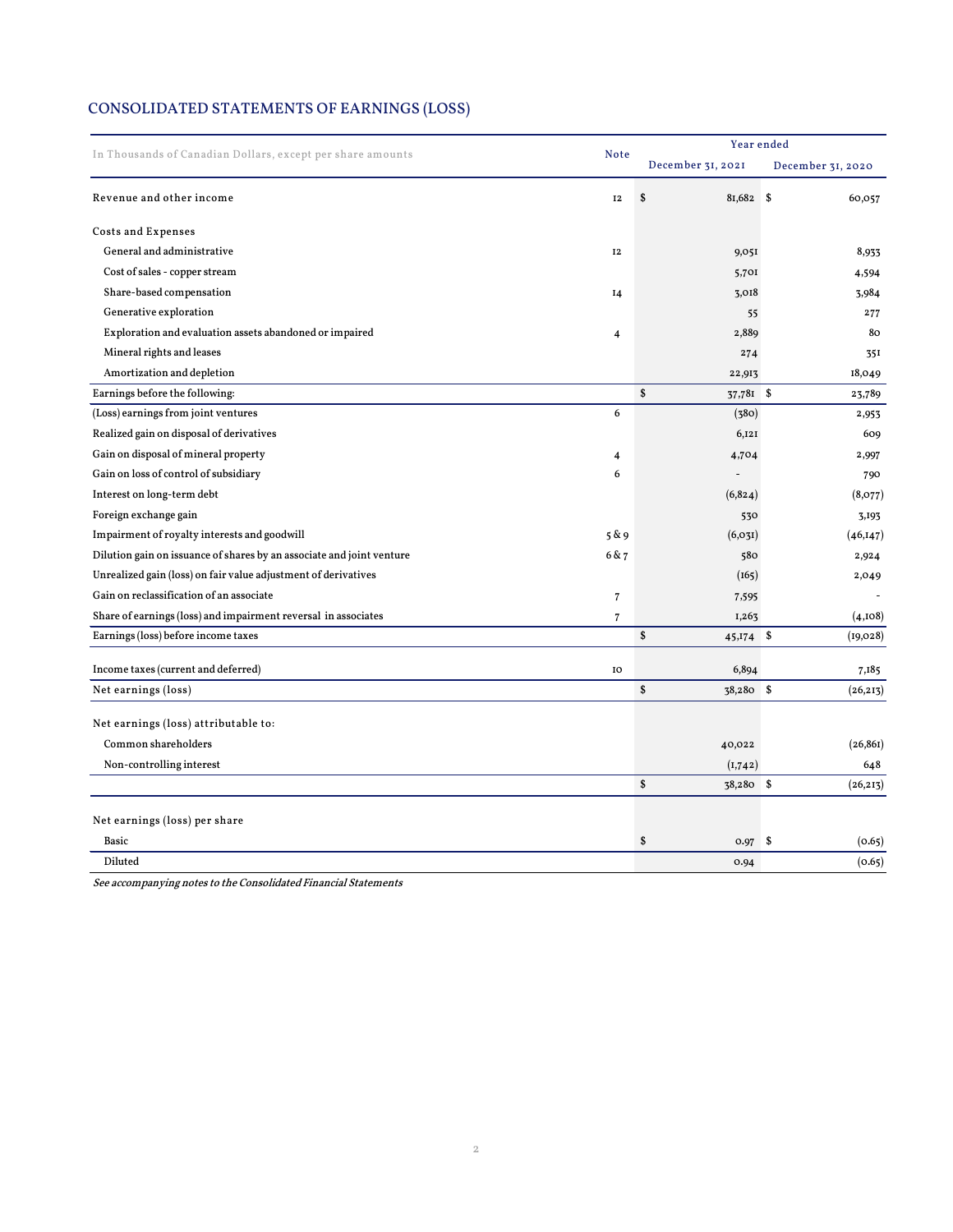## CONSOLIDATED STATEMENTS OF COMPREHENSIVE EARNINGS

|                                                                       |             | Year ended        |                   |  |  |  |
|-----------------------------------------------------------------------|-------------|-------------------|-------------------|--|--|--|
| In Thousands of Canadian Dollars                                      | <b>Note</b> | December 31, 2021 | December 31, 2020 |  |  |  |
| Net earnings (loss)                                                   |             | \$<br>38,280 \$   | (26, 213)         |  |  |  |
| Other comprehensive earnings (loss)                                   |             |                   |                   |  |  |  |
| To be reclassified subsequently to profit or loss                     |             |                   |                   |  |  |  |
| Foreign currency translation adjustment                               |             |                   |                   |  |  |  |
| Gross amount                                                          |             | II5               | (5, 582)          |  |  |  |
| Tax effect                                                            |             |                   | (7I)              |  |  |  |
| Net amount                                                            |             | \$<br>$II5 \quad$ | (5, 653)          |  |  |  |
| Net unrealized gain (loss) on fair value adjustment of cash flow swap |             |                   |                   |  |  |  |
| Gross amount                                                          |             | I,344             | (666)             |  |  |  |
| Tax effect                                                            |             | (283)             | 153               |  |  |  |
| Net amount                                                            |             | \$<br>1,061 \$    | (513)             |  |  |  |
| To not be reclassified subsequently to profit or loss                 |             |                   |                   |  |  |  |
| Net unrealized gain on investments                                    | 8           |                   |                   |  |  |  |
| Gross amount                                                          |             | 5,226             | 34,53I            |  |  |  |
| Tax effect                                                            |             | (I, 4I4)          | (5,560)           |  |  |  |
| Net amount                                                            |             | \$<br>$3,812$ \$  | 28,971            |  |  |  |
| Revaluation of investments held in joint venture                      | 6           |                   |                   |  |  |  |
| Gross amount                                                          |             | 6,242             | 1,912             |  |  |  |
| Tax effect                                                            |             | (2,573)           | (544)             |  |  |  |
| Net amount                                                            |             | \$<br>3,669 \$    | I,368             |  |  |  |
|                                                                       |             |                   |                   |  |  |  |
| Realized gain (loss) on investments                                   | 8           | $10,416$ \$       | (4,590)           |  |  |  |
| $\operatorname{Tax}$ effect                                           |             | (2,460)           | I79               |  |  |  |
| Net amount                                                            |             | \$<br>7,956 \$    | (4, 411)          |  |  |  |
|                                                                       |             |                   |                   |  |  |  |
| Realized gain on investments held in joint venture<br>Tax effect      | 6           | $16,575$ \$       |                   |  |  |  |
|                                                                       |             | (3, 220)          |                   |  |  |  |
| Net amount                                                            |             | \$<br>13,355 \$   |                   |  |  |  |
| Other comprehensive earnings                                          |             | \$<br>$29,968$ \$ | 19,762            |  |  |  |
| Total comprehensive earnings (loss)                                   |             | \$<br>68,248 \$   | (6, 451)          |  |  |  |
|                                                                       |             |                   |                   |  |  |  |
| Total comprehensive earnings (loss) attributable to:                  |             |                   |                   |  |  |  |
| Common shareholders                                                   |             | 63,2II            | (7,099)           |  |  |  |
| Non-controlling interest                                              |             | 5,037             | 648               |  |  |  |
|                                                                       |             | \$<br>68,248 \$   | (6, 451)          |  |  |  |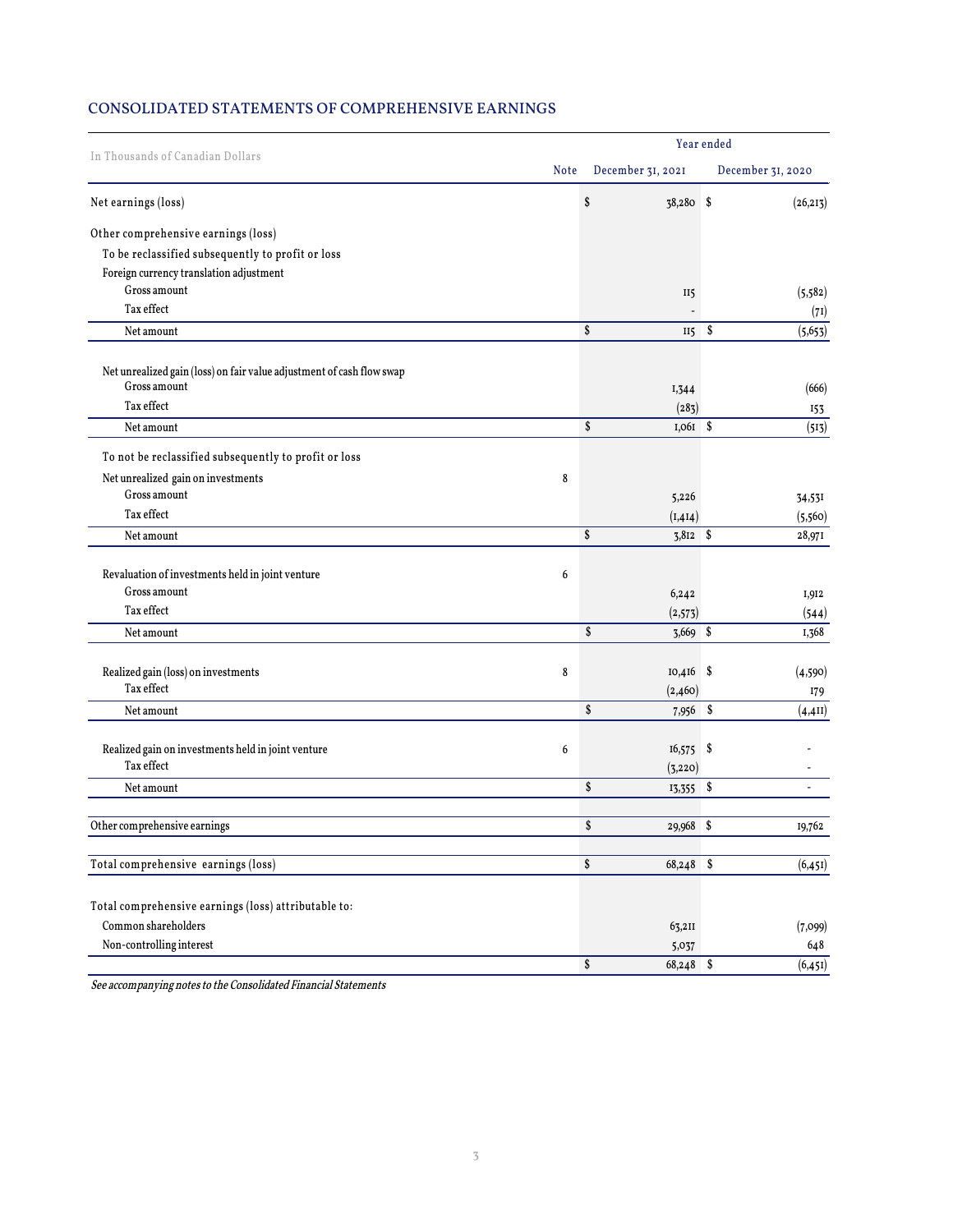## CONSOLIDATED STATEMENTS OF CASH FLOWS

| Unaudited, In Thousands of Canadian Dollars                                     | <b>Note</b>  | Year ended          |                   |  |  |  |
|---------------------------------------------------------------------------------|--------------|---------------------|-------------------|--|--|--|
|                                                                                 |              | December 31, 2021   | December 31, 2020 |  |  |  |
| Operating activities                                                            |              |                     |                   |  |  |  |
| Net earnings (loss)                                                             |              | \$<br>38,280 \$     | (26, 213)         |  |  |  |
| Adjustments for operating activities                                            | 15           | II,434              | 64,732            |  |  |  |
|                                                                                 |              | \$<br>49,714        | \$<br>38,519      |  |  |  |
| Changes in non-cash operating working capital                                   | 15           | (1,941)             | (1,400)           |  |  |  |
|                                                                                 |              | \$<br>47,773 \$     | 37,II9            |  |  |  |
| Financing activities                                                            |              |                     |                   |  |  |  |
| Proceeds from long-term debt                                                    | $\mathbf{I}$ |                     | 47,326            |  |  |  |
| Costs incurred on amendment of credit facilities                                | $\mathbf{I}$ | (1,782)             |                   |  |  |  |
| Repayment of long-term debt                                                     | $\mathbf{I}$ | (17,000)            | (20,000)          |  |  |  |
| Lease payments                                                                  |              | (168)               | (168)             |  |  |  |
| Proceeds from exercise of warrants                                              | 13           | 5,600               |                   |  |  |  |
| Proceeds from IPO of subsidiary (net of isssuance costs of \$8,802)             | 18           | 98,932              |                   |  |  |  |
| (Payments) receipt from non-controlling interest                                | 18           | (I, 402)            | 4,571             |  |  |  |
| Preferred securities distribution                                               | 13           | (5,000)             | (5,014)           |  |  |  |
| Repurchase of common shares                                                     | 13           | (12, 943)           | (6,090)           |  |  |  |
| Dividends paid                                                                  |              | (9, 247)            | (7,881)           |  |  |  |
|                                                                                 |              | \$<br>56,990 \$     | 12,744            |  |  |  |
| Investing activities                                                            |              |                     |                   |  |  |  |
| Proceeds from sale of investments                                               | 8            | 25,640              | 23,423            |  |  |  |
| Acquisition of control of Coal Royalty and Genesee Royalty Limited Partnerships |              |                     | (8,957)           |  |  |  |
| Cash received from joint ventures                                               | 6            | I,646               | 10,337            |  |  |  |
| Generative exploration                                                          |              | (55)                | (175)             |  |  |  |
| Exploration and evaluation assets, net of recoveries                            |              | (653)               | (2,119)           |  |  |  |
| Investment in joint venture                                                     | 6            | (35,261)            |                   |  |  |  |
| Loss of control of subsidiary                                                   |              | (175)               | (952)             |  |  |  |
| Acquisition of royalty interests                                                | 9            | (475)               | (580)             |  |  |  |
| Acquisition of investments                                                      |              | (17, 204)           | (71, 125)         |  |  |  |
| Acquisition of property and equipment                                           |              | (9)                 | (39)              |  |  |  |
|                                                                                 |              | \$<br>$(26,546)$ \$ | (50, 187)         |  |  |  |
| Net increase (decrease) in cash and cash equivalents                            |              | 78,217              | (324)             |  |  |  |
| Cash and cash equivalents, beginning of year                                    |              | 21,804              | 22,128            |  |  |  |
| Cash and cash equivalents, end of year                                          |              | \$<br>$100,021$ \$  | 21,804            |  |  |  |

Supplemental cash flow information (Note 15)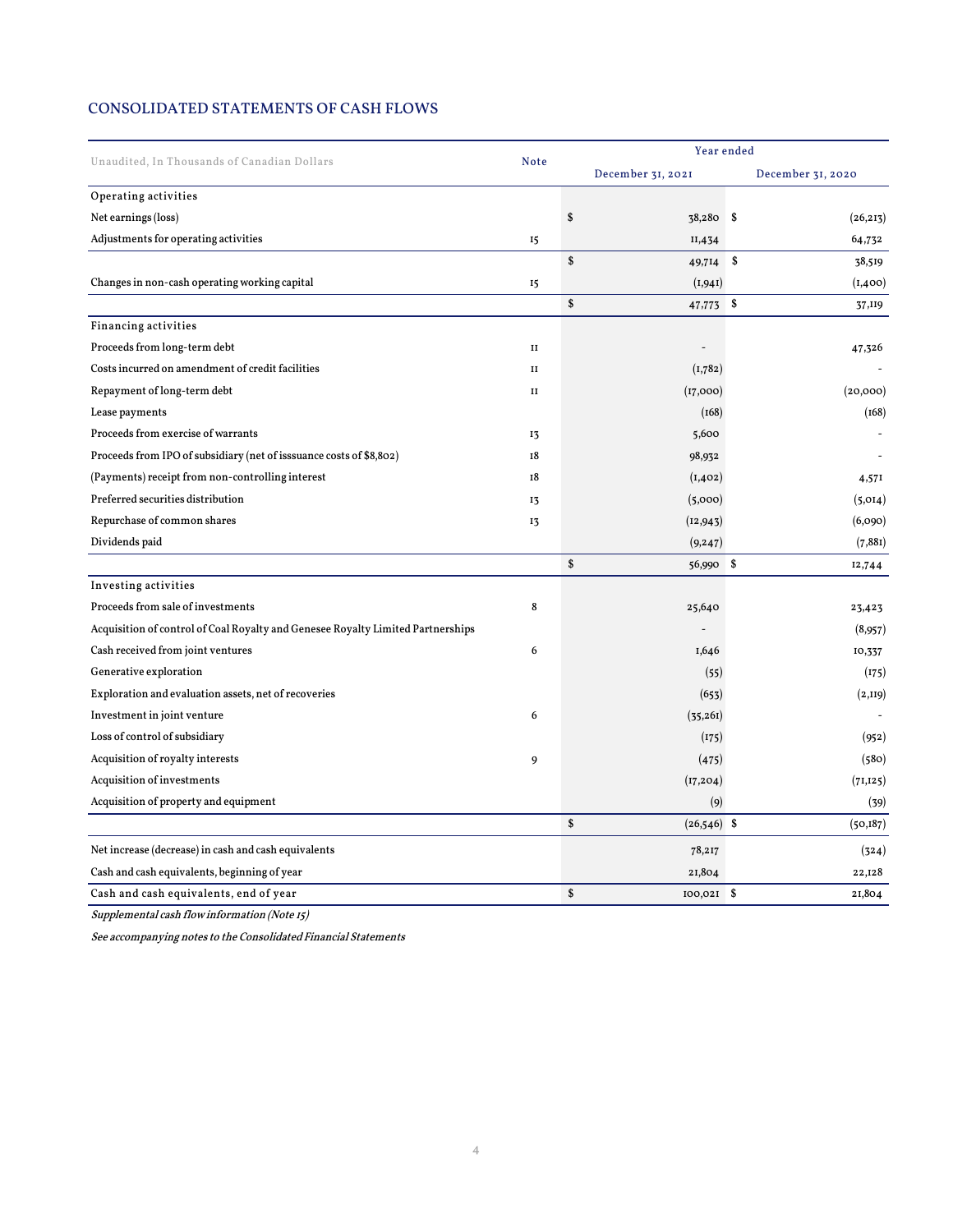## CONSOLIDATED STATEMENTS OF CHANGES IN EQUITY

|                                                       | <b>Common Shares</b>     |                 | <b>Preferred Securities</b> |           | <b>Other Equity</b>          | Accumulated                        | Retained                 | Total                    | Non-                     |                     |
|-------------------------------------------------------|--------------------------|-----------------|-----------------------------|-----------|------------------------------|------------------------------------|--------------------------|--------------------------|--------------------------|---------------------|
| In Thousands of Canadian Dollars                      | Number                   | Amount          | Number                      | Amount    | <b>Reserves</b><br>(Note 13) | Other<br>Comprehensive<br>Earnings | Earnings<br>(Deficit)    | Shareholders'<br>Equity  | controlling<br>interest  | <b>Total Equity</b> |
| Balance, January 1, 2020                              | 42,059,796<br>- \$       | 262,653         | 10,000,000 \$               | 57,061    | $2I,4I0$ \$<br>- \$          | $34,020$ \$                        | $10,061$ \$              | 385,205 \$               | 14,756                   | 399,961             |
| Net earnings (loss) and comprehensive earnings,       |                          |                 |                             |           |                              |                                    |                          |                          |                          |                     |
| January I to December 31, 2020                        |                          |                 |                             |           |                              | 19,762                             | (26, 861)                | (7,099)                  | 648                      | (6, 451)            |
| Payments to non-controlling interest                  |                          |                 |                             |           |                              |                                    |                          |                          | (I,090)                  | (I, 090)            |
| Receipts from non-controlling interests               |                          |                 |                             |           |                              |                                    | 303                      | 303                      | 5,014                    | 5,317               |
| Non-controlling interest of Coal Royalty and Genesee  |                          |                 |                             |           |                              |                                    |                          |                          |                          |                     |
| Royalty Limited Partnership Acquisitions              |                          |                 |                             |           |                              |                                    |                          |                          | 1,013                    | I,013               |
| Shares repurchased and cancelled                      | (644, 400)               | (4,024)         |                             |           |                              |                                    | (2,066)                  | (6,090)                  |                          | (6,090)             |
| Shares issued by subsidiary under services agreement  | $\overline{\phantom{a}}$ |                 |                             |           |                              |                                    | $\sim$                   | $\sim$                   | 607                      | 607                 |
| Preferred securities distribution (Note 13)           |                          |                 |                             |           |                              |                                    | (5,014)                  | (5,014)                  |                          | (5,014)             |
| Dividends paid to common shareholders                 |                          |                 |                             |           |                              |                                    | (8,318)                  | (8,318)                  |                          | (8,318)             |
| Shares issued under dividend reinvestment plan        | 41,719                   | 437             |                             |           |                              |                                    |                          | 437                      |                          | 437                 |
| Share-based compensation                              |                          |                 |                             |           | 3,984                        |                                    |                          | 3,984                    |                          | 3,984               |
| Cash settled RSUs                                     |                          |                 |                             |           | (209)                        |                                    |                          | (209)                    |                          | (209)               |
| Shares issued under long-term incentive plan          | 20,538                   | 236             |                             |           | (558)                        |                                    |                          | (322)                    |                          | (322)               |
| Balance, December 31, 2020                            | 41,477,653 \$            | 259,302         | 10,000,000 \$               | 57,061 \$ | $24,627$ \$                  | 53,782 \$                          | $(31,895)$ \$            | 362,877 \$               | $20,948$ \$              | 383,825             |
| Net earnings and comprehensive earnings,              |                          |                 |                             |           |                              |                                    |                          |                          |                          |                     |
| January I to December 31, 2021                        |                          |                 |                             |           |                              | 23,189                             | 40,022                   | 63,211                   | 5,037                    | 68,248              |
| Payments to non-controlling interest (Note 18)        |                          |                 |                             |           |                              | $\overline{\phantom{a}}$           | $\overline{\phantom{a}}$ | $\overline{\phantom{a}}$ | (I, 402)                 | (I, 402)            |
| Transactions with non-controlling interests (Note 18) |                          |                 |                             |           |                              |                                    | 27,249                   | 27,249                   | 70,247                   | 97,496              |
| Proceeds from exercise of warrants (Note 13)          | 400,000                  | 5,600           |                             |           |                              |                                    | $\overline{\phantom{a}}$ | 5,600                    | $\overline{\phantom{a}}$ | 5,600               |
| Shares repurchased and cancelled (Note 13)            | (821,100)                | (5,160)         |                             |           |                              |                                    | (7,783)                  | (12, 943)                | $\overline{\phantom{a}}$ | (12,943)            |
| Shares issued under services agreement                |                          |                 |                             |           |                              |                                    | $\overline{\phantom{a}}$ | $\sim$                   | 663                      | 663                 |
| Preferred securities distribution (Note 13)           |                          |                 |                             |           |                              |                                    | (5,000)                  | (5,000)                  |                          | (5,000)             |
| Dividends paid to common shareholders                 |                          |                 |                             |           |                              |                                    | (9, 947)                 | (9, 947)                 |                          | (9, 947)            |
| Shares issued under dividend reinvestment plan        | 44,643                   | 700             |                             |           |                              |                                    |                          | 700                      |                          | 700                 |
| Share-based compensation                              |                          |                 |                             |           | 3.018                        |                                    |                          | 3.018                    |                          | 3,018               |
| Cash settled RSUs                                     |                          |                 |                             |           | (213)                        |                                    |                          | (213)                    |                          | (213)               |
| Shares issued under long-term incentive plan          | 84,399                   | 35I             |                             |           | (I, 4I7)                     |                                    |                          | (I, 066)                 |                          | (I, 066)            |
| Balance, December 31, 2021                            | 41,185,595               | - \$<br>260,793 | 10,000,000 \$               | 57,061    | - \$<br>$26,015$ \$          | 76,971 \$                          | $12,646$ \$              | 433,486 \$               | 95,493 \$                | 528,979             |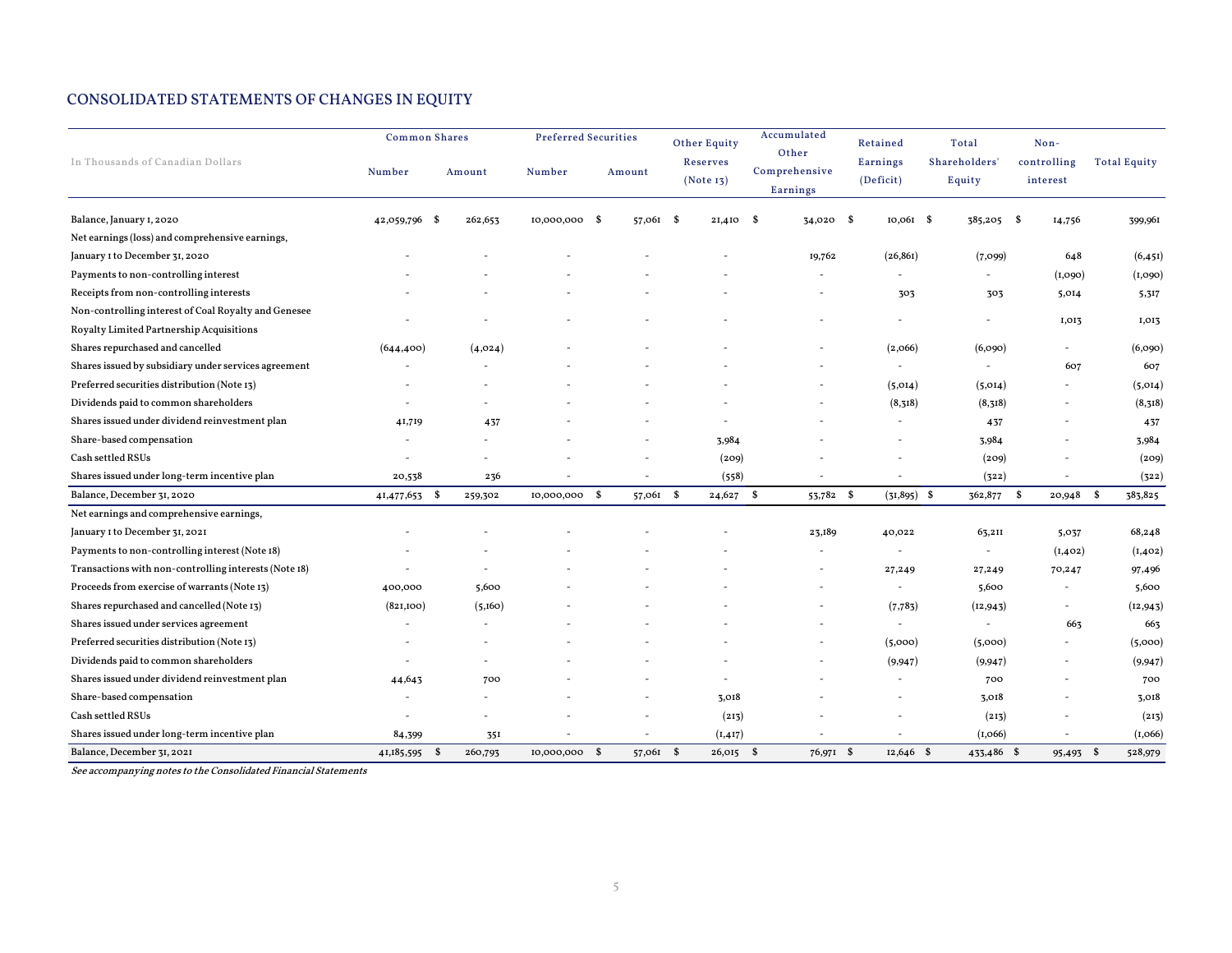#### NOTES TO THE AUDITED CONSOLIDATED FINANCIAL STATEMENTS

#### 1. NATURE OF OPERATIONS AND CORPORATE INFORMATION

The Corporation manages its business under three operating segments, consisting of (i) the acquisition and management of producing and development stage royalty and streaming interests ("Mineral Royalties"), (ii) the acquisition and early stage exploration of mineral resource properties with a goal of vending the properties to third parties in exchange for early stage royalties and minority equity or project interests ("Project Generation") and (iii) its majority interest holding in publicly traded Altius Renewable Royalties Corp. (TSX: ARR) ("ARR"), which is focused on the acquisition and management of renewable energy investments and royalties ("Renewable Royalties").

The Corporation's diversified mineral royalties and streams generate revenue from 12 operating mines located in Canada (10), the United States (1), and Brazil (1) that produce copper, zinc, nickel, cobalt, potash, iron ore and thermal (electrical) coal. The Corporation further holds a diversified portfolio of pre-production stage royalties and junior equity positions that it mainly originates through mineral exploration initiatives within a business division referred to as Project Generation. The Corporation holds a 59% interest in ARR, which through a jointly controlled entity, Great Bay Renewables LLC ("GBR"), holds royalties related to renewable energy generation projects located primarily in the United States. Certain funds (the "Apollo Funds") managed by affiliates of Apollo Global Management, Inc. represent the other party to the joint venture.

Altius is a publicly traded company, incorporated and domiciled in Canada. The head office of the Corporation is located at 2<sup>nd</sup> Floor, 38 Duffy Place, St. John's, Newfoundland and Labrador A1B 4M5. Its registered office is located at 4300 Bankers Hall West, 888 - 3rd Street S.W., Calgary, Alberta, T2P 5C5.

These consolidated financial statements were approved and authorized for issuance by the Board of Directors on March 9, 2022.

### 2. SIGNIFICANT ACCOUNTING POLICIES

The Corporation's significant accounting policies are as follows:

#### Basis of Presentation

These consolidated financial statements have been prepared in accordance with the International Financial Reporting Standards ("IFRS").

These consolidated financial statements have been prepared on an historical cost basis, except for derivative assets and liabilities, and financial assets classified at fair value through profit or loss or investments which are measured at fair value through other comprehensive income. All amounts are expressed in Canadian dollars, unless otherwise stated. Tabular amounts are presented in thousands of Canadian dollars with the exception of per share amounts.

#### Basis of consolidation

The consolidated financial statements include the financial statements of the Corporation and the entities controlled by the Corporation (its subsidiaries). Control exists when the Corporation has power over the investee, is exposed, or has rights, to variable returns from its involvement with the investee, and has the ability to use its power to affect its returns.

The Corporation reassesses whether or not it controls an investee if facts and circumstances indicate that there are changes to one or more of the three elements of control listed above.

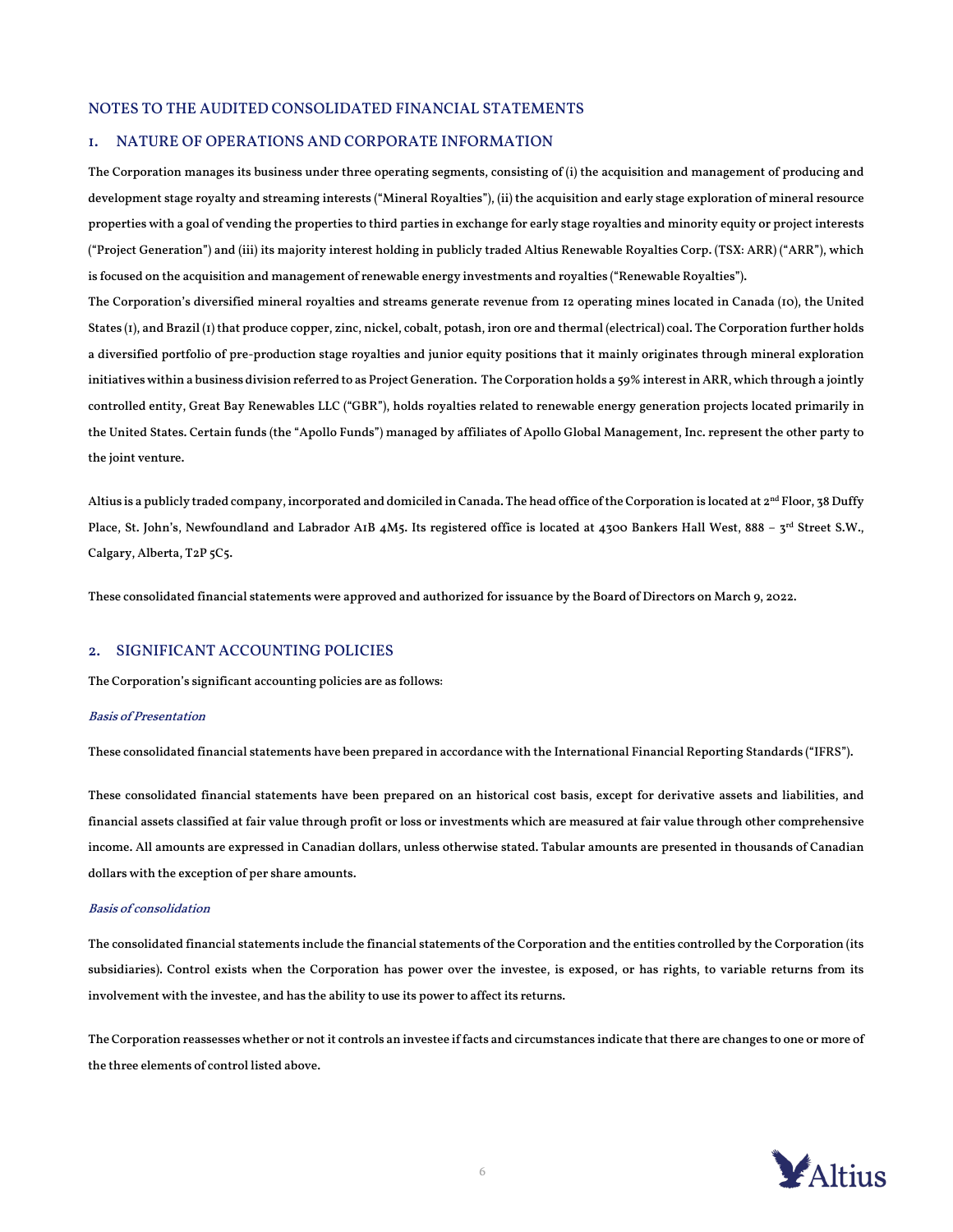When the Corporation has less than a majority of the voting rights of an investee, it is deemed to have power over the investee when the voting rights are sufficient to give it the practical ability to direct the relevant activities of the investee unilaterally. The Corporation considers all relevant facts and circumstances in assessing whether or not the Corporation's voting rights in an investee are sufficient to give it power, including the size of the Corporation's holding of voting rights relative to the size and dispersion of holdings of the other vote holders; potential voting rights held by the Corporation, other vote holders or other parties; rights arising from other contractual arrangements; and any additional facts and circumstances that indicate that the Corporation has, or does not have, the current ability to direct the relevant activities at the time that decisions need to be made, including voting patterns at previous shareholders' meetings.

The financial statements of subsidiaries are included in the consolidated financial statements from the date that control commences until the date that control ceases. All intercompany transactions and balances have been eliminated.

The consolidated financial statements include all subsidiaries in the accounts of the Corporation for the periods presented. The following are considered significant subsidiaries:

| Altius Resources Inc.("ARI")                 | 100%       | Exploration company     |
|----------------------------------------------|------------|-------------------------|
| Altius Royalty Corporation ("ARC")           | $100\%$    | Royalty company         |
| Altius Renewable Royalties Corp. ("ARR")     | 59%        | Royalty holding company |
| Potash Royalty Limited Partnership ("PRLP")  | $91.313\%$ | Royalty partnership     |
| Genesee Royalty Limited Partnership ("GRLP") | 97.304%    | Royalty partnership     |

The Corporation also owns an 80% equity interest in Adventus Exploration Limited ("Adventus") and a 97.30% interest in Coal Royalty Limited Partnership ("CRLP"). Non-controlling interests in the net assets of subsidiaries that are not 100% owned by the Corporation are identified separately from the Corporation's equity. Each non-controlling interest consists of that non-controlling interest's portion of net assets, earnings, and other comprehensive earnings (loss).

Changes in the Corporation's ownership interests in subsidiaries that do not result in the Corporation losing control over the subsidiaries are accounted for as equity transactions. The carrying amounts of the Corporation's interests and the non-controlling interests are adjusted to reflect the changes in their relative interests in the subsidiaries. Any difference between the amount by which the non-controlling interests are adjusted and the fair value of the consideration paid or received is recognized directly in equity.

When the Corporation loses control of a subsidiary, a gain or loss is recognized in profit or loss and is calculated as the difference between (i) the aggregate of the fair value of the consideration received and the fair value of any retained interest and (ii) the previous carrying amount of the assets (including goodwill), and liabilities of the subsidiary and any non-controlling interests. All amounts previously recognized in other comprehensive income in relation to that subsidiary are accounted for as if the Corporation had directly disposed of the related assets or liabilities of the subsidiary (i.e. reclassified to profit or loss or transferred to another category of equity as specified/permitted by applicable IFRSs). The fair value of any investment retained in the former subsidiary at the date when control is lost is regarded as the fair value on initial recognition for subsequent accounting under IFRS 9, and when applicable, the cost on initial recognition of an investment in an associate or a joint venture. The Corporation applies a "full-gain recognition" approach in accounting for a loss of control of a former subsidiary. The application of the IFRS 10 full-gain approach would result in recognition of the fair value of investment in joint venture and any gain or loss recorded in the consolidated statement of earnings. As the Corporation's underlying ownership interest changes because of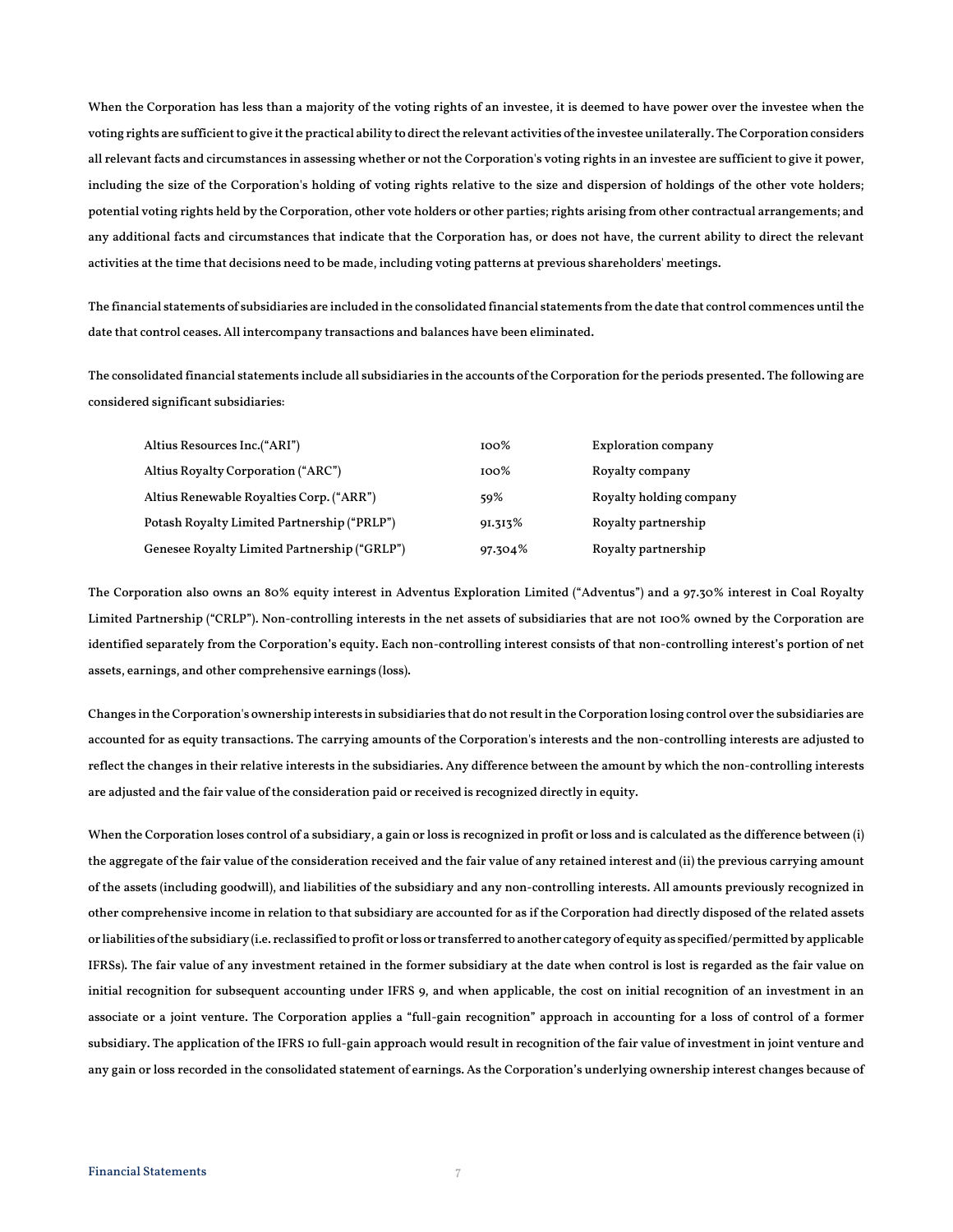external financings, the Corporation's investment is adjusted to reflect any dilution effect which is recorded in the consolidated statement of earnings.

Investments in associates and investments in joint ventures are accounted for using the equity method (Note 6  $\&$  7). Under this method, the Corporation's share of the investment's earnings or losses is included in the consolidated statement of earnings and the consolidated statement of comprehensive earnings and the carrying amount of the investment is adjusted by a like amount.

#### Cash and cash equivalents

Cash and cash equivalents consist of amounts on deposit with banks and short-term investments in money market instruments that are readily convertible to cash with maturities of three months or less at the time of purchase.

#### **Investments**

Investments in associates over which the Corporation exercises significant influence are accounted for using the equity method. Investments in joint ventures, which the Corporation jointly controls, are accounted for using the equity method. Investments over which the Corporation cannot exert significant influence are recorded initially at cost and adjustments to reflect changes in the fair value or gains/losses on disposition are recorded in other comprehensive earnings (loss) in subsequent periods. The cumulative gain or loss is not reclassified to the consolidated statement of earnings on disposal of the equity investments, instead it is transferred within another component of equity.

#### Cash flow hedge

The Corporation has a cash flow hedge which is used to manage exposure to fluctuations in interest rates. The effective portion of the change in fair value of the hedging item is recorded in other comprehensive income. If the change in fair value of the hedging item is not completely offset by the change in fair value of the hedged item, the ineffective portion of the hedging relationship is recorded in net earnings. Amounts accumulated in other comprehensive income are reclassified to net earnings when the hedged item is recognized in net earnings. The Corporation ensures that the hedge accounting relationships are aligned with the Corporation's risk management objectives and strategy and applies a more qualitative and forward-looking approach to assessing hedge effectiveness.

#### Exploration and evaluation assets

The Corporation defers costs for mineral properties and exploration costs when the Corporation has in its possession the legal right to explore for mineral deposits on a given property. General prospecting and exploration costs incurred prior to the staking of specific mineral claims are expensed immediately. Exploration and evaluation assets include the direct costs of acquiring, maintaining, exploring and developing properties, an allocation of geologists' and prospectors' salaries based on time spent, and other costs directly related to specific properties. Mineral properties acquired for share consideration are recorded at the fair value of the mineral properties received.

Incidental revenue and cost recoveries relating to exploration and evaluation assets are recorded first as a reduction of the specific exploration and evaluation assets to which the fees and payments relate until the carrying amount of the mineral property reaches zero. Any excess is then recorded as other revenue on the consolidated statement of earnings.

Management reviews the carrying values of exploration and evaluation assets' costs on a quarterly basis. A decision to abandon, reduce or expand activity on a specific project is based upon many factors including general and specific assessments of mineral reserves, anticipated future mineral prices, anticipated costs of developing and operating a producing mine, the expiration date of mineral property leases, and the general likelihood that the Corporation will continue exploration on the project. The Corporation does not set a pre-determined holding

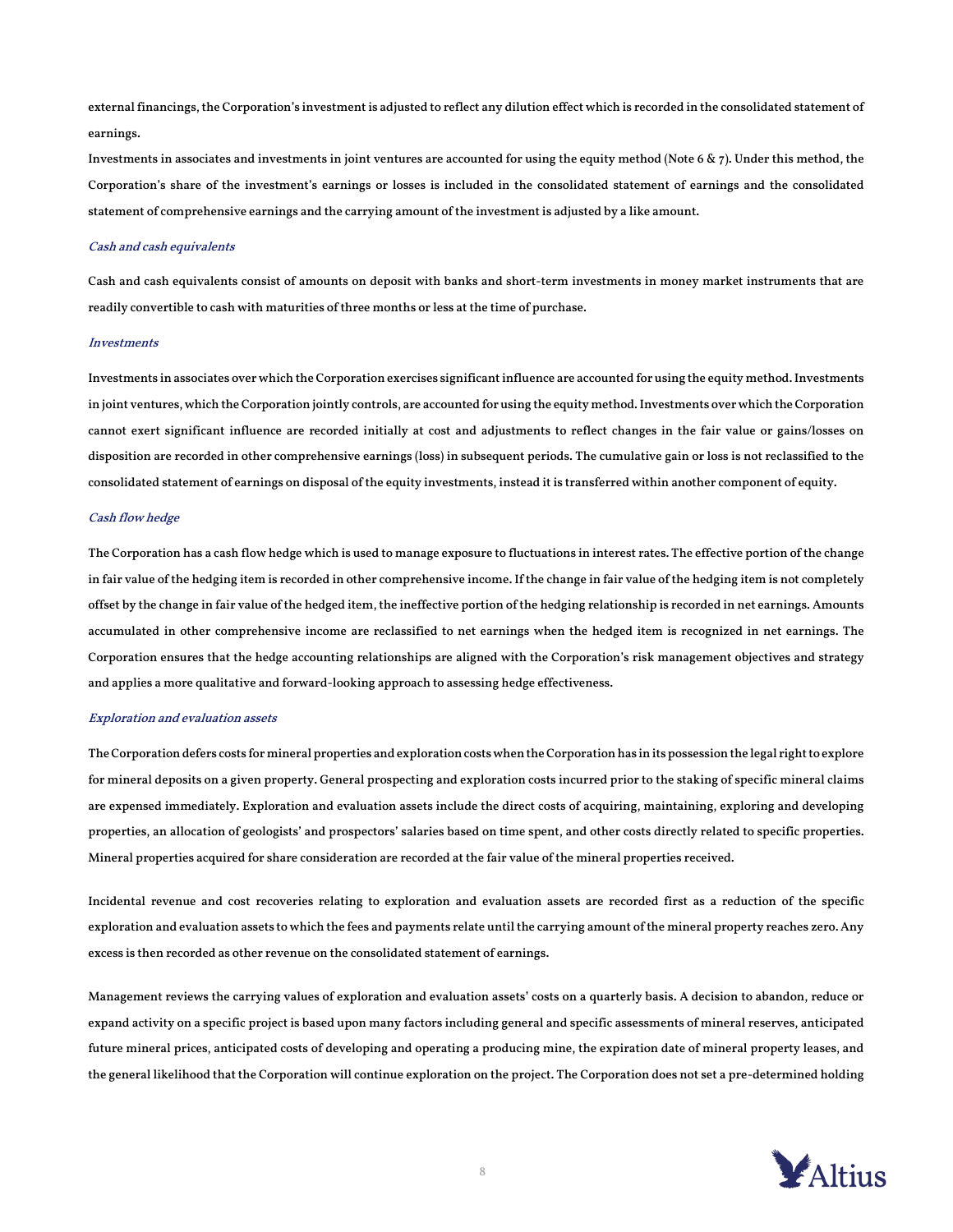period for properties with unproven reserves, however, properties which have not demonstrated suitable prospects at the conclusion of each phase of an exploration program are re-evaluated to determine if further exploration is warranted and if there is an indication of impairment.

If a mineral property is abandoned or it is determined that its carrying value cannot be supported by future production or sale, the related costs are charged against earnings in the year of abandonment or determination of impairment. The amounts recorded as exploration and evaluation assets represent unamortized costs to date and do not necessarily reflect present or future values.

The accumulated costs of exploration and evaluation assets that are developed to the stage of technical feasibility and commercial viability will be amortized to operations on a units-of-production basis over the life of the economically recoverable reserves.

#### Decommissioning and restoration provision

The Corporation recognizes a provision for decommissioning and restoration costs associated with long-lived assets which includes the abandonment of exploration and evaluation assets and costs required to return the property to its original condition.

The Corporation recognizes the fair value of the provision in the period in which it is incurred and records a corresponding increase in the carrying value of the related long-lived asset. Fair value is estimated using the present value of the estimated future cash outflows to abandon the asset at the Corporation's risk-free interest rate. The provision is subsequently adjusted for the passage of time and is recognized as an accretion expense in the consolidated statement of earnings. The provision is also adjusted due to revisions in either the timing or the amount of the original estimated cash flows. The increase in the carrying value of the asset is amortized on the same basis as exploration and evaluation assets.

#### Property and equipment

Property and equipment are initially recorded at cost and is amortized over its estimated useful life. Amortization is recognized using the straight-line method with the following useful lives:

| Computer equipment     | 2 Years |
|------------------------|---------|
| Geological equipment   | 3 Years |
| Office equipment       | 3 Years |
| Office lease           | 7 Years |
| Leasehold improvements | 7 Years |

#### Leases

The Corporation accounts for its leases by (i) recognizing 'right-of-use' assets and lease liabilities in the consolidated balance sheet, initially measured at the present value of future lease payments discounted at the incremental borrowing rate; (ii) recognizing depreciation of rightof-use assets and interest on lease liabilities in the consolidated statement of earnings; and (iii) separating the total amount of cash paid into a principal portion (presented within financing activities) and interest (presented within operating activities) in the consolidated statement of cash flows. For short-term leases (lease term of 12 months or less) and leases of low-value assets (such as personal computers and office furniture), the Corporation recognizes a lease expense on a straight-line basis as permitted by IFRS 16.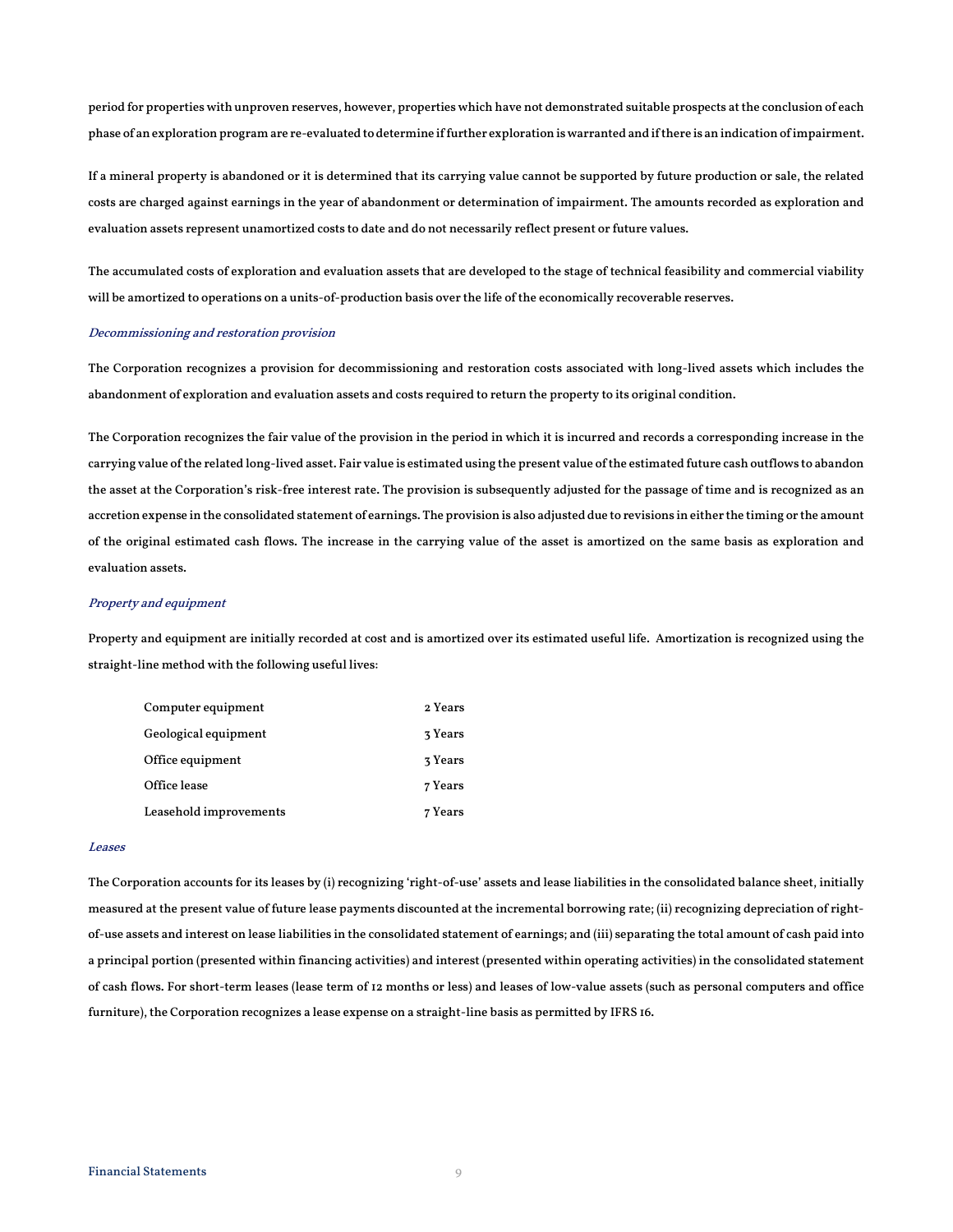#### Impairment of royalty, streaming and interest in joint ventures

At each reporting date the carrying amounts of the Corporation's royalties, streaming interests and interests in joint ventures are reviewed to determine whether there is any indication that those assets are impaired. If an impairment indicator exists, the Corporation then must determine its recoverable amount. The recoverable amount is the higher of fair value less costs of disposal and value in use, which is the present value of future cash flows expected to be derived from the asset.

In assessing value in use, the estimated future cash flows are discounted to their present value, using a post-tax discount rate that reflects current market assessments of the time value of money and the risks specific to the asset for which estimates of future cash flows have not been adjusted.

If the recoverable amount of an asset is estimated to be less than its carrying amount, the carrying amount is reduced to the recoverable amount and An impairment is recognized immediately in the consolidated statement of earnings. If an impairment subsequently reverses, the carrying amount is increased to the revised estimate of recoverable amount but only to the extent that this does not exceed the carrying value that would have been determined if no impairment had previously been recognized. A reversal is recognized as a reduction in impairment in the statement of earnings.

#### Revenue recognition

Royalty income is recognized when the underlying commodity is extracted, the amount of revenue can be measured reliably, it is probable that the economic benefits associated with the transaction will flow to the Corporation and the costs incurred or to be incurred in respect of the transaction can be measured reliably. Stream revenue from customers is recognized when the Corporation becomes entitled to payment upon satisfying its performance obligation by delivering the commodity, at which point control over the commodity transfers to the customer. Interest and investment income is recognized on an accrual basis. Other revenue is recognized when a customer obtains control of promised goods or services in an amount that reflects the consideration the entity expects to receive in exchange for those goods and services.

#### Income taxes

The Corporation follows the liability method of accounting for income taxes. Under this method, deferred income taxes are recognized based on the expected future tax consequences of unused tax losses, unused tax credits, and differences between the carrying amount of balance sheet items and their corresponding tax basis, using the substantively enacted income tax rates for the years in which the differences are expected to reverse. Deferred income tax assets are recognized to the extent it is probable they will be realized.

#### Foreign currency translation

The presentation currency and the functional currency of the Corporation is the Canadian dollar. Transactions in currencies other than the functional currency are recorded at the rates of exchange prevailing on the date of the transaction. At each financial statement reporting date, monetary assets and liabilities that are denominated in foreign currencies are translated at the rates prevailing at the balance sheet date. Non-monetary items that are measured in terms of historical cost in a foreign currency are not re-translated. Gains and losses on translation of monetary assets and liabilities are included in the determination of net earnings (loss) for the period.

The Corporation's subsidiaries with non-Canadian dollar functional currencies are translated using the rate in effect at the balance sheet date for assets and liabilities, and the average exchange rates during the period for revenue and expenses. The resulting translation adjustment is recorded as a separate component of accumulated other comprehensive earnings (loss).

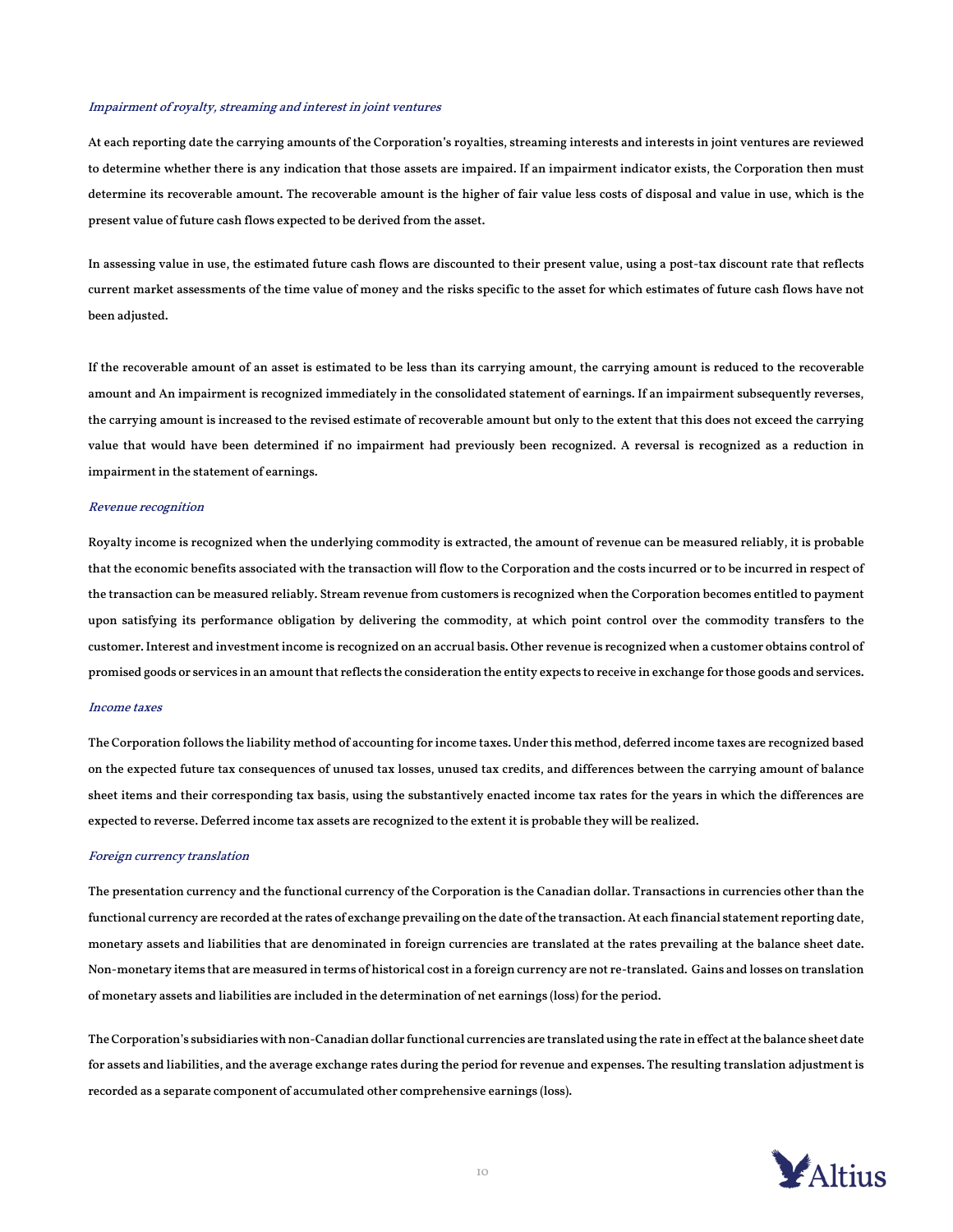#### Share-based payments

The compensation cost for options granted to employees, directors and non-employees is determined based on the estimated fair value of the stock options at the time of the grant using the Black-Scholes option pricing model and is amortized over the vesting period with an offset to share-based payment reserve. When options are exercised, the corresponding share-based payment reserve and the proceeds received by the Corporation are credited to share capital. At each reporting date the Corporation revises its estimate of the number of equity instruments expected to vest as a result of the effect of non-market based vesting conditions. The impact of the revision of the original estimates, if any, is recognized in the consolidated statement of earnings such that the cumulative expense reflects the revised estimate with a corresponding adjustment to reserves.

The Corporation also has a deferred share unit ("DSU") plan, a restricted share unit ("RSU") plan and a performance share unit ("PSU") plan, all of which are accounted for as equity instruments. Each unit awarded under the plans represents a unit with an underlying value equal to the value of one common share of the Corporation. The units awarded vest over a specified service period in accordance with the plan and can be equity or cash settled at the discretion of the Corporation., The units expected to be settled through the issuance of shares are recorded as share-based compensation through the share-based payments reserve and are expensed over the vesting period. For those units expected to be settled in cash, the Corporation records the estimated liability at each reporting date and the amount is expensed over the vesting period.

#### Earnings per share

Basic and diluted net earnings per share is calculated using the weighted average number of common shares for the respective periods. The diluted net earnings per share is calculated using the weighted average number of common shares outstanding for the respective periods after giving effect to dilutive stock options. For loss periods, the diluted net loss per share is calculated using weighted average number of common shares outstanding for the respective periods without giving effect to dilutive stock options since their inclusion would be antidilutive.

Diluted earnings per share is calculated using the treasury stock method, whereby it is assumed that proceeds received on the exercise of inthe-money stock options and warrants are used to repurchase the Corporation's shares at the average market price during the period.

#### Business combinations and goodwill

Applying the acquisition method to business combinations requires each identifiable asset and liability to be measured at its acquisition-date fair value. The excess, if any, of the fair value of consideration over the fair value of the net identifiable assets acquired is recognized as goodwill. The determination of the acquisition-date fair values often requires management to make assumptions and estimates about future events. The assumptions and estimates with respect to determining the fair value of royalty interest in mineral properties and exploration and evaluation assets acquired generally require a high degree of judgment, and include estimates of mineral reserves and resources acquired, expected production levels, future metal prices and discount rates. Changes in any of the assumptions or estimates used in determining the fair value of acquired assets and liabilities could impact the amounts assigned to assets, liabilities and goodwill in the purchase price allocation. Acquisition related costs are recognized in the consolidated statements of earnings.

Where a business combination is achieved in stages, the Corporation's previously held interests in the acquired entity are remeasured to fair value at the acquisition date, which is the date the Corporation attains control, and any resulting gain or loss is recognized in the consolidated statements of earnings. Amounts previously recognized in other comprehensive earnings related to interests in the acquiree prior to the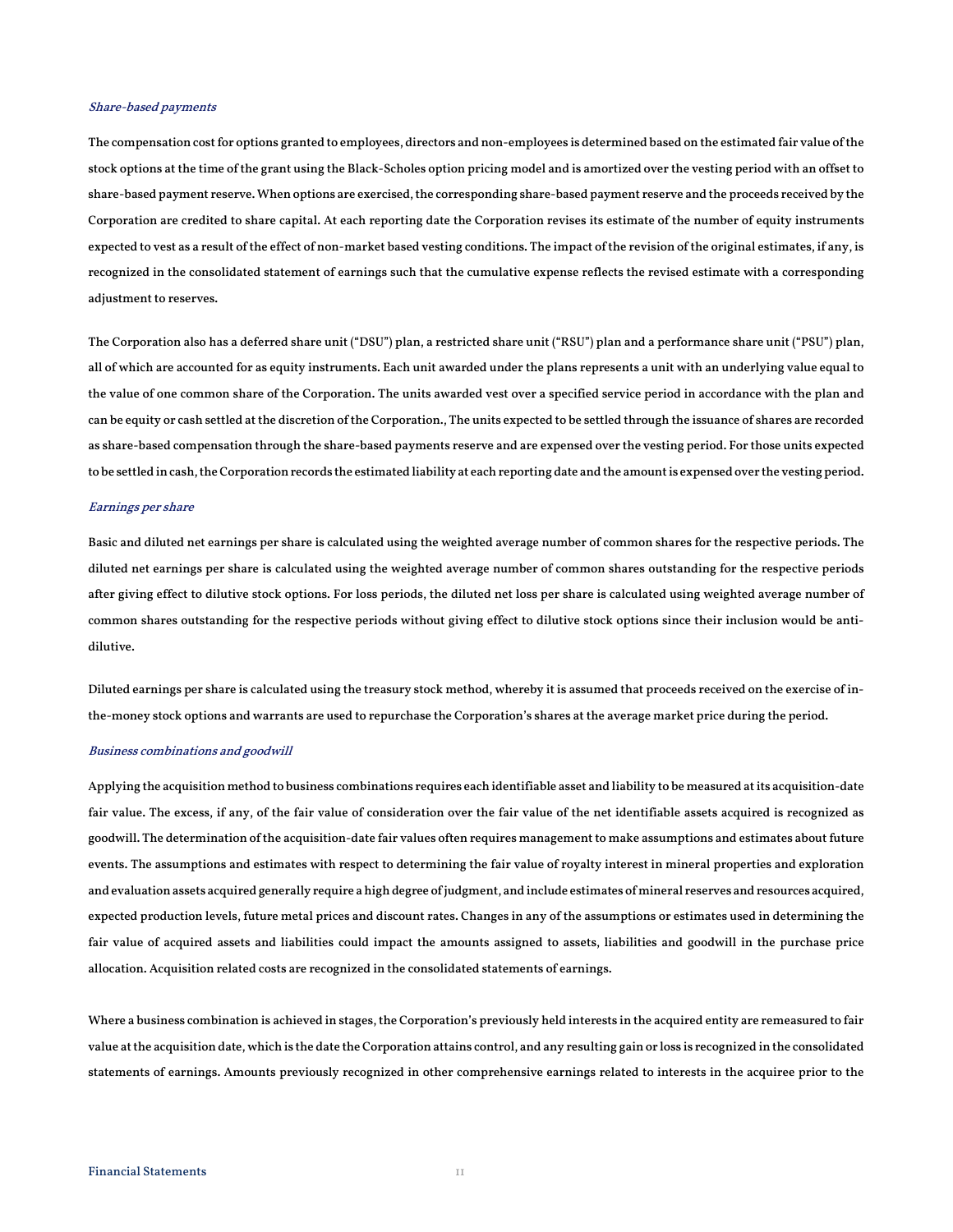acquisition date are reclassified to the consolidated statements of earnings, where such treatment would be appropriate if that interest were disposed of.

Goodwill is measured as the excess of the sum of the fair value of the consideration transferred, the amount of any non-controlling interests in the acquiree, and the fair value of the acquirer's previously held equity interest in the acquiree over the net of the acquisition-date fair value of the identifiable assets acquired and the liabilities assumed. Goodwill arising on an acquisition of a business is carried at cost as established at the date of acquisition of the business less accumulated goodwill impairment losses, if any, and is tested for impairment annually. For the purposes of impairment testing, goodwill is allocated to each of the Corporation's cash-generating units (or groups of cashgenerating units) that is expected to benefit from the synergies of the combination.

A cash-generating unit to which goodwill has been allocated is tested for impairment annually, or more frequently when there is an indication that the unit may be impaired. If the recoverable amount of the cash-generating unit is less than its carrying amount, the impairment loss is allocated first to reduce the carrying amount of any goodwill allocated to the unit and then to the other assets of the unit pro rata based on the carrying amount of each asset in the unit. Any impairment loss for goodwill is recognised directly in profit or loss. An impairment loss recognised for goodwill is not reversed in subsequent periods.

#### Intangible assets – royalty interest in mineral properties

Royalty interests acquired are recognized separately from goodwill if the asset is separable or arises from contractual or legal rights. These intangible assets are also recognized when acquired individually or with a group of other assets. Royalty interests are initially recorded at their estimated fair value. Intangible assets with a finite life are amortized over their useful economic lives on a straight-line or units of production basis, as appropriate with the amortization expense included in the statement of earnings. Intangible assets that are not yet ready for use are not amortized until available for use. All intangible assets are reviewed for impairment indicators at each reporting period. The useful lives are reviewed at each reporting period to ensure no adjustments are needed. The Corporation has no identifiable intangible assets for which the expected useful life is indefinite.

#### Intangible assets – streaming interest and streaming revenue

Streaming interests are initially recorded at their estimated fair value based on consideration paid to acquire the asset. These intangible assets have finite lives and are amortized and depleted over their useful economic lives on a units of production basis. The amortization and depletion expense are included in the consolidated statement of earnings. All intangible assets are reviewed for impairment indicators at each reporting period. The useful lives are reviewed at each reporting period to ensure no adjustments are needed.

#### Segment reporting

The Corporation manages its business under three operating segments consisting of:

- the acquisition and management of producing and development stage royalty and streaming interests ("Mineral Royalties");
- the acquisition and management of renewable energy investments and royalties ("Renewable Royalties"); and
- the acquisition and early-stage exploration of mineral resource properties with a goal of vending the properties to third parties in exchange for early stage royalties and minority equity or project interests ("Project Generation").

The business segments are evaluated with the goal of being financially self-sustaining and profitable over the full commodity cycle. All assets are allocated between the segments and all revenues and expenses are allocated to each segment based on the specific nature of the revenue

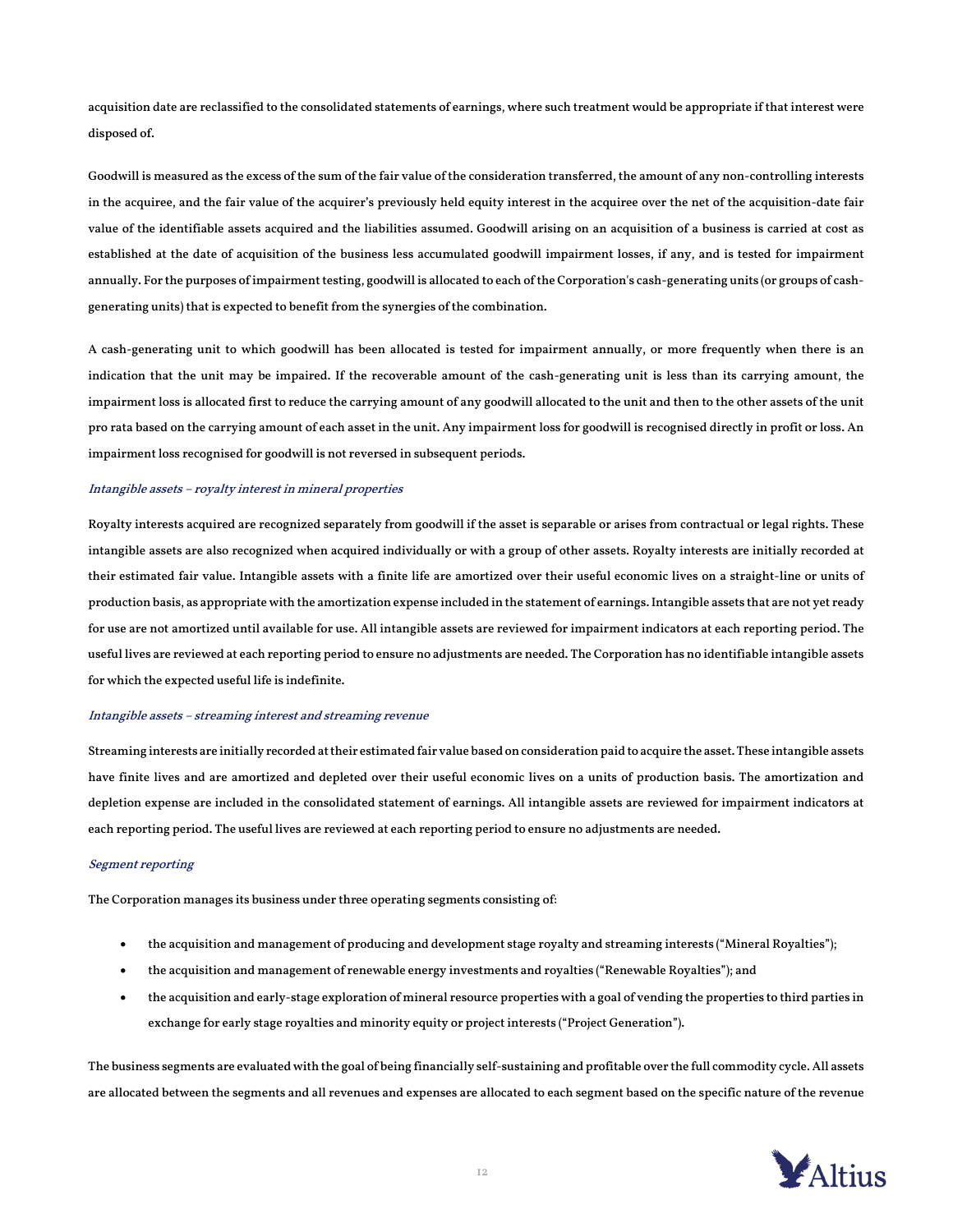or expense. The reportable segments are consistent with the internal reporting structure of the Corporation which is provided to the Chief Executive Officer ("CEO") and the Chief Financial Officer ("CFO") who fulfill the role of the chief operating decision-maker ("CODM"). The CEO and CFO are responsible for assessing performance of the Corporation's operating segments and for making resource allocation decisions. Intersegment transactions are not significant and are eliminated on consolidation.

#### 3. CRITICAL ACCOUNTING JUDGEMENTS AND ESTIMATES

The preparation of consolidated financial statements in conformity with IFRS requires the Corporation to make estimates, judgments, and assumptions that affect the reported amounts of assets and liabilities and disclosure of assets and liabilities at the date of the consolidated financial statements and the reported amounts of revenues and expenses during the reporting period. Actual results could differ materially from those estimates. These consolidated financial statements include estimates that, by their nature, are uncertain. The impacts of such estimates are pervasive throughout the consolidated financial statements and may require accounting adjustments based on future occurrences.

Estimates and assumptions are continually evaluated and are based on historical experience, current and future economic conditions, and other factors, including expectations of events that are believed to be reasonable under the circumstances. In preparing these consolidated financial statements, the significant judgments made by management in applying the Corporation's accounting policies, basis of consolidation and the key sources of estimation uncertainty include but are not limited to the following:

#### Business combinations

For business combinations, the Corporation must make assumptions and estimates to determine the fair value of consideration paid and the purchase price allocation of the business being acquired. To do so, the Corporation must determine the acquisition-date fair value of the identifiable assets acquired, including intangible assets and liabilities assumed. Among other things, the determination of these fair market values involves the use of discounted cash flow analyses. Goodwill, if any, is measured as the excess of the fair value of the consideration transferred including the recognized amount of any non-controlling interest in the acquiree over the net recognized amount of the identifiable assets acquired and liabilities assumed, all measured at the acquisition date. These assumptions and estimates have an impact on the asset and liability amounts recorded in the consolidated balance sheet on the acquisition date. In addition, the estimated useful lives of the acquired amortizable assets, the identification of intangible assets and the determination of the indefinite or finite useful lives of intangible assets acquired will have an impact on the Corporation's future earnings.

#### Income taxes

The Corporation has available unused operating losses and temporary timing differences as disclosed in Note 10 to the consolidated financial statements. Deferred tax assets are reviewed at each reporting date and are reduced to the extent that it is no longer probable that all or part of the related tax benefit will be realized.

#### Share-based compensation

The fair value of certain share-based compensation units require judgment in the determination of fair value using assumptions on expected volatility, expected lives and other factors that could affect the value reported as an expense and as an obligation.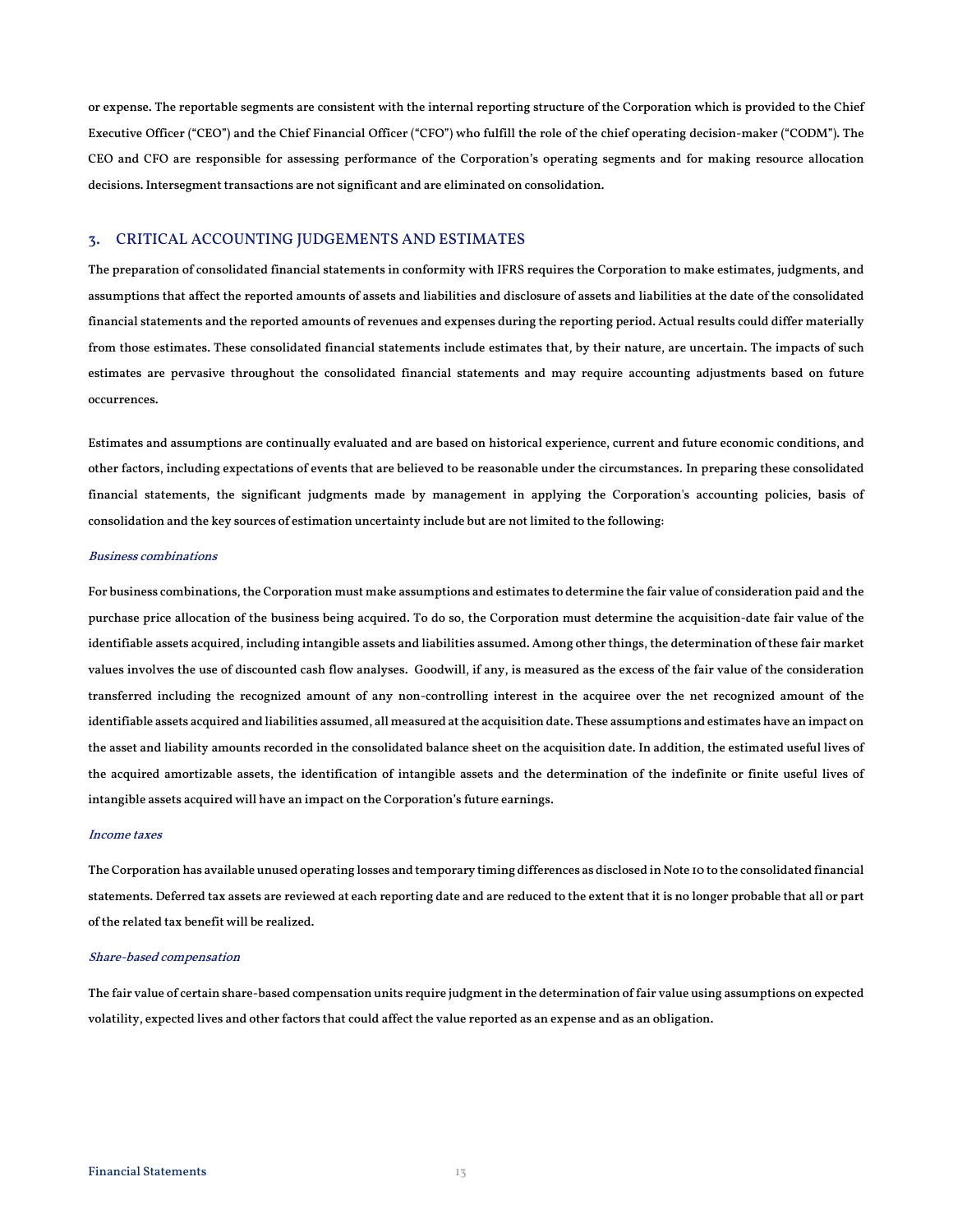#### Goodwill impairment

The allocation of goodwill to cash generating units requires significant management judgment. The value in use calculation requires the Corporation to estimate the future cash flows expected to arise and a suitable discount rate in order to calculate present value. Determining whether goodwill is impaired requires an estimation of the higher of value in use ("VIU") or fair value less costs of disposal ("FVLCD") of the cash-generating units to which goodwill has been allocated (Note 5). Where the actual future cash flows are less than expected, a material impairment loss may arise.

#### Investments in joint ventures

The Labrador Nickel Royalty Limited Partnership ("LNRLP") joint venture holds a royalty interest in a production stage mineral property. The production stage royalty interest is recorded initially at its cost and is being amortized using the units of production basis over the expected life of the mineral property, which is determined using available estimates of proven and probable reserves. Determination of proven and probable reserves by the operators associated with the royalty interests impact the measurement of the respective assets. These estimates affect amortization of the royalty and the related amount of the equity pickup and the assessment of the recoverability of the carrying value of the investment in joint ventures.

The GBR joint venture holds renewable royalty interests and investments in renewable royalties. The amortization of renewable royalty interests is recorded straight line over the expected life of the asset. The investments in renewable royalties are recorded at fair value. The estimates used for amortization and fair value affect the related amount of the equity pickup and the assessment of the recoverability of the carrying value of these investments in joint ventures.

The Corporation has the ability to jointly control the relevant activities of these joint arrangements and has classified these investments as joint ventures (Note 6).

#### Royalty and streaming interests

The Corporation holds royalty interests in production stage mineral properties. The production stage royalty interests are recorded using the fair value assigned to the assets (Note 9) and are being amortized using the units of production basis over the expected life of the mineral property, which is determined using available estimates of proven and probable reserves. Determination of proven and probable reserves by the operators associated with the royalty interests impact the measurement of the respective assets. These estimates affect amortization and the assessment of the recoverability of the carrying value of the royalty interest in mineral properties.

The Corporation holds a streaming interest in a production stage mineral property. The streaming interest is recorded at the fair value assigned to the asset and is being amortized and depleted using the units of production basis over the expected life of the related mineral property, which is determined using available estimates of proven and probable reserves. Determination of proven and probable reserves by the operators associated with the streaming interest impact the measurement of the streaming interest. These estimates affect amortization and depletion and the assessment of the recoverability of the carrying value of the streaming interest.

#### Fair value measurements and valuation processes

If certain of the Corporation's assets and liabilities are measured at fair value, at each reporting date the Corporation determines the appropriate valuation techniques and inputs for fair value measurements. In estimating the fair value of an asset or a liability, the

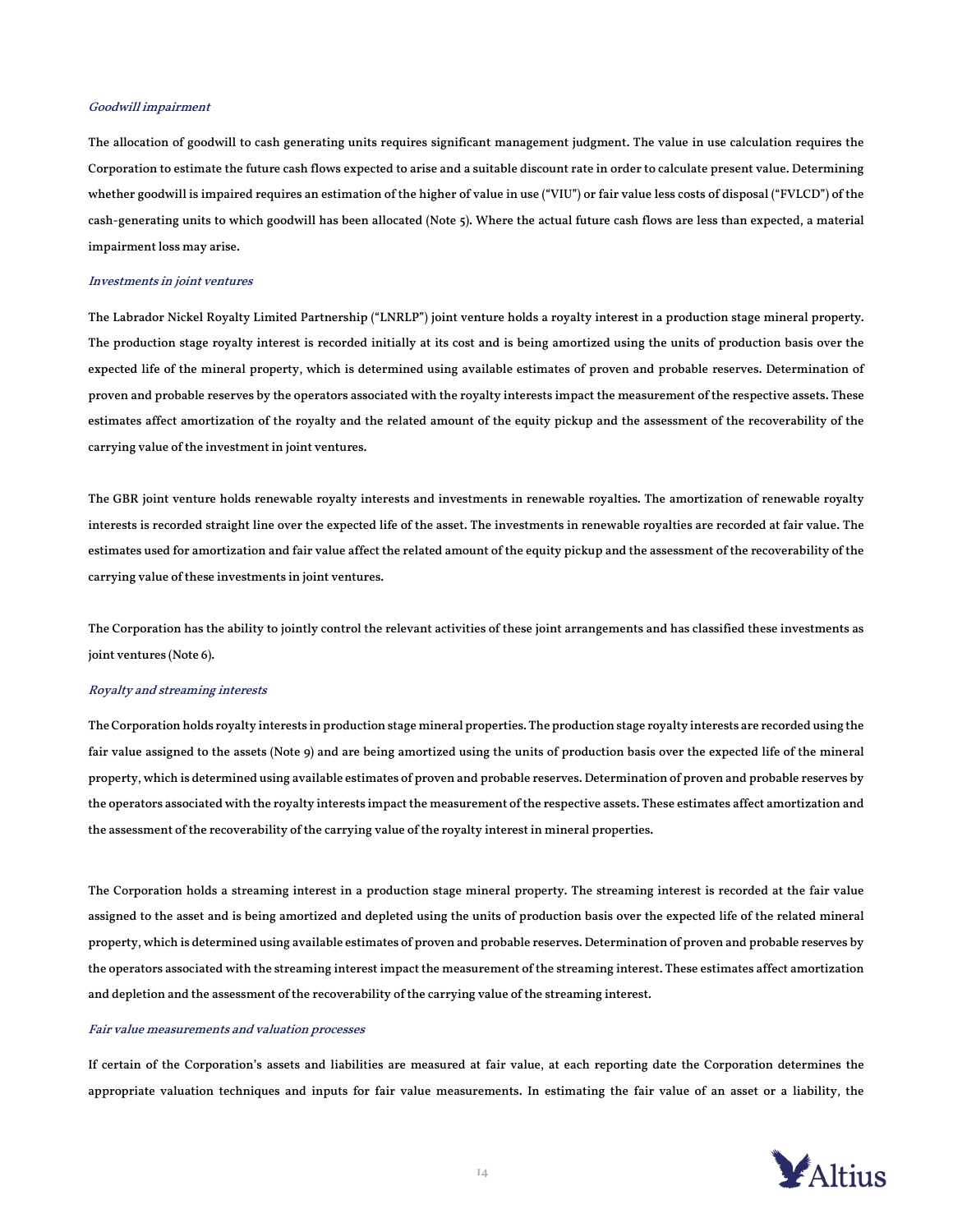Corporation uses market-observable data to the extent it is available. Where Level 1 inputs are not available, the Corporation uses an income approach valuation methodology such as discounted cash flows and net present valuation calculations. When an income approach is not possible or the purchase is recent, the Corporation uses cost as a proxy for fair value.

The Corporation's joint venture holds investments in certain preferred shares (Note 6) that will(i) have the right to receive distributions based on a percentage of the gross revenues of the renewable assets associated with each investment and (ii) yield distributions in the form of royalty contracts on renewable energy projects at a future date. The joint venture also has the right to receive a gross revenue royalty until the estimated value of such royalties at the time of commercial operations achieve a minimum return threshold on the investment. The number of royalties to be granted is dependent on pricing, timing of permits, and construction timing of commercial operations, technology, size of the project and expected energy rates.

These investments are not traded in the active market and the fair value is determined using an income approach methodology and primarily using the discounted cash flow valuation of the expected portfolio of royalties to be granted. The valuations of these private equity investments can be sensitive to changes in one or more unobservable inputs which are considered reasonably possible within the next financial year. Further information on unobservable inputs and related qualitative analysis are provided in Note 19. The Corporation records its share of these fair value changes through other comprehensive earnings.

| In Thousands of Canadian Dollars |             | Additions/                   |                    |                              |                          |                   |  |  |
|----------------------------------|-------------|------------------------------|--------------------|------------------------------|--------------------------|-------------------|--|--|
|                                  |             | As at                        | Reclassifications, | Abandoned or                 |                          | As at             |  |  |
| Project                          | <b>Note</b> | December 31, 2020            | net of recoveries  | impaired                     | Sold                     | December 31, 2021 |  |  |
| Labrador                         |             |                              |                    |                              |                          |                   |  |  |
| Platinum Group Elements          |             | 539                          |                    |                              | $\overline{a}$           | 539               |  |  |
| Iron Ore                         |             | I,909                        |                    | $\overline{\phantom{a}}$     | ۰                        | 1,909             |  |  |
| Other                            | b,c         | 48                           | I <sub>49</sub>    | $\overline{\phantom{a}}$     | (33)                     | 164               |  |  |
| Newfoundland                     |             |                              |                    |                              |                          |                   |  |  |
| Gold                             | a,e         | 50                           | <b>I23</b>         | $\overline{\phantom{a}}$     | (116)                    | 57                |  |  |
| Other                            |             | $\qquad \qquad \blacksquare$ | 64                 | $\qquad \qquad \blacksquare$ | $\overline{\phantom{a}}$ | 64                |  |  |
| Manitoba - Diamonds              | d           | 5,761                        | (2, 872)           | (2,889)                      | L,                       |                   |  |  |
| Alberta, British Columbia &      |             |                              |                    |                              |                          |                   |  |  |
| Saskatchewan                     |             |                              |                    |                              |                          |                   |  |  |
| Coal                             |             | 4,350                        |                    | $\overline{\phantom{a}}$     | $\tilde{\phantom{a}}$    | 4,350             |  |  |
| Potash                           |             | 500                          |                    | ٠                            | ۰                        | 500               |  |  |
| United States - Base metals      |             | 733                          | <b>I9</b>          | $\overline{\phantom{a}}$     | $\overline{\phantom{a}}$ | 752               |  |  |
| Spain - Cobalt                   |             | 213                          |                    | $\overline{\phantom{a}}$     | $\overline{\phantom{a}}$ | 213               |  |  |
| Australia - Zinc, Silver         |             | 82                           |                    | $\overline{\phantom{a}}$     | $\tilde{\phantom{a}}$    | 82                |  |  |
| <b>Security Deposits</b>         |             | 181                          | 294                | -                            | $\overline{a}$           | 475               |  |  |
| Total                            |             | \$<br>14,366 \$              | $(2,223)$ \$       | $(2,889)$ \$                 | $(149)$ \$               | 9,105             |  |  |

#### 4. EXPLORATION AND EVALUATION ASSETS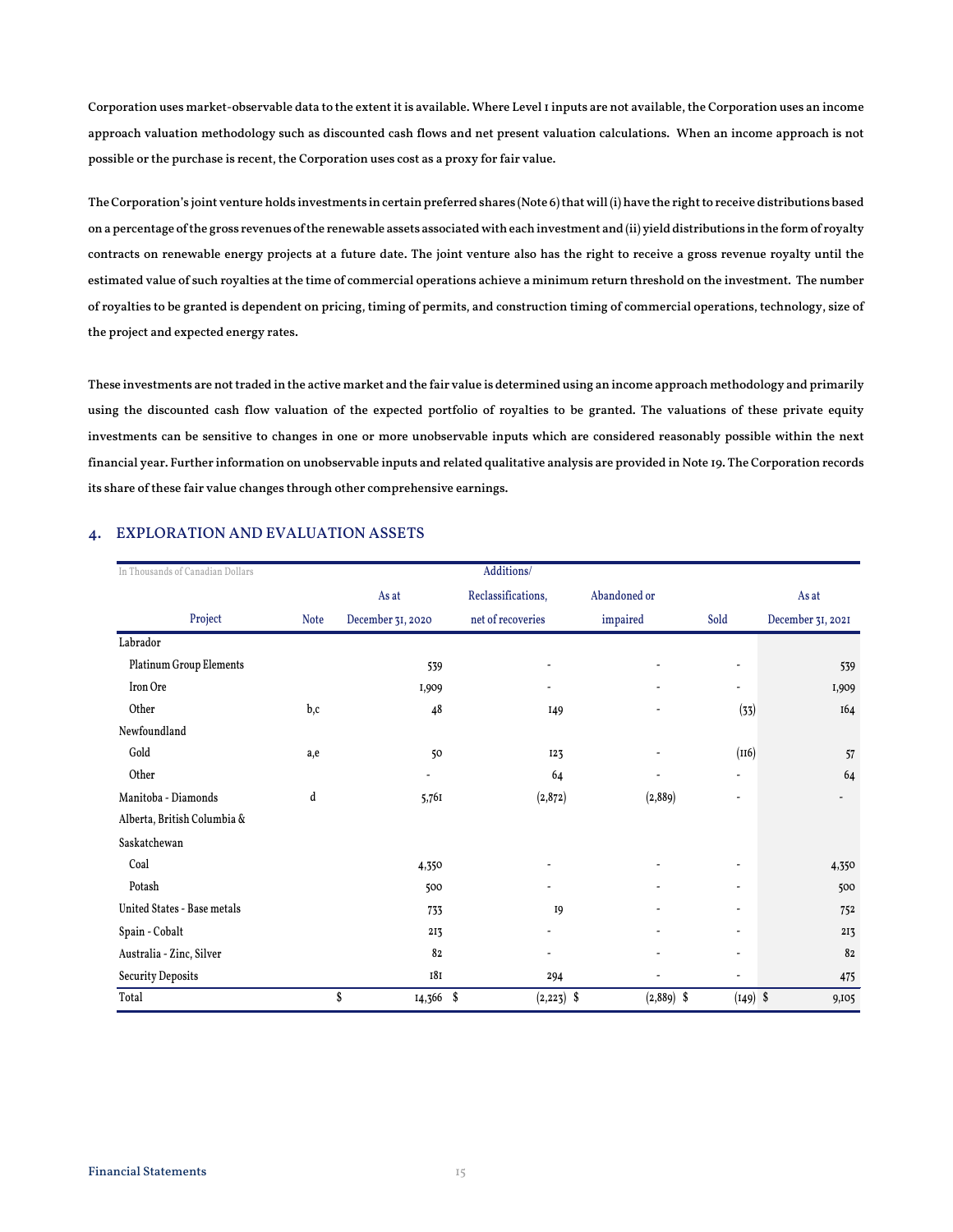#### a. Golden Rose

On February 23, 2021 the Corporation signed an agreement to option its Golden Rose gold project to Tru Precious Metals Corp. ("TRU"). TRU issued 7,140,000 common shares to Altius upon signing the agreement and an additional 800,000 common shares on May 5, 2021 which was the closing date. Under the terms of the agreement, TRU must incur a minimum of \$500,000 of exploration expenditures on the property by February 23, 2022, \$1,000,000 of expenditures by February 23, 2023 and an additional \$1,500,000 by February 23, 2024. Subsequent to year end, on February 15, 2022, Altius received an additional 800,000 common shares of TRU and may receive an additional 1,400,000 TRU common shares by February 23, 2023. Altius retains a 2% net smelter return ("NSR") royalty on the Golden Rose project and recorded a gain on disposal of mineral property of \$2,087,000 on this project after reducing the value of the property to \$nil.

#### b. Adeline Copper

On July 12, 2021 the Corporation signed an agreement to option its Adeline Copper project to Chesterfield Resources plc. ("Chesterfield"). Chesterfield issued 10,089,199 common shares to Altius upon signing the agreement as well as warrants over 11,100,000 common shares, exercisable for three years at an exercise price of £0.20 per new common share. Chesterfield must incur \$250,000 of expenditures by January 12, 2023 and an additional \$750,000 by January 23, 2024. Altius retains a 1.6% gross sales royalty ('GSR") on the project and recorded a gain on disposal of mineral property of \$1,909,000 on this project after reducing the value of the property to \$nil.

#### c. Florence Lake

On July 22, 2021 the Corporation optioned its Florence Lake nickel sulphide project in Labrador to Churchill Resources Inc ("Churchill"). Churchill issued 1,373,946 common shares to Altius upon signing the agreement and committed to incur at least \$1,500,000 in exploration expenditures by July 22, 2023, to complete an equity financing of at least \$4,000,000, and upon completion of the equity financing issue Altius the lesser of 7,000,000 common shares or the number such that Altius shall not own more than 19.9% of Churchill's outstanding shares. Churchill will also provide Altius with the right to select one nominee to the board of directors of Churchill until such time that Altius beneficially owns less than 9.9% of the Common Shares. Altius also holds a pro-rata pre-emptive right to participate in future equity financings of Churchill until such time that Altius beneficially owns less than 9.9% of the Common Shares. Altius retains a 1.6%GSR on the property and recorded a gain on disposal of mineral property of \$213,000 on this project after reducing the value of the property to \$nil.

#### d. Lynx

During the year ended December 31, 2021 the Corporation's ownership in Adia Resources Inc. ("Adia") was diluted from 52.9% to 49.7%. Prior to September 30, 2021, the Corporation had consolidated the results and operations of Adia and recognized a non-controlling interest. The Corporation determined that as a result of reduced ownership in its former subsidiary and changes to the board of directors, it no longer had the ability to control Adia, and accounted for the transaction under IFRS 10 Consolidated Financial Statements. During the year ended December 31, 2021 the Corporation derecognized the assets and liabilities of its former subsidiary from the consolidated balance sheet, which included the Lynx project balance of \$3,251,000. The Corporation determined that Adia is an investment in associate (Note 7). Prior to the loss of control of Adia, the Corporation recorded an impairment charge of \$2,889,000 on its exploration and evaluation Lynx

diamond project in Manitoba. Management determined that the original carrying amount of the asset, before any impairment charges, was unlikely to be recovered from development or sale.

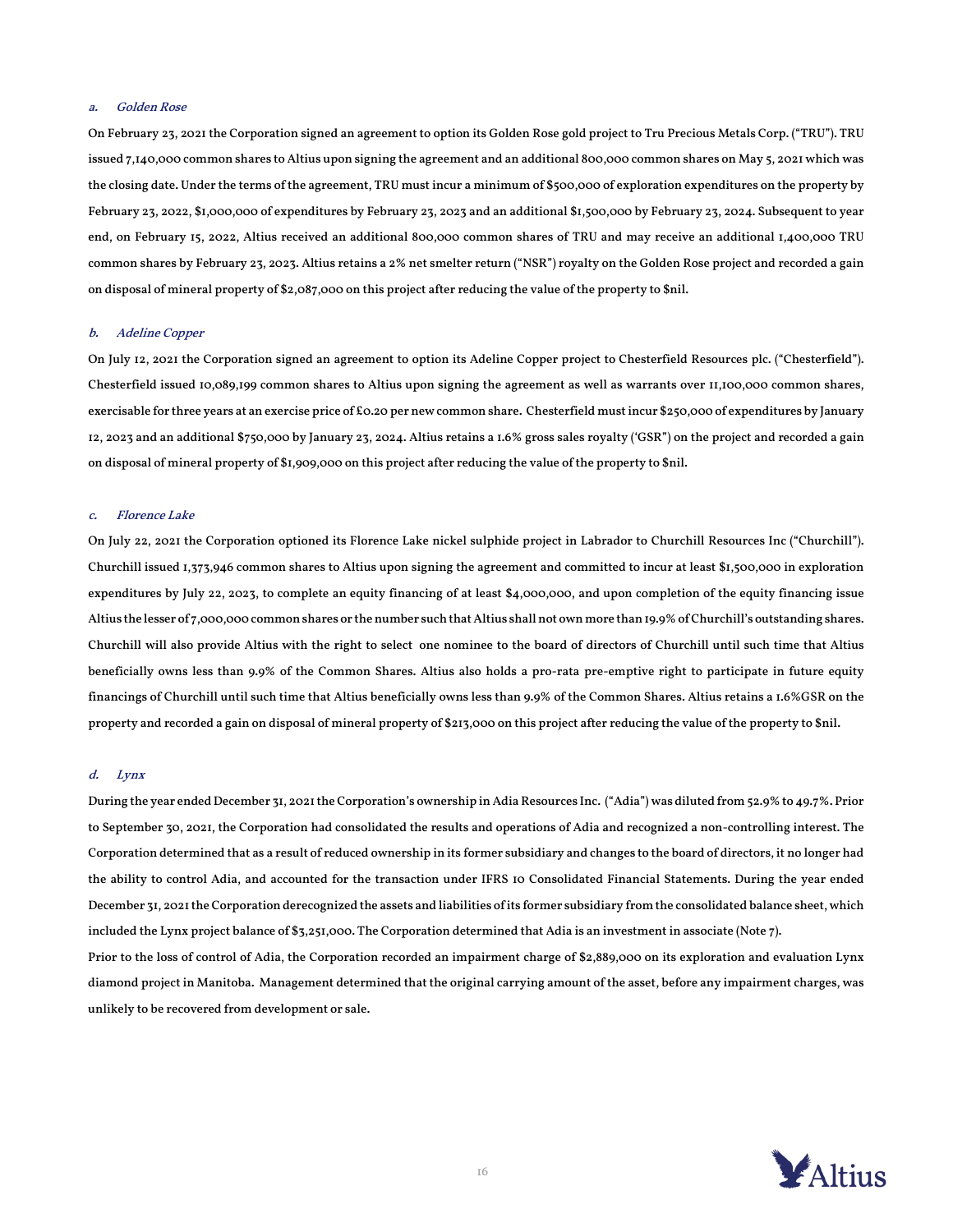| In Thousands of Canadian Dollars |                                      |                   | Additions/         |              |                            |                          |
|----------------------------------|--------------------------------------|-------------------|--------------------|--------------|----------------------------|--------------------------|
|                                  |                                      | As at             | Reclassifications, | Abandoned or |                            | As at                    |
| Project                          | <b>Note</b>                          | December 31, 2019 | net of recoveries  | impaired     | Sold                       | December 31, 2020        |
| Labrador                         |                                      |                   |                    |              |                            |                          |
| <b>Platinum Group Elements</b>   |                                      | 532               | $\overline{7}$     |              | $\overline{\phantom{a}}$   | 539                      |
| Iron Ore                         |                                      | I,909             |                    |              |                            | I,909                    |
| Other                            |                                      | 40                | 8                  |              | $\overline{\phantom{a}}$   | 48                       |
| Newfoundland                     |                                      |                   |                    |              |                            |                          |
| Gold                             | $\mathsf{e}, \mathsf{f}, \mathsf{g}$ | ۰                 | 892                |              | (842)                      | 50                       |
| Silver                           | d                                    | 588               | 29                 | ٠            | (617)                      | $\overline{\phantom{a}}$ |
| Manitoba - Diamonds              |                                      | 3,362             | 2,399              |              | $\overline{a}$             | 5,76I                    |
| Alberta, British Columbia &      |                                      |                   |                    |              |                            |                          |
| Saskatchewan                     |                                      |                   |                    |              |                            |                          |
| Coal                             |                                      | 4,350             |                    |              | $\overline{\phantom{a}}$   | 4,350                    |
| Potash                           |                                      | 500               |                    |              |                            | 500                      |
| Gold, Silver                     |                                      | 9                 |                    | (9)          |                            |                          |
| Copper                           |                                      |                   |                    | ۰            | $\overline{\phantom{a}}$   |                          |
| United States - Base metals      |                                      | 713               | 20                 |              | $\overline{\phantom{a}}$   | 733                      |
| Ireland - Base metals            |                                      | <b>157</b>        | (96)               | (6I)         | $\overline{\phantom{a}}$   | $\overline{\phantom{a}}$ |
| Spain - Cobalt                   |                                      | 213               |                    |              | $\overline{\phantom{a}}$   | 213                      |
| Australia - Zinc, Silver         |                                      | 82                |                    | ۰            | $\overline{\phantom{a}}$   | 82                       |
| <b>Security Deposits</b>         |                                      | 131               | 60                 | (10)         | $\overline{\phantom{a}}$   | <b>181</b>               |
| Total                            |                                      | \$<br>$12,586$ \$ | $3,319$ \$         |              | $(80)$ \$<br>$(1, 459)$ \$ | 14,366                   |

#### e. Sail Pond

On September 23, 2020 the Corporation signed an agreement to option its Sail Pond silver project to Latin American Minerals Inc. ("LAT"). The Corporation received 58,991,254 common shares of LAT which was equal to 19.9% of their issued and outstanding common shares. LAT was obliged to incur a minimum of \$500,000 of expenditures by September 23, 2021 (completed) and a further \$1,000,000 of expenditures by September 23, 2023. As a part of the agreement an additional \$200,000 worth of common shares were to be issued to Altius prior to September 23, 2021 and following the completion of an equity financing for gross proceeds of \$5 million which exceeded the minimum threshold required in the agreement. In February 2021 Altius received the additional \$200,000 payment by way of 606,061 common shares at a deemed price of \$0.33 as per the agreement. Altius retains a 2% NSR royalty which, on certain portions of the property, is reduced by an underlying 1.5% royalty payable to a third party. Altius holds a 1% buyback right on the underlying NSR for \$1,000,000. Subsequent to the signing of the originating agreement, LAT changed its name to Sterling Metals Corp and consolidated its issued and outstanding common shares on the basis of ten pre-consolidation common shares for one post-consolidation share. During the year ended December 31, 2020 Altius recorded a gain on disposal of mineral property of \$2,038,000 on this project after reducing the value of the property to \$nil.

#### f. Golden Baie

On August 26, 2020 the Corporation optioned its Golden Baie gold project to Canstar Resources Inc. ("Canstar"). Canstar issued 4,000,000 common shares to Altius upon signing the agreement and incurred \$500,000 in exploration expenditures in year 1 and must incur a cumulative \$1,250,000 in expenditures over the next four years. Altius received an additional 2,000,000 common shares as the first anniversary payment obligation of the agreement and may receive a further 2,500,000 common shares upon the second anniversary of the agreement. Altius retains a 2% NSR royalty which is reduced by an underlying 2% royalty payable to a third party. Altius holds a 1.0% buyback right on the underlying NSR for \$1,500,000 and a first right of refusal on the purchase of the remaining 1% of the underlying NSR.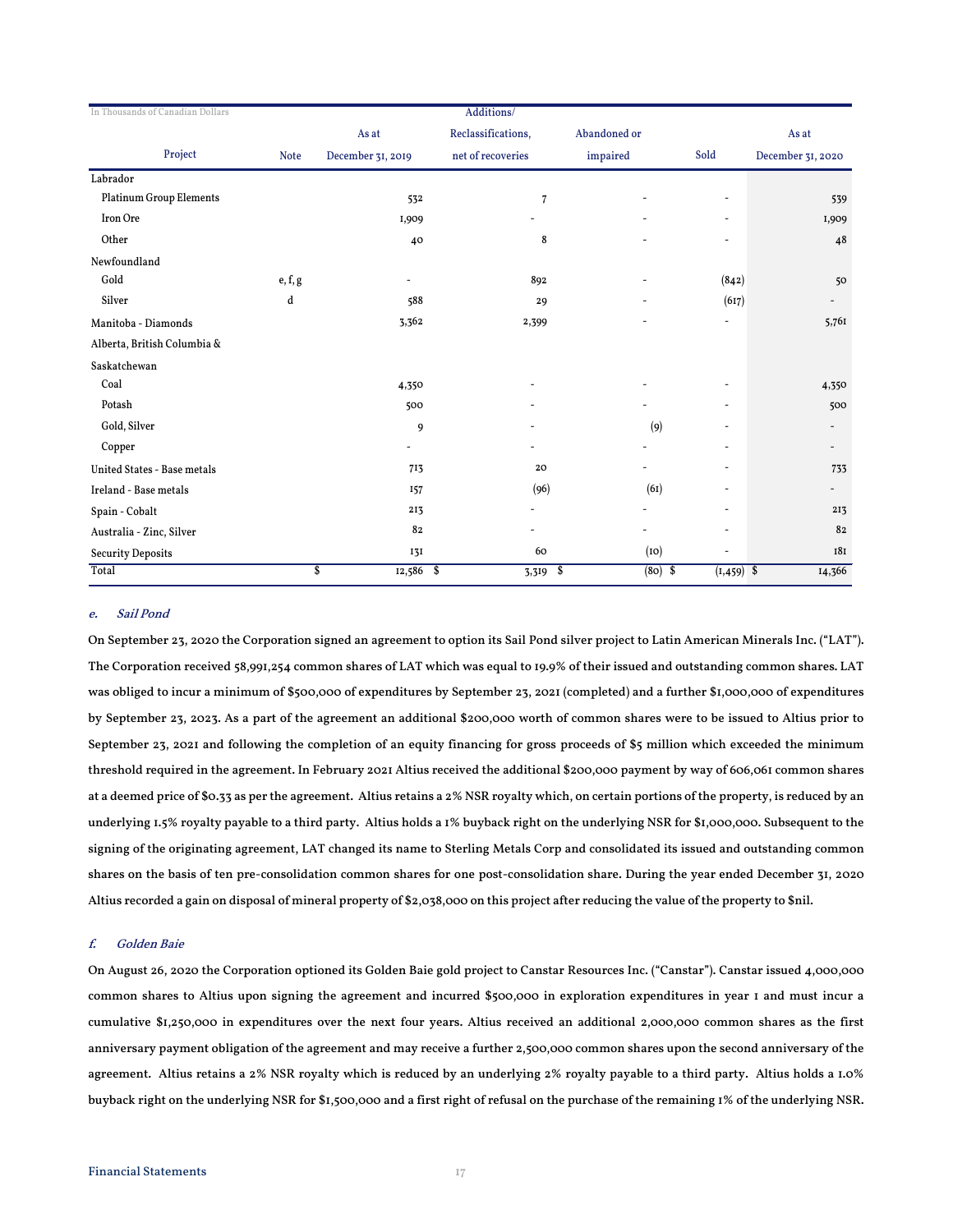Altius recorded a gain on disposal of mineral property of \$988,000 on the transfer of this project after reducing the value of the property to \$nil during the year ended December 31, 2020 and recorded a gain on disposal of mineral property of \$495,000 on this project after reducing the value of the property to \$nil during the year ended December 31, 2021 for the 2,000,000 common shares received in December 2021.

#### g. Wilding Lake

On April 16, 2020 the Corporation reacquired the Wilding Lake gold project by returning 8,220,000 common shares to Antler Gold Inc. ("Antler"), which shares had been received by the Corporation under the original option agreement between Altius and Antler. On August 27, 2020 the Corporation granted Teton Opportunities Inc. ("Teton"), a private company, an option to acquire the Wilding Lake project. Teton agreed to issue to Altius 12,500,000 common shares and 6,250,000 common share purchase warrants upon signing the agreement and must incur at least \$1,000,000 in expenditures by August 27, 2022. Teton must also complete a transaction with a publicly listed company pursuant to which outstanding securities of Teton are exchanged with the securities of the public entity before August 27, 2022. Teton subsequently entered into a binding share exchange agreement with Canterra Minerals Corporation ("Canterra") whereby Teton common shares and share purchase warrants were exchanged for Canterra common shares and share purchase warrants based on an exchange ratio of 0.3519 Canterra shares for each Teton common share and share purchase warrant. Altius received 4,398,750 common shares and 2,199,375 share purchase warrants of Canterra as part of the agreement. Altius retains a 2%NSR royalty covering the property, but on certain portions of the property the Altius royalty is reduced by underlying 1.5% NSR royalties payable to a third party. Altius can buy back 1% of the underlying NSR for \$500,000 on the Wilding Lake claims and can also buy back 1% on other regional claims for \$1,000,000, under two separate agreements. Altius also retains a first right of refusal on the purchase of the remaining 0.5% of the underlying royalties. During the year ended December 31, 2020 Altius recorded a loss on disposal of mineral property of \$29,000 on this project after reducing the value of the property to \$nil.

#### h. Taylor Brook

On October 22, 2020 the Corporation optioned its Taylor Brook project to Churchill Diamond Corporation ("Churchill Diamond"). Churchill Diamond issued 2,423,180 common shares to Altius upon signing the agreement and committed to incur at least \$250,000 in exploration expenditures in the first year, to complete an equity placement of at least \$1,000,000 by the first anniversary, to issue common shares that will result in Altius owing 19.9% of its shares by the second anniversary, and to become a publicly traded entity between the first and second anniversary of the date of the agreement. Subsequent to the signing of the originating agreement, Churchill Diamond achieved a publicly traded listing through a TSXV regulated reverse takeover and qualifying transaction process resulting in a new qualifying issuer, Churchill Resources Inc., which now trades on the TSXV and has also completed equity placements well in excess of the \$1,000,000 required pursuant to the agreement. Altius retains a 1.6% GSR on the property. Altius reduced the value of the property to \$nil and recorded \$nil gain or loss on disposal of mineral property.

#### 5. GOODWILL

At December 31, 2021the Corporation performed an annual impairment test for its goodwill arising from the Callinan Royalties Corporation ("Callinan") acquisition, specifically based on a potential mine life extension on the 777 mine and related royalty and deferred tax attributes. The Corporation has monitored the public documentation disclosed regarding the mine by Hudbay Minerals, the mine and mill operator of 777, as well as commodity prices such as copper, zinc, gold and silver. The mine is expected to close in the second quarter of 2022. Using the best available information along with the calculation of the recoverable amount, discussed below, it was determined that the goodwill balance was impaired. The Corporation recognized a goodwill impairment charge of \$6,031,000 during the year ended December 31, 2021 (December 31, 2020 - \$nil).

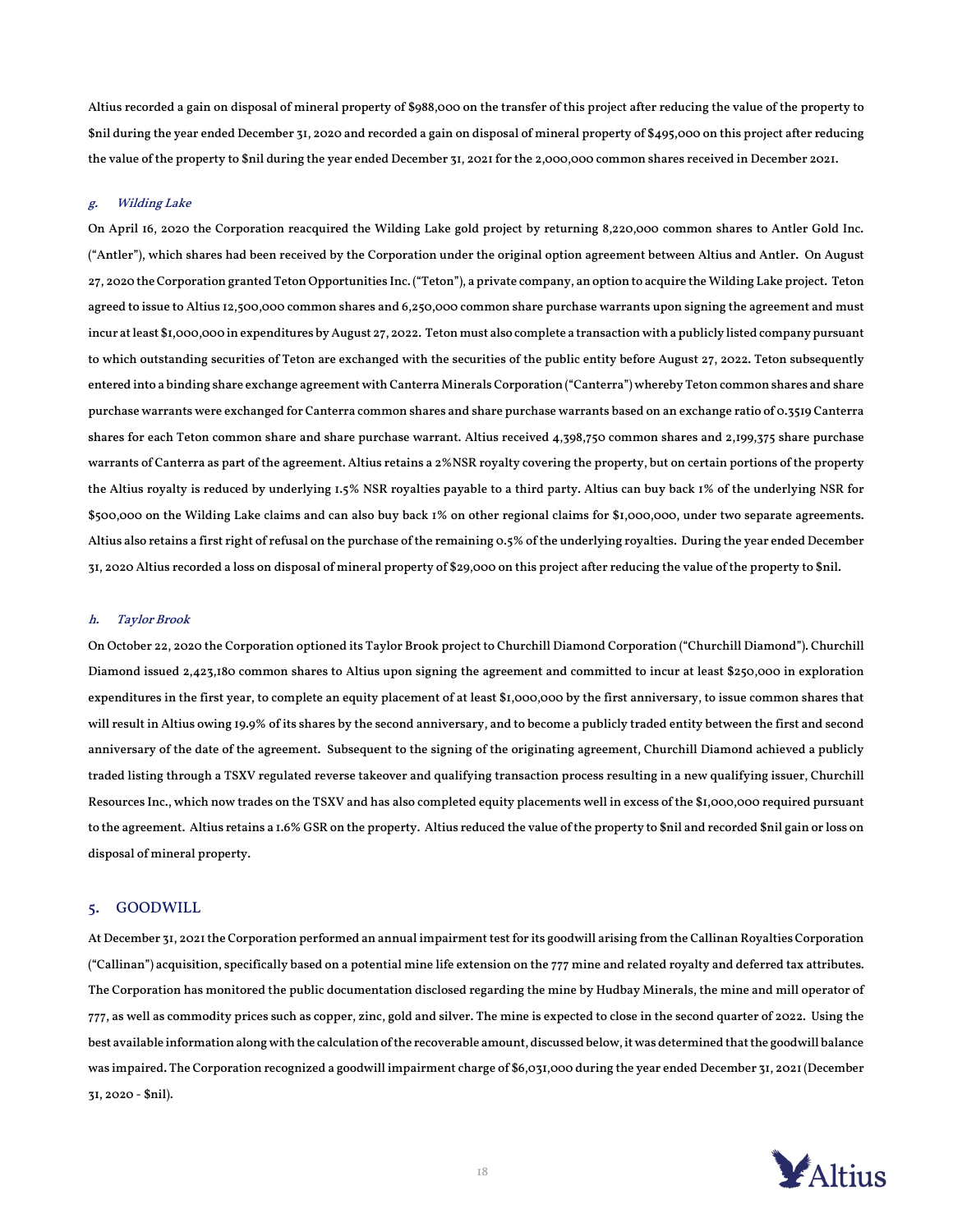For the impairment test, VIU was used to determine the recoverable amount since it was greater than the FVLCD. VIU was calculated using discounted after-tax cash flows based on cash flow projections and assumptions supporting the Corporation's royalty interest in the 777 mine.

There was no evidence of impairment indicators on the royalty interests identified during the current year (Note 9).

### 6. INTERESTS IN JOINT VENTURES

| In Thousands of Canadian Dollars                                               |    | <b>LNRLP</b> | <b>Prairie Royalties</b> |           |    | <b>GBR</b>   |    |           |
|--------------------------------------------------------------------------------|----|--------------|--------------------------|-----------|----|--------------|----|-----------|
|                                                                                |    |              | <b>LP</b>                |           |    |              |    | Total     |
| Balance, December 31, 2019                                                     | \$ | 5,408        | S.                       | 81,473 \$ |    |              | \$ | 86,881    |
| Earnings (loss)                                                                |    | 484          |                          | 2,825     |    | (356)        |    | 2,953     |
| Cash receipts                                                                  |    | (746)        |                          | (9,591)   |    |              |    | (10, 337) |
| Acquisition of control of Coal Royalty and Genesee Royalty Limited Partnership |    |              |                          | (74, 707) |    |              |    | (74, 707) |
| Investment in joint venture on loss of control of subsidiary                   |    |              |                          |           |    | 91,552       |    | 91,552    |
| Other comprehensive earnings - revaluation of investments                      |    |              |                          |           |    | 1,912        |    | 1,912     |
| Other comprehensive earnings - foreign currency translation adjustment         |    |              |                          |           |    | (2,640)      |    | (2,640)   |
| Dilution gain                                                                  |    |              |                          |           |    | 290          |    | 290       |
| Balance, December 31, 2020                                                     | \$ | $5,146$ \$   |                          |           | \$ | 90,758       | \$ | 95,904    |
| Earnings (loss)                                                                |    | 1,543        |                          |           |    | (1,923)      |    | (380)     |
| Investment in joint venture                                                    |    |              |                          |           |    | 35,261       |    | 35,261    |
| Cash receipts                                                                  |    | (1,646)      |                          |           |    |              |    | (1,646)   |
| Other comprehensive earnings - revaluation of investments                      |    |              |                          |           |    | 22,822       |    | 22,822    |
| Other comprehensive earnings - foreign currency translation adjustment         |    |              |                          | ٠         |    | (37)         |    | (37)      |
| Dilution gain                                                                  |    |              |                          |           |    | 580          |    | 580       |
| Balance, December 31, 2021                                                     | \$ | 5,043        | \$                       |           | \$ | $147,461$ \$ |    | 152,504   |

#### LNRLP

The Corporation holds a 10% interest in the Labrador Nickel Royalty Limited Partnership ("LNRLP"), a limited partnership that holds a 3% royalty over the Voisey's Bay nickel-copper-cobalt mine located in Labrador, Canada. LNRLP's sole business is the receipt and distribution of proceeds from the royalty on the mine.

#### GBR

On October II, 2020, the Corporation, through a newly created subsidiary Altius GBR Holdings Inc., entered into a strategic relationship with certain funds (the "Apollo Funds") managed by affiliates of Apollo Global Management, Inc. to accelerate the growth of its renewable energy royalty business. Under the agreement structure the Apollo Funds had the right to solely fund the next \$80,000,000 in approved investment opportunities in GBR in exchange for a 50% ownership in the GBR joint venture formed and domiciled in Delaware, USA, with opportunities thereafter funded equally by Apollo Funds and the Corporation with an equally shared governance structure. The Corporation determined that as a result of the governance structure with Apollo Funds it no longer had the ability to control its subsidiary, GBR Inc, and accounted for the transaction under IFRS 10 Consolidated Financial Statements. During the year ended December 31, 2020 the Corporation derecognized the assets and liabilities of its former subsidiary from the consolidated balance sheet, recognized the investment retained in GBR at its fair value of \$91,552,000 (US\$69,400,000) and recognized a gain on disposal of its subsidiary of \$790,000. The Corporation determined that this investment is a joint venture and began using the equity method to account for this investment under IFRS 11 Joint Arrangements. On July 30, 2021 a new legal entity, Great Bay Renewables II, LLC. was formed. This new entity is also jointly controlled by the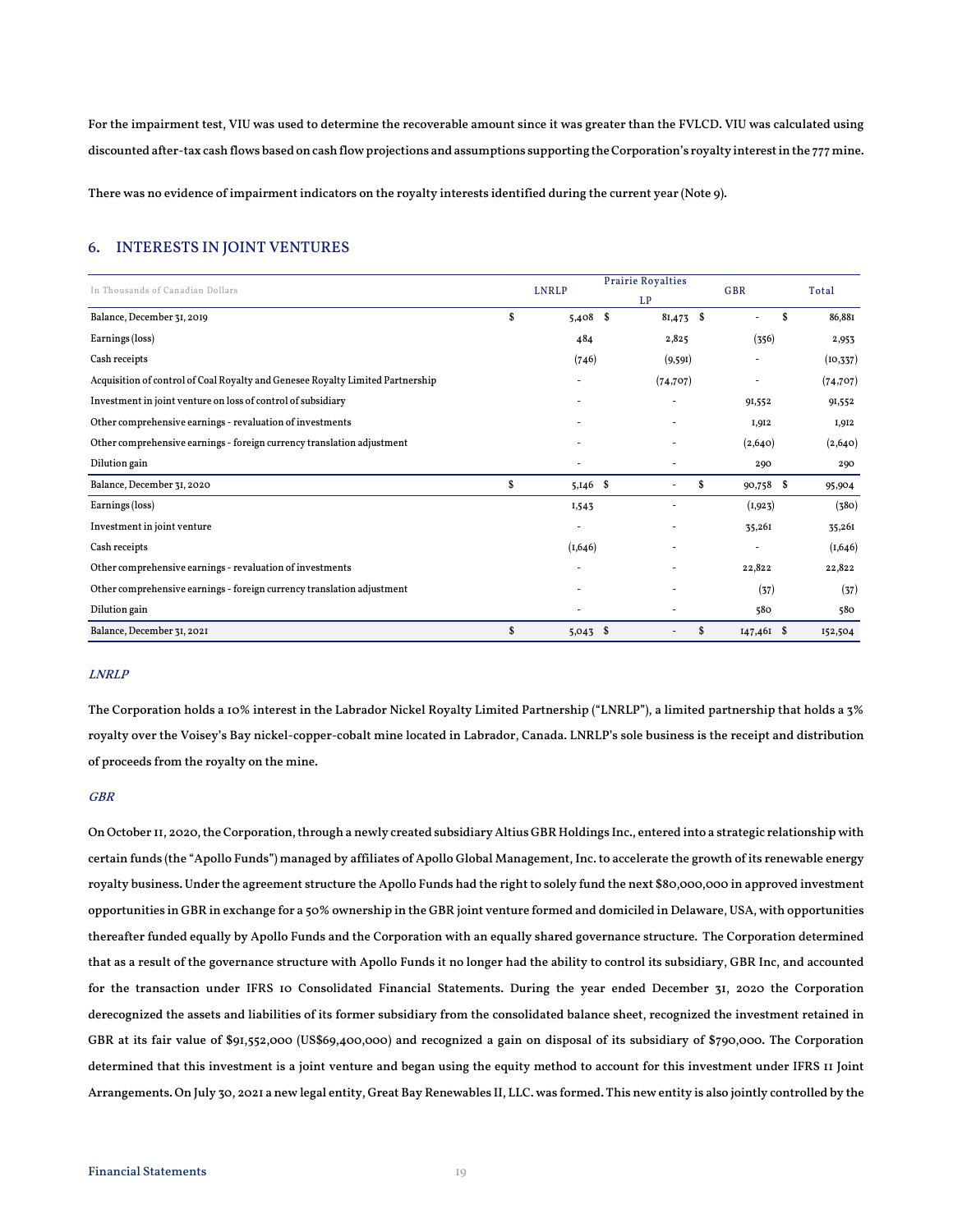Corporation and Apollo Funds and is subject to the same governance structure and investment mandate as the original GBR entity. There are two joint venture entities, collectively referred to herein as GBR and/or the GBR joint venture, and each own respectively 100% of the limited liability corporations (GBR, LLC and GBR II, LLC). The capital of the GBR Joint Venture is divided into Class A Units issued equally to Altius GBR Holdings and Apollo and Class B Units issued to management of GBR. The Class B Units are non-voting and carry no approval or consent rights other than certain actions disproportionately affecting the Class B Units.

At year end December 31, 2021 the Corporation's interest in GBR was 50% as a result of additional funding by Apollo Funds during the year (December 31, 2020 – 89%). During the year ended December 31, 2021, dilution gains totalling \$580,000 (December 31, 2020 - \$290,000) were recorded in the consolidated statement of earnings. During the year ended December 31, 2021 the Corporation invested \$35,261,000 (US\$27,881,000) (December 31, 2020 - \$nil) into the GBR joint venture to maintain its 50% ownership. These funds were used to invest in renewable royalty investments and for general and administrative expenses.

#### Prairie Royalties LP

The Corporation previously held an indirect 52.369% interest in the Genesee Royalty Limited Partnership ("GRLP") and the Coal Royalty Limited Partnership ("CRLP") (collectively the "Prairie Royalties LPs"). During the year ended December 31, 2020, the Corporation entered into an agreement with Liberty Metals & Mining Holdings, LLC to acquire its 44.9% interest in the Prairie Royalty LPs for a net purchase price of \$8,957,000 including positive working capital adjustments, which it funded using cash on hand and increased Altius's partnership interests in the Prairie Royalty LPs from 52.4% to 97.3%. The acquisition was considered an asset acquisition for financial reporting purposes. On July 31, 2020, the Corporation consolidated the net assets of the Prairie Royalty LPs, recognized a non-controlling interest and discontinued equity accounting for those partnerships in accordance with IFRS 10 Consolidated Financial Statements.

A summary of assets, liability, income, expenses and cash flow of the joint ventures based on financial information that is available is as follows:

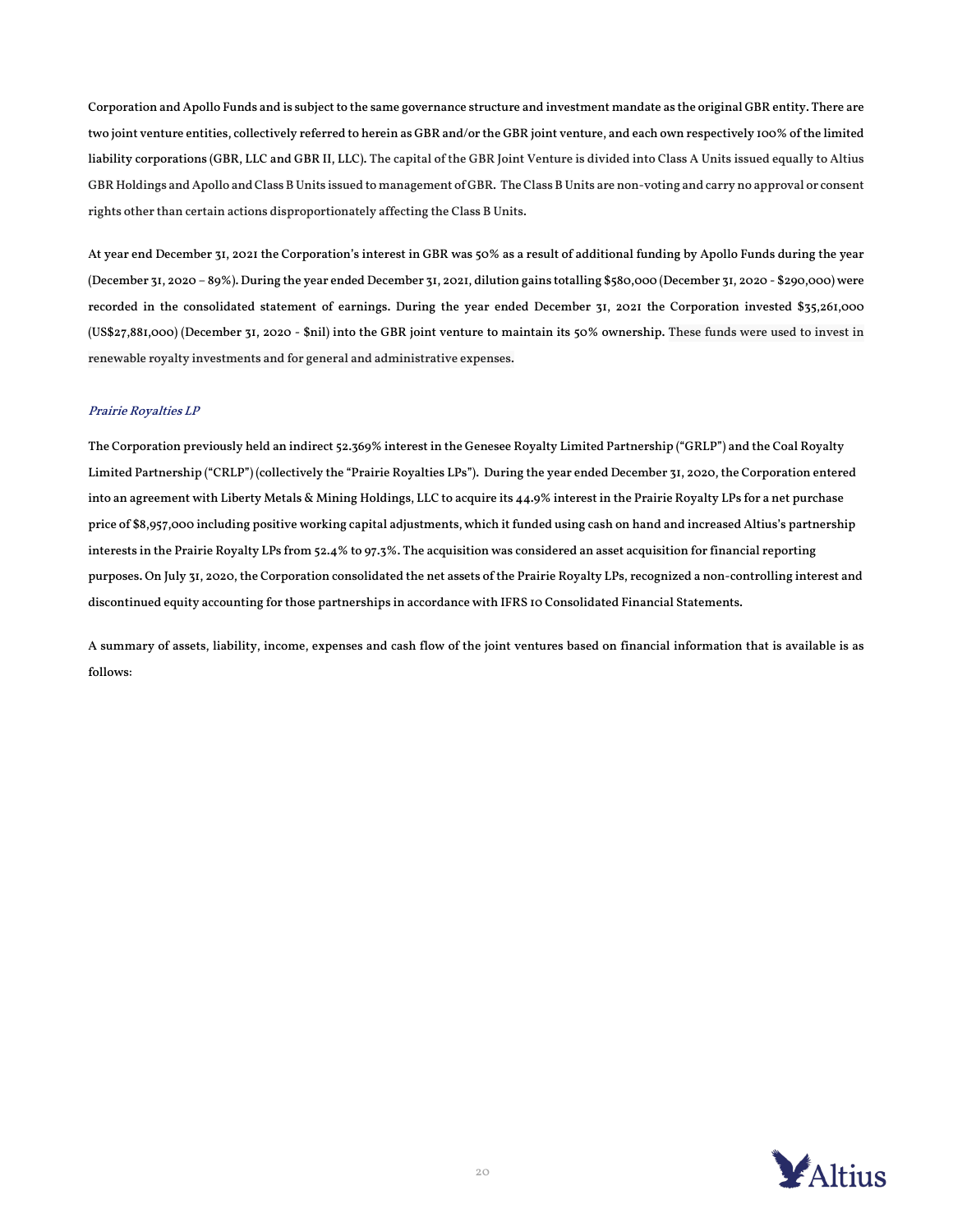| In Thousands of Canadian Dollars          |    | $LNRLP$ <sup>(1)</sup> |                                     | $GBR^{(2)}$ |                   | $GBR^{(2)}$ |                   |                          |
|-------------------------------------------|----|------------------------|-------------------------------------|-------------|-------------------|-------------|-------------------|--------------------------|
|                                           |    |                        | December 31, 2021 December 31, 2020 |             | December 31, 2021 |             | December 31, 2020 |                          |
| <b>Balance Sheets</b>                     |    |                        |                                     |             |                   |             |                   |                          |
| Cash and cash equivalents                 | \$ |                        | \$                                  |             | \$                | $54,205$ \$ |                   | 838                      |
| Other current assets                      |    |                        |                                     |             |                   | 273         |                   | 75                       |
| Non-current assets                        |    |                        |                                     |             |                   |             |                   |                          |
| Royalty interests                         |    | 5,043                  |                                     | 5,146       |                   | 48,756      |                   | 3,008                    |
| Investments                               |    |                        |                                     |             |                   | 187,506     |                   | 93,813                   |
| Other non-current assets                  |    |                        |                                     |             |                   | 699         |                   | ۰                        |
| <b>Current</b> liabilities                |    |                        |                                     |             |                   | 24          |                   | 252                      |
| Non-current liabilities                   |    |                        |                                     |             |                   |             |                   | -                        |
| <b>Statement of Earnings</b>              |    |                        |                                     |             |                   |             |                   |                          |
| Royalty income                            | \$ | $2,341$ \$             |                                     | $I, OI2$ \$ |                   | 681 \$      |                   | 64                       |
| Other revenue                             |    |                        |                                     |             |                   | 207         |                   | 78                       |
| Royalty tax                               |    | (468)                  |                                     | (202)       |                   |             |                   | $\overline{\phantom{0}}$ |
| General and administrative                |    | (14)                   |                                     | (30)        |                   | (2,972)     |                   | (334)                    |
| Amortization                              |    | (316)                  |                                     | (296)       |                   | (776)       |                   | (207)                    |
| Impairment                                |    |                        |                                     |             |                   |             |                   | $\overline{a}$           |
| Net earnings (loss)                       |    | 1,543                  |                                     | 484         |                   | (2, 860)    |                   | (400)                    |
| Statement of Other Comprehensive Earnings |    |                        |                                     |             |                   |             |                   |                          |
| <b>Revaluation of investments</b>         |    |                        |                                     |             |                   | 28,162      |                   | 8,562                    |
| Realized gains on investments             |    |                        |                                     |             |                   | 8,219       |                   | ۰                        |

*(1) Figures presented are the Corporation's portion of 10%; 100% basis IFRS financial statements not available*

*(2) GBR balances were included in the Corporation's consolidated balances prior to October 11, 2020*

#### Investments held by GBR

#### Tri Global Energy LLC (TGE)

During the year ended December 31, 2021, GBR invested an additional US\$14,142,700 including acquisition costs of US\$142,700 based on the terms of the agreement with TGE (December 31, 2020 - US\$20,757,900 including acquisition costs of US\$257,900). As at December 31, 2021, the total cost of the investment in TGE is US\$45,586,800 including acquisition costs of US\$586,800.

#### Apex Clean Energy (Apex)

During year ended December 31, 2021, GBR invested an additional US\$20,170,500 including acquisition costs of US\$170,500 based on the terms of the agreement with Apex (December 31, 2020 - US\$35,466,800 including acquisition costs of US\$466,800).

During the year ended December 31, 2021, three royalties (Jawhawk, El Sauz, and an undisclosed royalty) with a total fair value of US\$36,148,400 were assigned to GBR. These fair values were determined using a discounted cash flow model and these amounts were reclassified from investments to royalty interests. On December 31, 2021, Apex exercised a change of control-based option to redeem the remaining residual royalty financing provided by GBR following the sale of a majority interest in Apex. Upon the redemption by Apex, GBR received cash of US\$41,668,900 and recognized a realized gain of US\$22,180,000 in the consolidated statement of other comprehensive earnings. As a result of the redemption, the Apex investment is \$nil at December 31, 2021.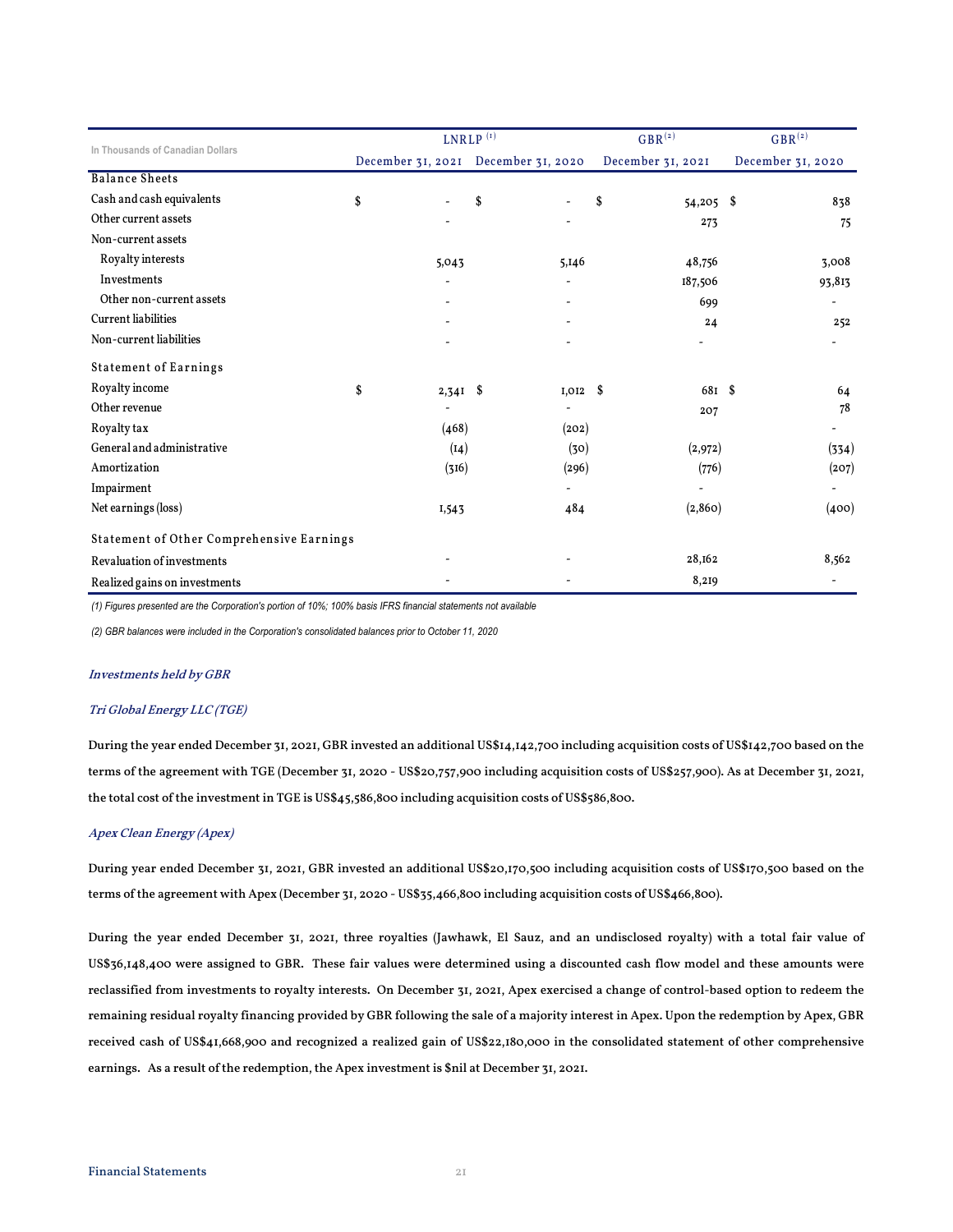#### Longroad Energy

On August 3, 2021 the Corporation announced that GBR had closed a US\$35,000,000 royalty investment with Longroad Energy ("Longroad") related to Longroad's 250 MW Prospero 2 solar project located in Andrews County, Texas. Longroad is a top-tier developer, owner and operator of renewable energy projects, having developed over 60 renewable energy projects totaling over 6 GWs across North America. As at December 31, 2021, the total cost of the investment in Longroad is US\$35,495,200 including acquisition costs of US\$495,200 (December 31, 2020 - \$nil).

#### Northleaf Capital Partners

On September 30, 2021 the Corporation announced that GBRhad closed a US\$52,500,000 royalty investment with Northleaf Capital Partners ("Northleaf") related to three operating-stage wind and solar renewable energy projects located in Texas. The newly acquired revenue-based royalty portfolio includes: (1) the 150 MW Old Settler wind project, (2) the 50 MW Cotton Plains wind project, and (3) the 15 MW Phantom Solar project. The output from Cotton Plains and Phantom Solar is sold at a fixed price under long-term contracts with the US Department of Defense through January 2045, while the output from Old Settler will be sold into the ERCOT market. The three projects have been in commercial operation since 2017. As at December 31, 2021, the total cost of the investment in Northleaf is US\$53,398,400 including acquisition costs of US \$898,400 (December 31, 2020 - \$nil).

See Note 19 for fair value qualitative and quantitative analysis relating to these investments.

#### 7. INVESTMENTS IN ASSOCIATES

| In Thousands of Canadian Dollars                  |    | Alderon                  | Adventus       | Adia                     |   | Total    |
|---------------------------------------------------|----|--------------------------|----------------|--------------------------|---|----------|
| Balance, December 31, 2019                        | \$ | $1,981$ \$               | $7,73I$ \$     | $\overline{\phantom{a}}$ | S | 9,712    |
| Additions                                         |    | 66                       |                |                          |   | 66       |
| Share of loss in associates                       |    | (503)                    | (436)          |                          |   | (939)    |
| Impairment recognition in associates              |    | (1, 544)                 |                |                          |   | (1, 544) |
| Dilution gain on issuance of shares by associates |    |                          | 2,634          |                          |   | 2,634    |
| Balance, December 31, 2020                        | Ŝ  | $\overline{\phantom{a}}$ | \$<br>9,929 \$ | $\overline{\phantom{a}}$ | S | 9,929    |
| Additions                                         |    |                          | 420            |                          |   | 420      |
| Loss of control of subsidiary                     |    |                          |                | I,618                    |   | 1,618    |
| Share of gain (loss) in associates                |    | ٠                        | (364)          | 2                        |   | (362)    |
| Reclassification to investments                   |    |                          | (9,985)        |                          |   | (9,985)  |
| Balance, December 31, 2021                        | \$ | $\frac{1}{2}$            | \$<br>٠        | \$<br>$1,620$ \$         |   | 1,620    |
| Percentage ownership:                             |    |                          |                |                          |   |          |
| At December 31, 2020                              |    | 37.3%                    | II.9%          | 54.3%                    |   |          |
| At December 31, 2021                              |    |                          |                | 49.7%                    |   |          |

#### Adventus

As of June 30, 2021 the Corporation determined that it no longer held significant influence over the financial and operating policy decisions of Adventus as a result of its relinquished Board representation. As a result of the loss of significant influence the Corporation ceased accounting for the investment using the equity method, recognized the investment at its fair value of \$17,578,000 and recorded a gain of

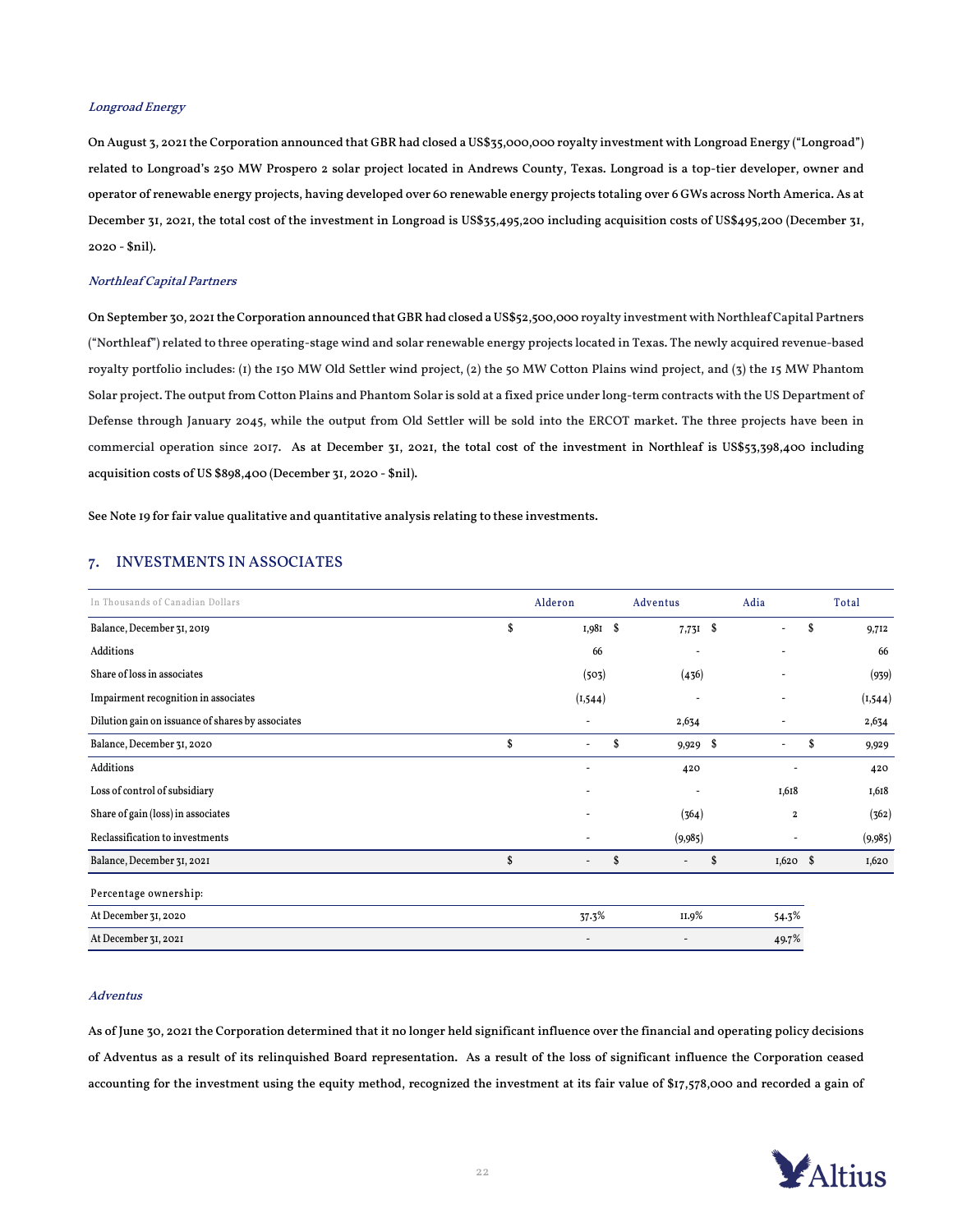\$7,595,000 on the reclassification to mining and other investments (Note 8). Going forward this investment will be revalued at each reporting date with any fair value adjustment being recorded in other comprehensive earnings.

#### Adia

During the year ended December 31, 2021 the Corporation's ownership in Adia Resources Inc. ("Adia") was diluted from 52.9% to 49.7%. Prior to September 30, 2021, the Corporation had consolidated the results and operations of Adia and recognized a non-controlling interest. The Corporation determined that as a result of reduced ownership in its former subsidiary and changes to the composition of the board of directors it no longer had the ability to control Adia and accounted for the transaction under IFRS 10 Consolidated Financial Statements. During the year ended December 31, 2021 the Corporation derecognized the assets and liabilities of its former subsidiary from the consolidated balance sheet and recognized the investment retained in Adia at its fair value of \$1,618,000. There was no gain or loss recorded on the transaction. The Corporation determined that Adia is an associate and will use the equity method to account for this investment under IAS 28 Investments in Associates and Joint Ventures.

Prior to the loss of control of Adia, the Corporation recorded an impairment charge of \$2,889,000 on its exploration and evaluation Lynx diamond project in Manitoba. Management determined that the original carrying amount of the asset, before any impairment charges, was unlikely to be recovered from development or sale (Note 4).

The Corporation's share of earnings (loss) in associates was derived from the most recent set of available financial statements of the investment.

| In Thousands of Canadian Dollars    | Adia Resources Inc. |
|-------------------------------------|---------------------|
|                                     | December 31, 2021   |
| Balance Sheets                      |                     |
| Cash and cash equivalents           | 165                 |
| Current assets                      | 4                   |
| <b>Current liabilities</b>          |                     |
| Non-current assets                  | 3,527               |
| Non-current liabilities             |                     |
| <b>Statement of Earnings</b>        |                     |
| Revenue                             |                     |
| Other comprehensive (loss) earnings |                     |
| Net (loss) earnings                 |                     |

*(1) Excluded December 31, 2020 as Adia was consolidated in the Corporation's results*

*(2) Income statement covers period from October 1 to December 31, 2021*

*(3) Included in non-current assets is \$3,251 related to the Lynx project*

#### Alderon - Loan receivable

On July 12, 2018 the Corporation participated in a US\$14 million credit facility provided by Sprott Resource Lending to Alderon Iron Ore Corp ("Alderon") by providing US\$2,000,000 (CAD\$2,625,000) as a participating lender. On April 1, 2021 the Corporation received 600,000 Champion Iron Limited ("Champion") shares valued at \$3,150,000 as consideration for the sale of its portion of the secured debt of Alderon after Champion acquired the assets of Alderon through a court regulated process. As a result the Corporation reversed an impairment charge on the loan receivable of CAD\$1,625,000 which had been recorded during the year ended December 31, 2020. Upon settlement of the loan receivable of \$2,625,000 (December 31, 2020 - \$1,000,000), the Corporation recorded interest income of \$636,000 after recognizing the value of the shares received.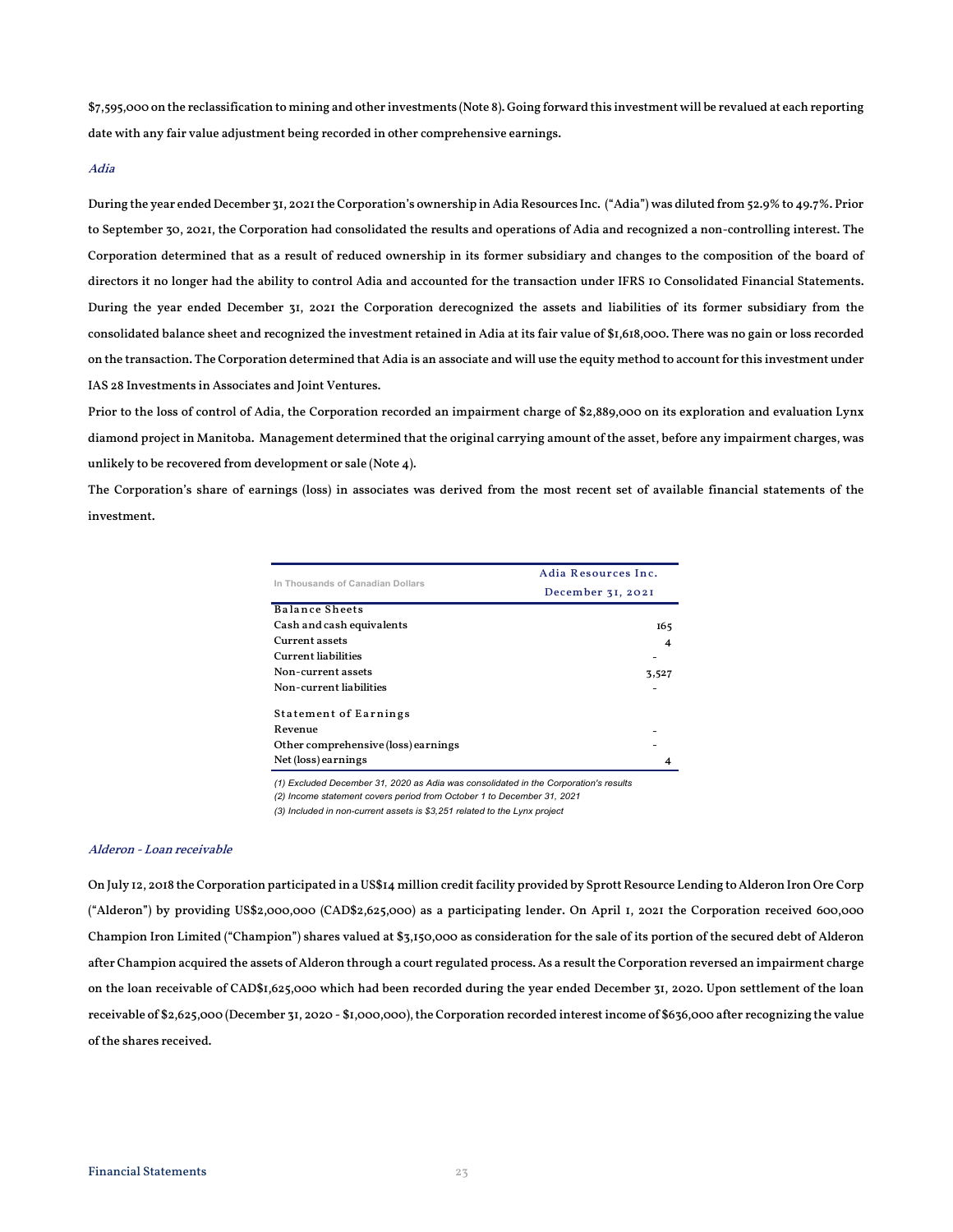## 8. INVESTMENTS

| In Thousands of Canadian Dollars                     | Mining and other<br>investments | Renewable energy<br>investments | Share purchase<br>warrants | Total         |
|------------------------------------------------------|---------------------------------|---------------------------------|----------------------------|---------------|
| Balance, December 31, 2019                           | \$<br>132,730 \$                | $13,903$ \$                     | $2,410$ \$                 | 149,043       |
| Additions                                            | 3,477                           | 64,556                          | 682                        | 68,715        |
| Reclassification to investments in traded securities | 628                             |                                 | (628)                      |               |
| Receipt for interest in mineral property             | 4,456                           | ۰                               |                            | 4,456         |
| Disposals                                            | (28, 669)                       | $\overline{\phantom{a}}$        | $\overline{\phantom{0}}$   | (28, 669)     |
| Loss of control of subsidiary (Note 7)               |                                 | (78, 459)                       |                            | (78, 459)     |
| Revaluation                                          | 27,886                          |                                 | 2,049                      | 29,935        |
| Balance, December 31, 2020                           | \$<br>140,508 \$                |                                 | \$<br>4,513                | \$<br>145,021 |
| Additions                                            | 19,932                          | -                               | 4,686                      | 24,618        |
| Reclassification to investments in traded securities | 4,922                           |                                 | (4,922)                    |               |
| Receipt for interest in mineral property             | 5,236                           |                                 |                            | 5,236         |
| Reclassification of investment in associate (Note 7) | 17,578                          | ۰                               |                            | 17,578        |
| Disposals                                            | (13,521)                        | ۰                               | (268)                      | (13,789)      |
| Revaluation                                          | 5,226                           |                                 | (165)                      | 5,061         |
| Balance, December 31, 2021                           | \$<br>179,881 \$                |                                 | \$<br>3,844                | 183,725<br>-S |

As at December 31, 2021, investments include an investment in Labrador Iron Ore Royalty Corporation ("LIORC") of \$107,854,000 (December 31, 2020 - \$93,715,000) consisting of 2,873,800 (December 31, 2020 – 2,873,800) common shares.

The Corporation disposed of investments having a carrying value of \$13,789,000 for gross cash proceeds of \$25,640,000 and non-cash proceeds of \$4,685,000 and recognized a gain on disposal of \$10,416,000 through other comprehensive earnings during the year ended December 31, 2021. The Corporation disposed of investments having a carrying value of \$28,669,000 for gross cash proceeds of \$23,423,000 and non-cash proceeds of \$656,000 and recognized a loss on disposal of \$4,590,000 through other comprehensive earnings during the year ended December 31, 2020.

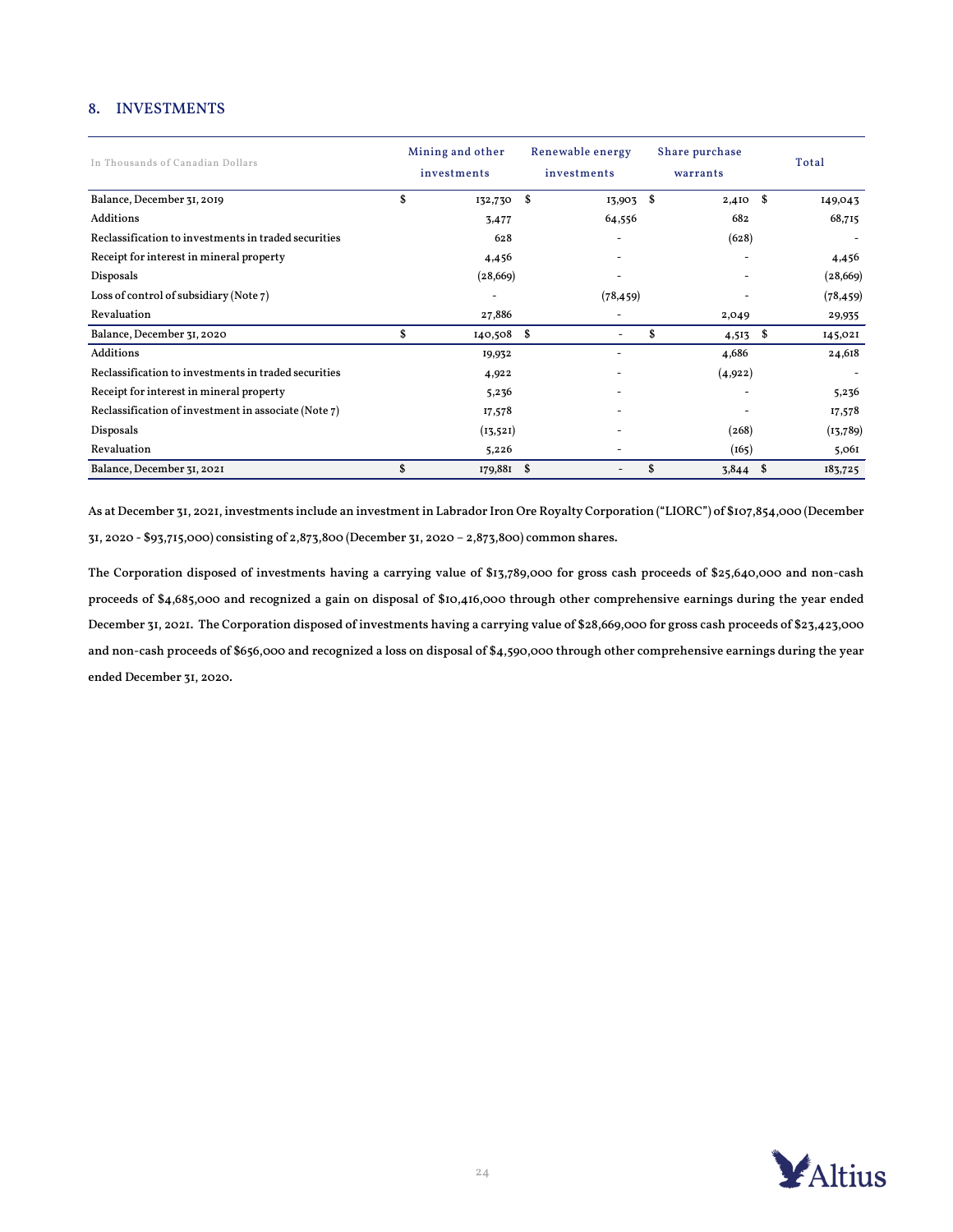## 9. ROYALTY AND STREAMING INTERESTS

|                                     |             | As at             | <b>Additions</b> and | As at             |
|-------------------------------------|-------------|-------------------|----------------------|-------------------|
| In Thousands of Canadian Dollars    | <b>Note</b> | December 31, 2020 | revaluations         | December 31, 2021 |
| Royalty interests                   |             |                   |                      |                   |
| Rocanville - Potash                 |             | \$<br>73,595      | \$                   | \$<br>73,595      |
| Esterhazy - Potash                  | a           | 33,204            | 455                  | 33,659            |
| Cory - Potash                       |             | 19,427            |                      | 19,427            |
| Allan - Potash                      |             | 6,367             |                      | 6,367             |
| Patience Lake - Potash              |             | 3,903             |                      | 3,903             |
| Vanscoy - Potash                    |             | 5,238             |                      | 5,238             |
| Other potash                        |             | 7,000             |                      | 7,000             |
| Coal & natural gas                  |             | 8,000             |                      | 8,000             |
| Genesee - Coal                      |             | 34,438            |                      | 34,438            |
| Other coal                          |             | 2,744             |                      | 2,744             |
| 777 Mine - Copper & zinc            |             | 47,356            |                      | 47,356            |
| Gunnison - Copper                   |             | 10,300            |                      | 10,300            |
| Picket Mountain                     |             | 7,606             |                      | 7,606             |
| Curipamba - Copper, gold, zinc      |             | 13,445            | 20                   | 13,465            |
| Streaming interest                  |             |                   |                      |                   |
| Chapada - Copper                    |             | 77,634            |                      | 77,634            |
| Balance, end of year                |             | \$<br>350,257     | \$<br>475            | \$<br>350,732     |
| Accumulated amortization, depletion |             |                   |                      |                   |
| Rocanville - Potash                 |             | \$<br>5,277       | \$<br>I,594          | \$<br>6,871       |
| Esterhazy - Potash                  |             | 932               | 317                  | I,249             |
| Cory - Potash                       |             | 501               | 27I                  | 772               |
| Allan - Potash                      |             | 852               | 348                  | 1,200             |
| Patience Lake - Potash              |             | 69                | 35                   | IO4               |
| Vanscoy - Potash                    |             | 75                | 24                   | 99                |
| Other potash                        |             | <b>16</b>         | 9                    | 25                |
| Coal & natural gas                  |             | 2,667             | 400                  | 3,067             |
| Genesee - Coal                      |             | 2,593             | 8,203                | 10,796            |
| Other coal                          |             | 2,548             | 198                  | 2,746             |
| 777 Mine - Copper & zinc            |             | 39,178            | 5,652                | 44,830            |
| Gunnison - Copper                   |             |                   |                      |                   |
| Pickett Mountain                    |             |                   |                      |                   |
| Curipamba - Copper, gold, zinc      |             |                   |                      |                   |
| <b>Streaming interest</b>           |             |                   |                      |                   |
| Chapada - Copper                    |             | 22,447            | 5,649                | 28,096            |
| Balance, end of year                |             | \$<br>77,155      | \$<br>22,700         | \$<br>99,855      |
| Net book value                      |             | \$<br>273,102     | \$<br>22,225         | \$<br>250,877     |

## (a) Other potash

During the year ended December 31, 2021, the Corporation acquired additional potash royalty interests in the Esterhazy mine for \$455,000.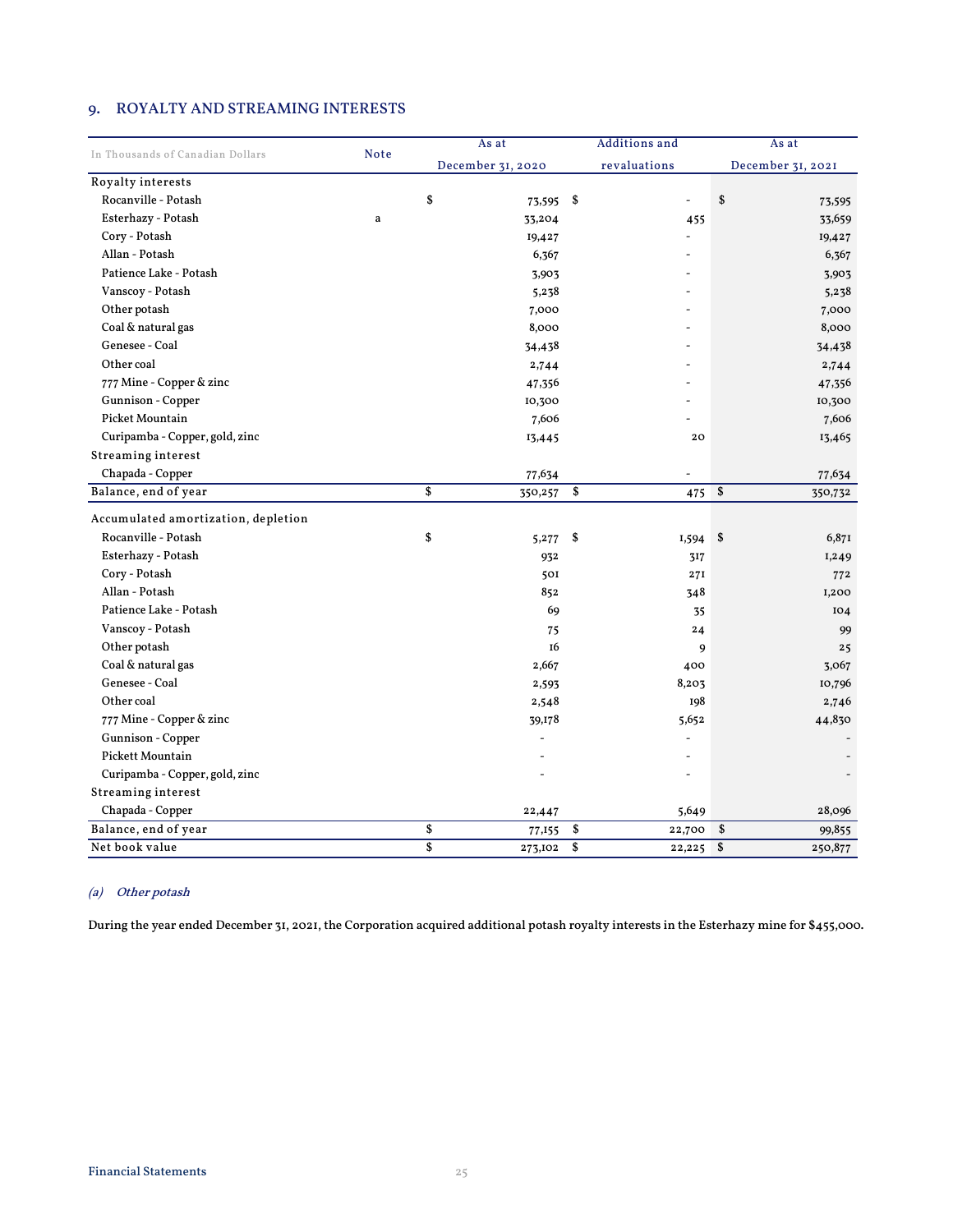|                                     |             | As at             | <b>Additions</b> and | As at             |
|-------------------------------------|-------------|-------------------|----------------------|-------------------|
| In Thousands of Canadian Dollars    | <b>Note</b> | December 31, 2019 | revaluations         | December 31, 2020 |
| Royalty interests                   |             |                   |                      |                   |
| Rocanville - Potash                 |             | \$<br>73,126      | \$<br>469            | \$<br>73,595      |
| Esterhazy - Potash                  |             | 32,969            | 235                  | 33,204            |
| Cory - Potash                       | $\mathbf b$ | 18,812            | 615                  | 19,427            |
| Allan - Potash                      |             | 6,317             | 50                   | 6,367             |
| Patience Lake - Potash              |             | 3,872             | 3I                   | 3,903             |
| Vanscoy - Potash                    |             | 5,197             | 4I                   | 5,238             |
| Other potash                        |             | 7,000             |                      | 7,000             |
| Coal & coal bed methane             |             | 8,000             | $\overline{a}$       | 8,000             |
| Genesee - Coal                      | $\mathbf c$ |                   | 34,438               | 34,438            |
| Other coal                          | $\mathbf c$ |                   | 2,744                | 2,744             |
| 777 Mine - Copper & zinc            |             | 47,356            | L,                   | 47,356            |
| Gunnison - Copper                   |             | 10,300            |                      | 10,300            |
| Picket Mountain                     |             | 7,606             |                      | 7,606             |
| Curipamba - Copper, gold, zinc      |             | 13,441            | $\overline{4}$       | 13,445            |
| Clyde River - Hydro                 | 6           | 3,350             | (3,350)              |                   |
| <b>Streaming interest</b>           |             |                   |                      |                   |
| Chapada - Copper                    |             | 77,634            |                      | 77,634            |
| Balance, end of year                |             | \$<br>314,980     | \$<br>35,277         | \$<br>350,257     |
|                                     |             |                   |                      |                   |
| Accumulated amortization, depletion |             |                   |                      |                   |
| Rocanville - Potash                 |             | \$<br>3,598 \$    | $1,679$ \$           | 5,277             |
| Esterhazy - Potash                  |             | 598               | 334                  | 932               |
| Cory - Potash                       |             | 28I               | 220                  | 501               |
| Allan - Potash                      |             | 498               | 354                  | 852               |
| Patience Lake - Potash              |             | 36                | 33                   | 69                |
| Vanscoy - Potash                    |             | 59                | 16                   | 75                |
| Other potash                        |             | 42                | (26)                 | 16                |
| Coal & coal bed methane             |             | 2,234             | 433                  | 2,667             |
| Genesee - Coal                      |             |                   | 2,593                | 2,593             |
| Other coal                          |             |                   | 2,548                | 2,548             |
| 777 Mine - Copper & zinc            |             | 34,101            | 5,077                | 39,178            |
| Gunnison - Copper                   |             |                   | $\overline{a}$       |                   |
| Pickett Mountain                    |             |                   | $\overline{a}$       |                   |
| Curipamba - Copper, gold, zinc      |             |                   |                      |                   |
| Clyde River - Hydro                 | 6           | 132               | (132)                |                   |
| <b>Streaming interest</b>           |             |                   |                      |                   |
| Chapada - Copper                    |             | 17,996            | 4,451                | 22,447            |
| Balance, end of year                |             | \$<br>59,575      | \$<br>17,580         | \$<br>77,155      |
| Net book value                      |             | \$<br>255,405     | \$<br>17,697         | \$<br>273,102     |

#### (b) Other potash

During the year ended December 31, 2020, the Corporation acquired additional potash royalty interests in the Cory mine for \$466,000. The Corporation reallocated acquisition costs of \$975,000 directly related to potash royalty interests previously included in interests in joint ventures

#### (c) Coal acquisition and impairment losses

On July 31, 2020,following the acquisition of control of the Prairie Royalties LPs (Note 7), the Corporation consolidated the net assets of CRLP and GRLP, considered indicators of impairment, and reclassified its previously held interest in joint venture at its carrying value of

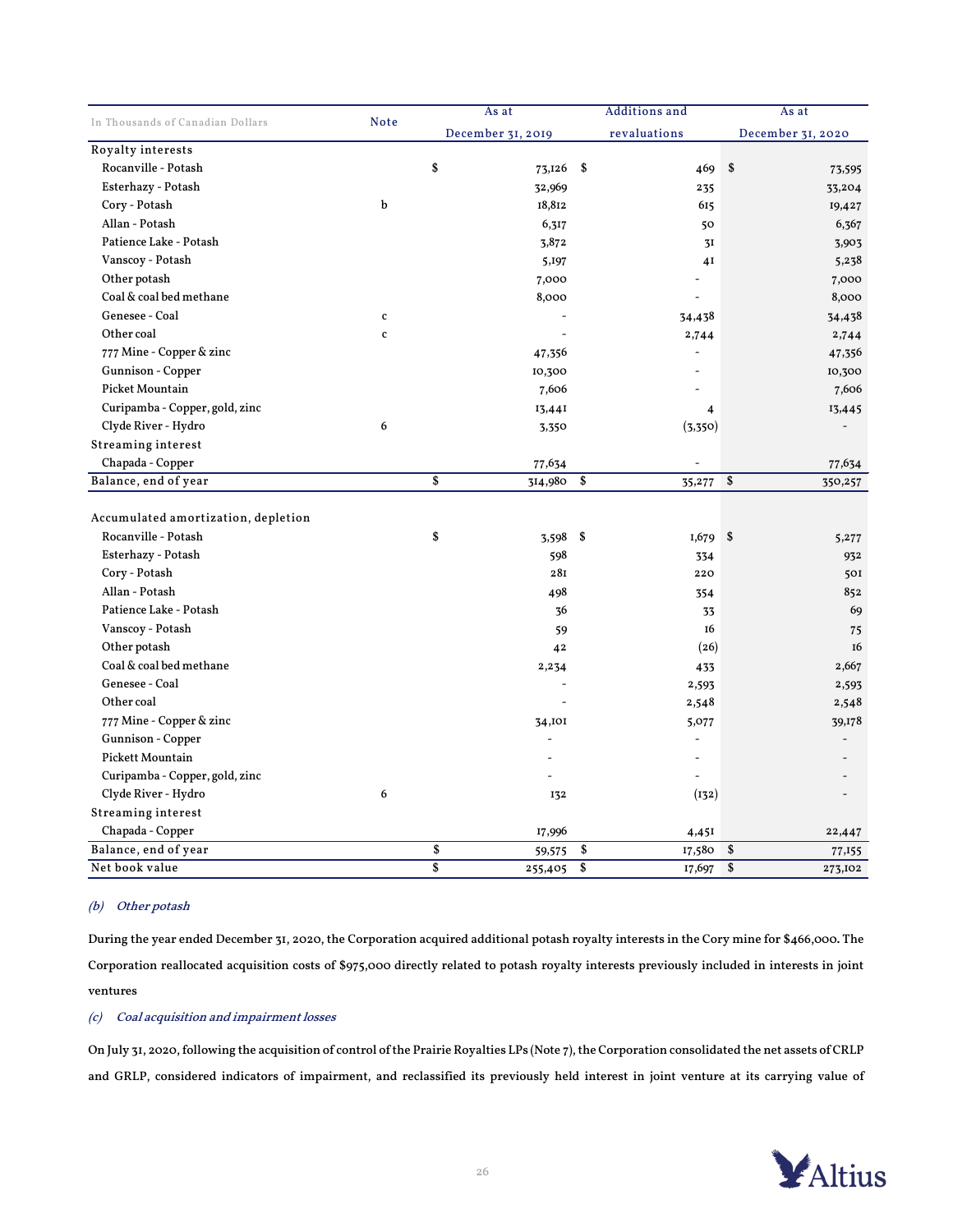\$73,732,000. The initial value assigned to the royalty interests included the purchase price to acquire the assets and the carrying value of its previously held interests.

As a result of the lower weighted average purchase price calculated upon acquiring an additional 44.9% interest in the Prairie Royalties LPs, reduced near-term electricity demand factors in Alberta and assumptions with respect to the pace of gas fired generation conversions, the Corporation tested the underlying coal royalty interests for impairment. Production inputs and expected sales were generated from historical trends and short term data that was available for the other coal royalty interests. The Corporation modeled expected production on applicable royalty lands and assumed gradual conversions to gas over the next two years. The impairment charges for the other coal royalties totalled \$27,613,000. For the Genesee royalty interest, the Corporation modeled data based on the most recent investor information on the website of Capital Power Corporation as operator regarding potential applications for natural gas conversions at Genesee. Using this information, the Corporation recorded an impairment charge of \$15,921,000 on this royalty interest and assigned a fair value of \$34,328,000. After giving effect to the acquisition of control and impairment charges of \$46,147,000, the Corporation consolidated coal royalty interests of \$37,072,000, cash of \$2,293,000, working capital of \$648,000, and a non-controlling interest of \$1,013,000 during the year ended December 31, 2020. The acquisition cost of \$11,250,000 is presented net of the cash assumed of \$2,293,000 in the statement of cash flows.

In accordance with IAS 36 Impairment of Assets the Corporation estimated the value in use as well as the fair value less costs of disposal of the royalty streams. Value in use was determined using net present value calculation based on the probability weighted expected production/sales tonnes multiplied by the expected price per tonne and discounted using a post-tax discount rate of 5%. The fair value less costs of disposal was calculated using the implied purchase price for 100% of the assets. The recoverable amount is the higher of the two calculations and was the value in use calculated amounts of the assets which amounted to \$37,072,000 collectively.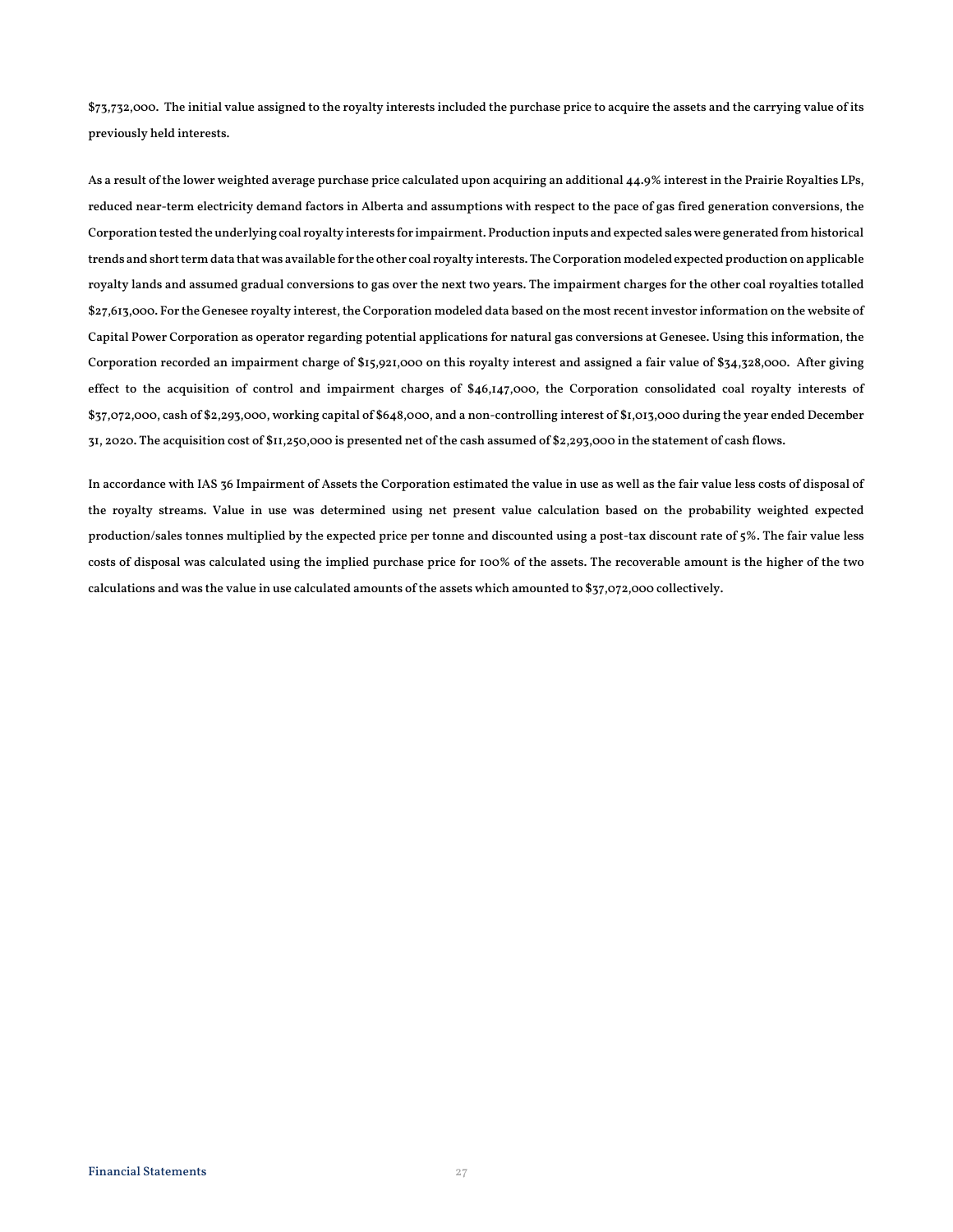## 10. INCOME TAXES

Significant components of the deferred tax assets and liabilities are as follows:

| In Thousands of Canadian Dollars                                                                          | December 31, 2021   | December 31, 2020 |
|-----------------------------------------------------------------------------------------------------------|---------------------|-------------------|
| Temporary differences related to exploration and evaluation assets, property and other                    | \$<br>$(6,155)$ \$  | (7, 952)          |
| Non capital and net capital loss carryforwards                                                            | 5,331               | 5,932             |
| Carrying value of investments in excess of tax values                                                     | (16, 192)           | (9,653)           |
| Temporary differences related to preferred securities                                                     | (30,000)            | (30,000)          |
| Deferred and deductible share-based compensation and other costs                                          | I,390               | 439               |
| Share and debt issue costs                                                                                | 182                 | 486               |
| Carrying values in excess of tax values relating to royalty and streaming interests in mineral properties | (11,507)            | (9,710)           |
|                                                                                                           | \$<br>$(56,951)$ \$ | (50, 458)         |
|                                                                                                           | December 31, 2021   | December 31, 2020 |
| Deferred tax liabilities                                                                                  | \$<br>$(64,738)$ \$ | (58, 975)         |
| Deferred tax assets                                                                                       | 7,787               | 8,517             |
| Total deferred income tax                                                                                 | \$<br>$(56,951)$ \$ | (50, 458)         |

Income tax expense differs from the amount that would result from applying the Canadian federal and provincial income tax rates of 30% (December 31, 2020 – 30%) to earnings before taxes. The differences are from the following items:

| In Thousands of Canadian Dollars                                       |    | Year ended        |  |                   |  |  |  |
|------------------------------------------------------------------------|----|-------------------|--|-------------------|--|--|--|
|                                                                        |    | December 31, 2021 |  | December 31, 2020 |  |  |  |
| Expected tax (recovery) expense                                        | \$ | $13,553$ \$       |  | (5,708)           |  |  |  |
| Taxable (non taxable) portion of capital gains                         |    | (1,662)           |  | 397               |  |  |  |
| Net deductible permanent differences                                   |    | (6,150)           |  | (2,965)           |  |  |  |
| Adjustments in relation to earnings from associates and joint ventures |    | (306)             |  | (731)             |  |  |  |
| Adjustments for non deductible amortization and impairment             |    | 3,222             |  | 17,501            |  |  |  |
| Differences in statutory rates on earnings of subsidiaries             |    | (1,763)           |  | (1, 309)          |  |  |  |
|                                                                        | \$ | $6,894$ \$        |  | 7,185             |  |  |  |

Components of income tax expense (recovery) are as follows:

| In Thousands of Canadian Dollars | Year ended |                   |  |                   |
|----------------------------------|------------|-------------------|--|-------------------|
|                                  |            | December 31, 2021 |  | December 31, 2020 |
| Current tax                      | S          | 6,632             |  | 7,221             |
| Deferred tax                     |            | 262               |  | (36)              |
|                                  | S          | 6,894             |  | 7,185             |

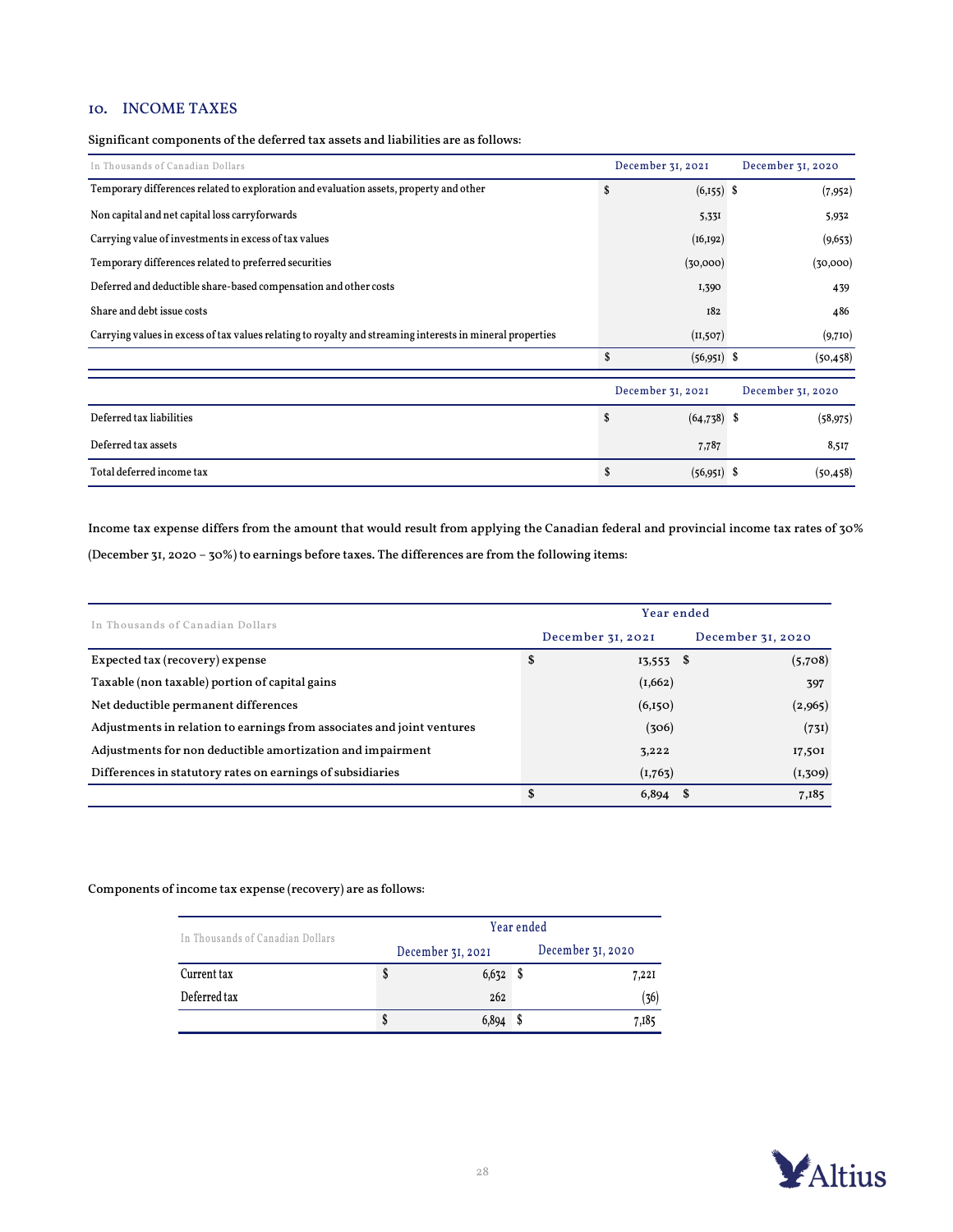#### 11. DEBT

| In Thousands of Canadian Dollars |   |                   |                   |
|----------------------------------|---|-------------------|-------------------|
| At amortized cost                |   | December 31, 2021 | December 31, 2020 |
| Long-term debt                   | Ф | $115,173$ \$      | 132,967           |
|                                  |   |                   |                   |
| Current                          |   | 8,000             | 20,000            |
| Non-current                      |   | 107,173           | 112,967           |
|                                  |   | $115,173$ \$      | 132,967           |

On August 9, 2021, the Corporation amended its credit facility to increase the available credit from \$160,000,000 to \$225,000,000 and to extend the term from June 2023 to August 2025. The amendment, which was considered an extinguishment of debt, replaced the combination of its previous outstanding term and revolver debt of \$118,754,000.

The term credit facility has a four-year term and matures in August 2025 and has required quarterly principal repayments of \$2,000,000, with additional repayments being permitted at any time with no penalty. The revolving facility is payable in full by August 2025 and any unused portion of the revolving facility is available for qualifying royalty acquisitions, streaming acquisitions, and other qualifying investments. Both facilities bear interest at variable rates based on the total net debt ratio.

The Corporation also amended its cash flow hedge on September 9, 2021 to align with the new terms of the debt. The Corporation has a floating-to-fixed interest rate swap to lock in the interest rate on the term credit facility on an amortized basis. The amount of the floatingto-fixed interest rate swap will reduce in tandem with the quarterly scheduled principal repayments on the term debt. As of December 31, 2021, the balance outstanding on the swap was \$48,000,000 (December 31, 2020 - \$50,000,000). The Corporation expected the interest rate on the fixed portion of the debt to be approximately 4.34% per annum during the full term of the loan, with the revolving facility fluctuating in accordance with market interest rates. The Corporation has applied hedge accounting to this relationship whereby the change in fair value of the effective portion of the hedging derivative is recognized in accumulated other comprehensive earnings. Settlement of both the fixed and variable portions of the interest rate swap occurs on a quarterly basis. The full amount of the hedge was determined to be effective as at December 31, 2021. The Corporation has classified this financial instrument as a cash flow hedge and the fair value of the hedging instrument is recorded as a liability of \$11,000 (December 31, 2020 - \$1,309,000) on the balance sheet.

The Corporation is amortizing costs attributable to securing the amended credit facilities of \$1,782,000 over the life of the facilities using an effective interest rate of 5.73%. During the year ended December 31, 2021, \$1,144,000 (December 31, 2020 - \$589,000) of the costs were recognized as interest expense on long term debt in the consolidated statement of earnings. Costs of \$654,000 recognized in the year ended December 31, 2021 were related to the extinguishment of the previous credit facilities.

During the year ended December 31, 2021, the Corporation repaid \$17,000,000 on its term facility (December 31, 2020 - \$20,000,000). On March 10, 2020 the Corporation completed a drawdown on its revolving facility of \$47,326,000 to complete a renewable energy investment.

As at December 31, 2021the Corporation was in compliance with all debt covenants. At December 31, 2021, the Corporation has approximately \$106,000,000 of additional liquidity on its revolving facility.

The following principal repayments for the credit facilities are required over the next five calendar years.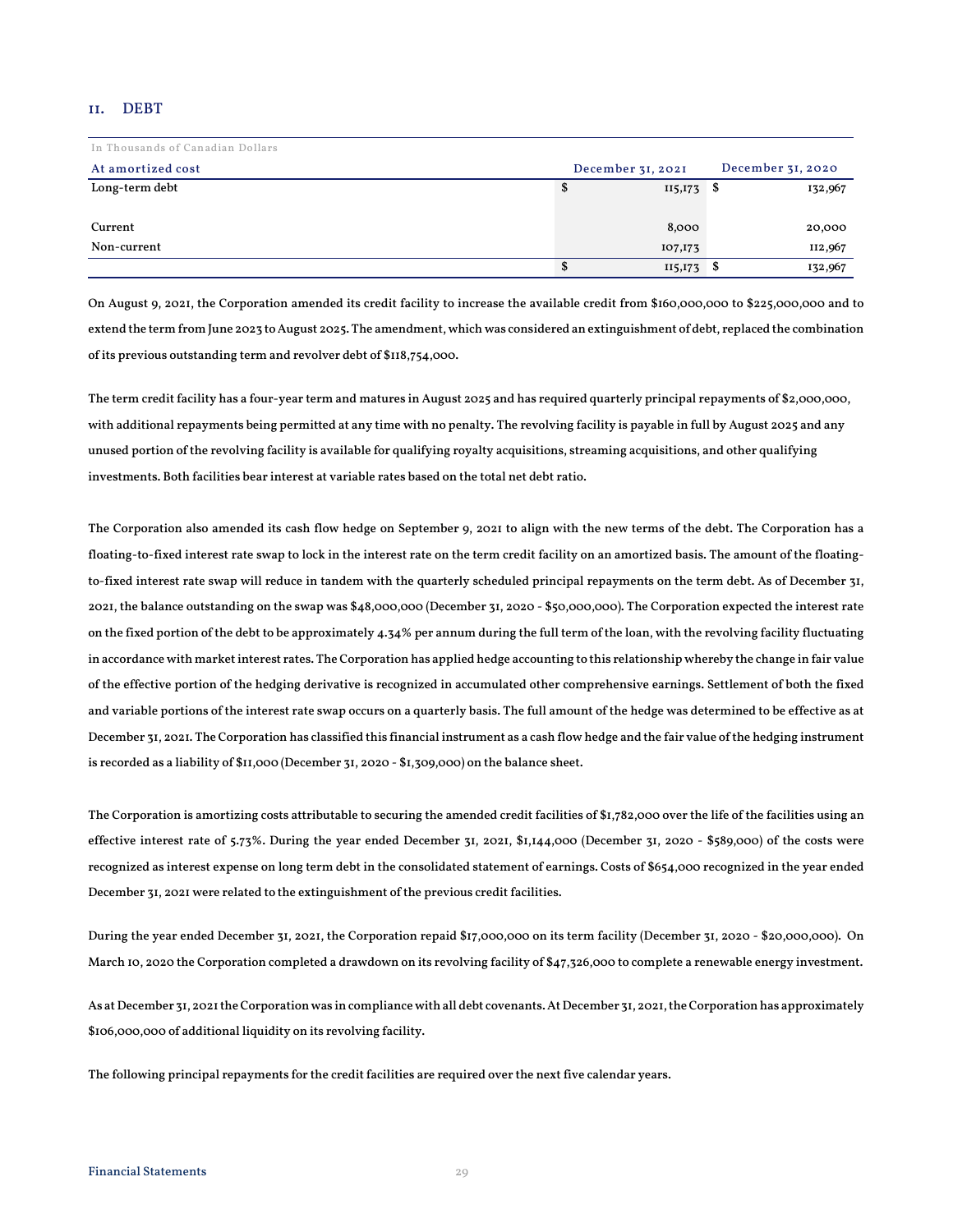| In Thousands of Canadian Dollars | Term         |     | Revolver                     |      | Total    |
|----------------------------------|--------------|-----|------------------------------|------|----------|
| 2022                             | 8,000        |     | $\qquad \qquad \blacksquare$ | \$   | 8,000    |
| 2023                             | 8,000        |     | ۰                            | \$   | 8,000    |
| 2024                             | 8,000        |     | $\qquad \qquad \blacksquare$ | \$   | 8,000    |
| 2025                             | 24,000       |     | 68,710                       | - \$ | 92,710   |
|                                  | \$<br>48,000 | -\$ | 68,710                       | -\$  | 116,710  |
|                                  |              |     | Less: unamortized debt costs |      | 1,537    |
|                                  |              |     |                              | \$   | II5, 173 |

## 12. REVENUE AND GENERAL & ADMINISTRATION EXPENSES

| In Thousands of Canadian Dollars       | Year ended        |      |                   |  |
|----------------------------------------|-------------------|------|-------------------|--|
| Revenue and other income               | December 31, 2021 |      | December 31, 2020 |  |
| Royalty                                | \$<br>44,013      | S    | 35,670            |  |
| Copper stream <sup>*</sup>             | 19,181            |      | 15,257            |  |
| Interest and investment                | 18,016            |      | 9,060             |  |
| Other                                  | 472               |      | 70                |  |
| Total revenue and other income         | \$<br>81,682      | - \$ | 60,057            |  |
| *Revenue from contracts with customers |                   |      |                   |  |

\*Revenue from contracts with customers

| In Thousands of Canadian Dollars    | Year ended |                   |      |                   |
|-------------------------------------|------------|-------------------|------|-------------------|
| General and administrative expenses |            | December 31, 2021 |      | December 31, 2020 |
| Salaries and benefits               | \$         | 5,349             | - \$ | 5,357             |
| Professional and consulting fees    |            | I,891             |      | 2,205             |
| Office and administrative           |            | I,624             |      | I, I 32           |
| Travel and accommodations           |            | I87               |      | 239               |
| Total general and administrative    | \$         | 9,051             | S    | 8,933             |

### 13. SHARE CAPITAL

Unlimited number of Common voting shares Unlimited number of First Preferred shares Unlimited number of Second Preferred shares

The First and Second Preferred shares may be issued in one or more series and the directors are authorized to fix the number of shares in each series and to determine the designation, rights, privileges, restrictions and conditions attached to the shares of each series. The Corporation has not issued any First or Second Preferred shares.

#### Shares repurchased

The Corporation renewed its Normal Course Issuer Bid ("NCIB") effective August 22, 2021 and it will, unless further renewed, end no later than August 21, 2022. The Corporation may purchase at market prices up to 1,642,612 common shares representing approximately 3.96% of its 41,504,497 outstanding shares as of August 18, 2021. The Corporation repurchased and cancelled 821,100 common shares (104,100 of which

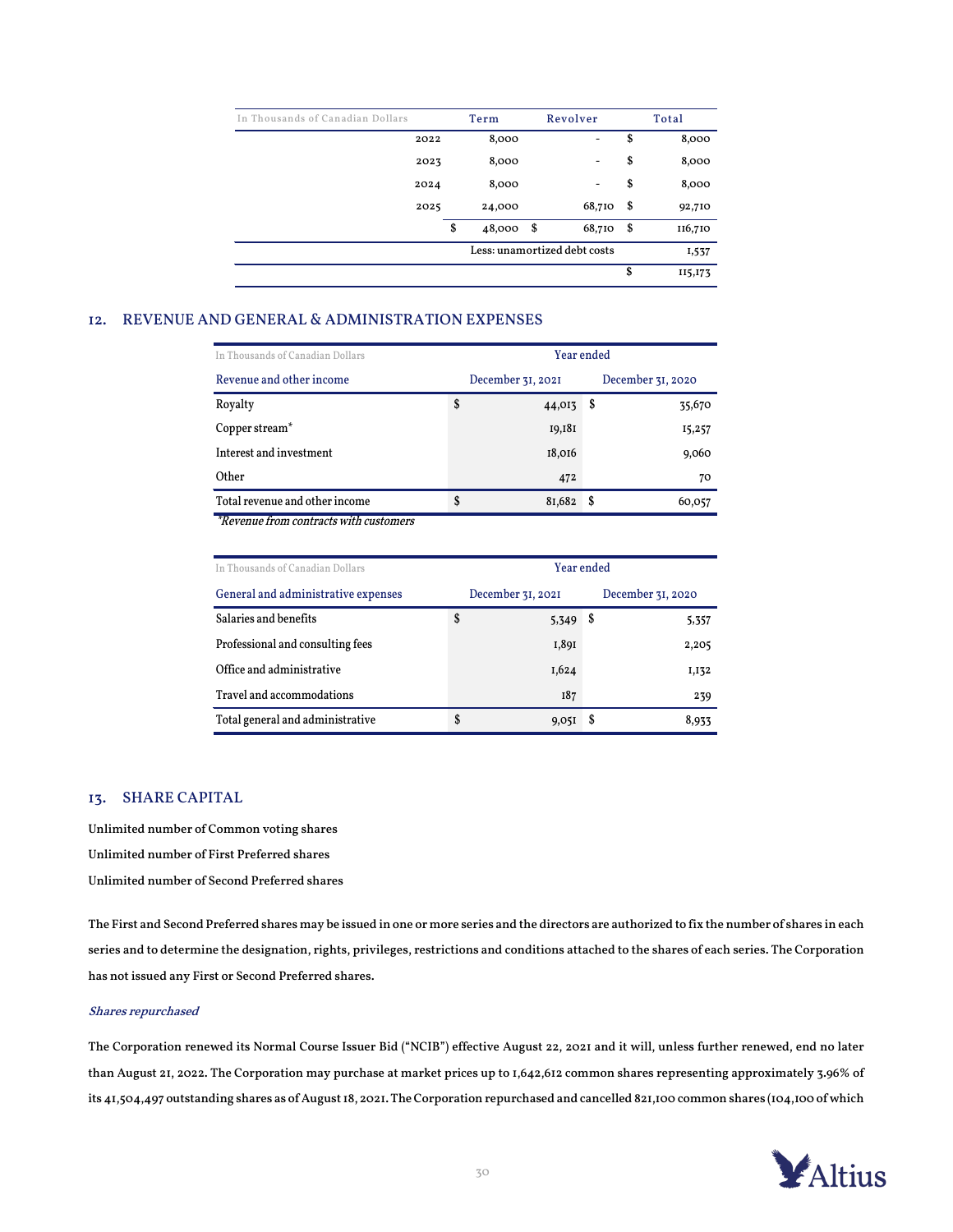were legally cancelled on January 6, 2022) during the year ended December 31, 2021 at a cost of \$12,943,000 (December 31, 2020 - 644,400 common shares at a cost of \$6,090,000).

#### Net earnings (loss) per share

Basic and diluted net (loss) earnings per share were calculated using the weighted average number of common shares for the respective periods.

| In Thousands of Canadian Dollars   | Year ended        |                   |  |  |  |
|------------------------------------|-------------------|-------------------|--|--|--|
|                                    | December 31, 2021 | December 31, 2020 |  |  |  |
| Weighted average number of shares: |                   |                   |  |  |  |
| <b>Basic</b>                       | 41,449,386        | 41,636,128        |  |  |  |
| Diluted                            | 42,649,410        | 42,003,481        |  |  |  |

#### Other equity reserves

Other equity reserves consist of share-based payment reserves of \$9,988,000, warrants of \$12,012,000 and contributed surplus of \$4,015,000 for a total of \$26,015,000. Share-based payment reserve amounts are in respect of stock options, Deferred Share Units ("DSUs"), Restricted Share Units ("RSUs") and Preferred Share Units ("PSUs"). In addition, there are 6,670,000 warrants issued on April 26, 2017 to Fairfax Financial Holdings Ltd. ("Fairfax") at an exercise price of \$15.00. The Fairfax warrants are exercisable on or prior to April 26, 2022 and the expiry date may be extended to April 26, 2024 if the closing price of the Corporation's common shares is less than \$24.00 per share on April 26, 2022. During the year ended December 31, 2021, 400,000 warrants which were issued to Yamana Gold Inc. on May 3, 2016 at an exercise price of \$14.00 with an expiry date of May 3, 2021 were exercised for \$5,600,000. The \$947,000 reserve associated with these warrants was reclassed from warrant reserve to contributed surplus at the date of exercise.

#### Preferred securities

Fairfax and certain of its subsidiaries (collectively "Fairfax") purchased from the Corporation, on a private placement basis, at a price of \$10, a 5% preferred security, an amount of \$100,000,000. The preferred securities are subordinate secured securities that may be repaid by the Corporation at any time after April 26, 2022 and at any time after April 26, 2020 if the volume-weighted average trading price of its common shares for any 10-day period after April 26, 2020 is at least \$24 per share. The preferred securities have a maturity date of April 26, 2102 and are considered an instrument consisting of both debt and equity. At December 31, 2021 the Corporation used a net present value calculation and determined that the debt component is nominal given the maturity date and, as a result, the preferred securities are presented as equity in the consolidated financial statements. During the year ended December 31, 2021 the Corporation declared and paid distributions of \$5,000,000 (December 31, 2020 - \$5,014,000) to preferred security holders.

#### 14. SHARE-BASED COMPENSATION

The Corporation recognized the following share-based compensation:

| In Thousands of Canadian Dollars | December 31, 2021 | December 31, 2020 |
|----------------------------------|-------------------|-------------------|
| Stock option expense             | $I, OI5$ \$       | 2,574             |
| Deferred share unit expense      | I,038             | 754               |
| Restricted share unit expense    | 712               | 656               |
| Performance share unit expense   | 255               |                   |
| Total share-based compensation   | $3,018$ \$        | 3,984             |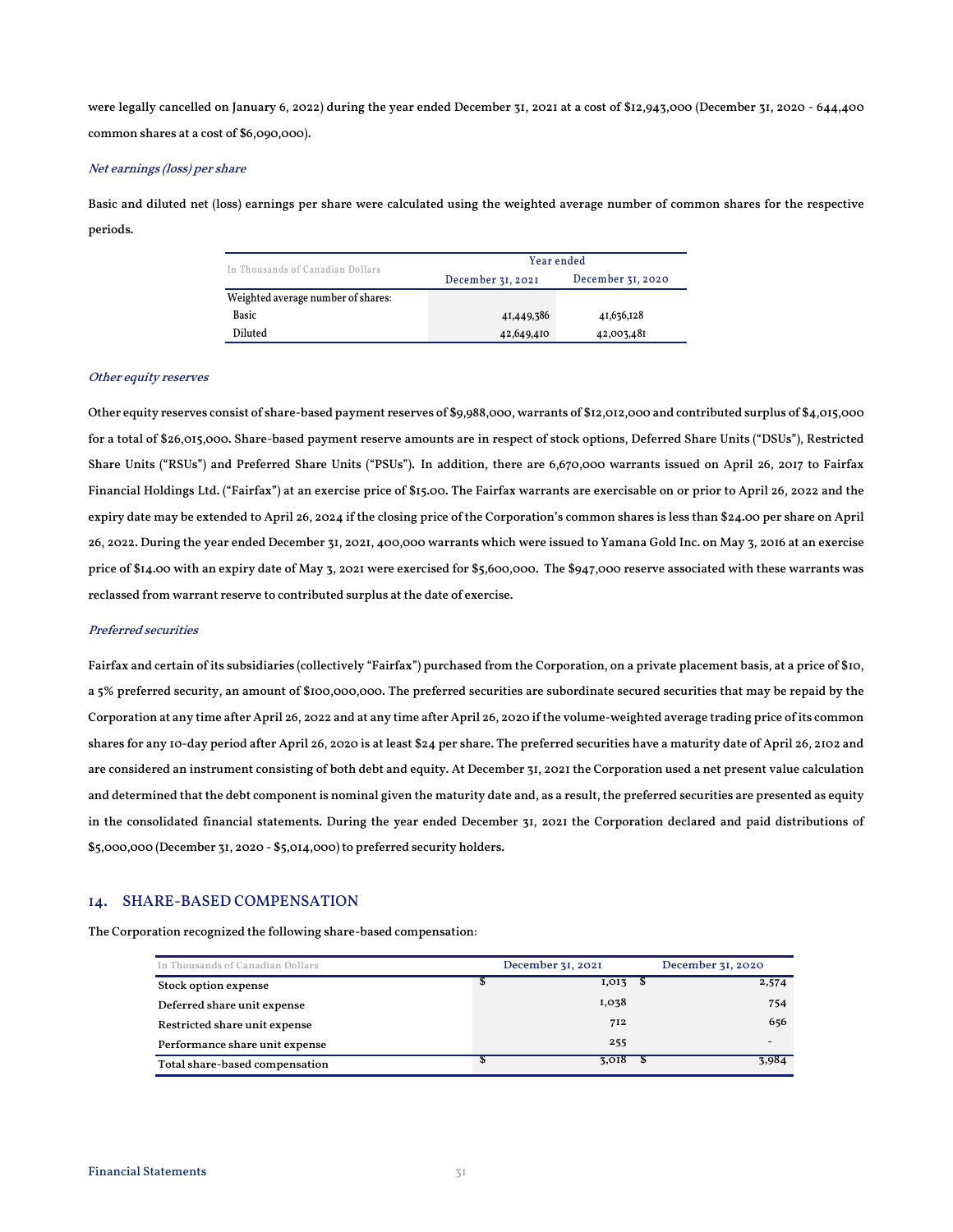A summary of the status of the Corporation's stock option plan as of December 31, 2021, and changes during the period then ended, is as

### follows:

|                                  | December 31, 2021        |               |                          | December 31, 2020        |                       |                         |  |  |
|----------------------------------|--------------------------|---------------|--------------------------|--------------------------|-----------------------|-------------------------|--|--|
| In Thousands of Canadian Dollars |                          |               | <b>Weighted Average</b>  |                          |                       | <b>Weighted Average</b> |  |  |
|                                  | <b>Number of Options</b> |               | <b>Exercise Price</b>    | <b>Number of Options</b> | <b>Exercise Price</b> |                         |  |  |
| Oustanding, beginning of year    | 975,377                  | \$            | 10.77                    | 739,358 \$               |                       | 12.35                   |  |  |
| Granted                          | 220,299                  | \$            | 15.59                    | 395,046 \$               |                       | 9.22                    |  |  |
| Exercised                        | (115,906)                |               | 10.62                    | $\overline{\phantom{a}}$ | \$                    | $\overline{a}$          |  |  |
| Expired                          | $-$                      | <sup>\$</sup> | $\overline{\phantom{a}}$ | $(159, 027)$ \$          |                       | 14.25                   |  |  |
| Outstanding, end of year         | $1,079,770$ \$           |               | II.77                    | 975,377 \$               |                       | 10.77                   |  |  |
| Exercisable, end of year         | 582,423                  | \$            | II.46                    | 482,372 \$               |                       | II.I2                   |  |  |

The weighted average remaining contractual life is 2.6 years. The weighted average fair value of stock options granted during the year ended December 31, 2021 was estimated on the dates of grant to be \$3.63(December 31, 2020 - \$1.80) using the Black-Scholes option pricing model with the following assumptions:

|                                | December 31, 2021 | December 31, 2020 |
|--------------------------------|-------------------|-------------------|
| Expected life (years)          | 5.00              | 5.00              |
| Risk-free interest rate $(\%)$ | 0.02              | 1.25              |
| Expected Volatility (%)        | 35.45             | 36.19             |
| Expected dividend yield (%)    | I.38              | 2.I7              |

A summary of the status of the Corporation's RSUs, DSUs and PSUs as of December 31, 2021is as follows:

|                                | <b>Number of RSUs</b> | <b>Number of DSUs</b> | Number of PSUs |
|--------------------------------|-----------------------|-----------------------|----------------|
| Outstanding, December 31, 2019 | 91,211                | 282,208               |                |
| Granted                        | 97,062                | 85,548                |                |
| Settled                        | (48, 498)             |                       |                |
| Expired                        |                       |                       |                |
| Outstanding, December 31, 2020 | 139,775               | 367,756               |                |
| Exercisable, December 31, 2020 |                       | 301,187               |                |
| Granted                        | 64,494                | 63,689                | 46,991         |
| Settled                        | (61, 228)             | (64, 516)             |                |
| Expired                        |                       | (867)                 |                |
| Outstanding, December 31, 2021 | 143,041               | 366,062               | 46,991         |
| Exercisable, December 31, 2021 | 1,242                 | ٠                     | 540            |

During the year ended December 31, 2021 the Corporation cash settled 21,932 RSUs for \$213,000 and equity settled 39,296 RSUs (19,356 common shares) (December 31, 2020 – 18,092 RSUs for \$209,000 and equity settled 30,406 RSUs (20,538 common shares).

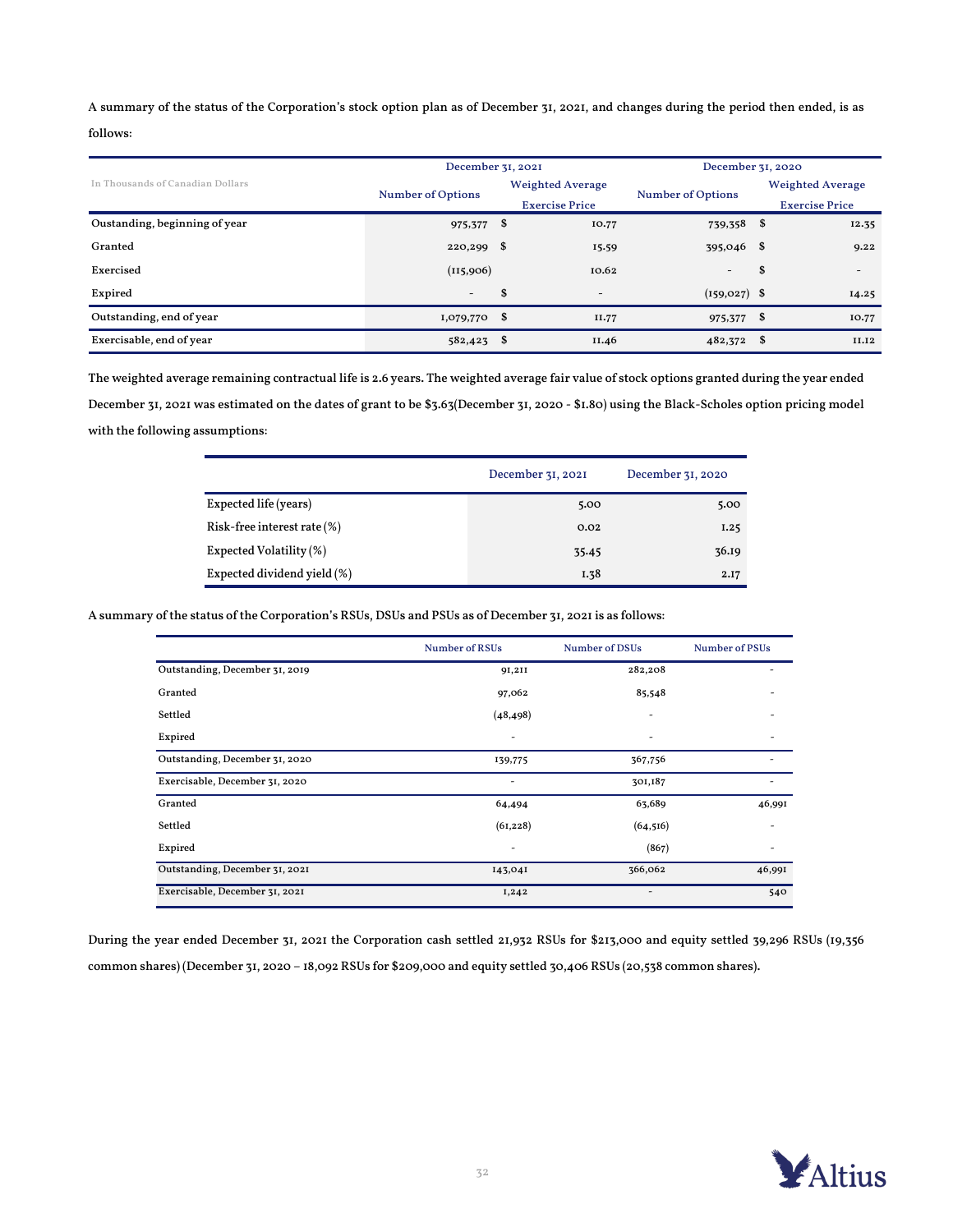## 15. SUPPLEMENTAL CASH FLOW INFORMATION

|                                                                       | Year ended          |                   |  |  |  |  |  |
|-----------------------------------------------------------------------|---------------------|-------------------|--|--|--|--|--|
| In Thousands of Canadian Dollars                                      | December 31, 2021   | December 31, 2020 |  |  |  |  |  |
| Adjustments for operating activities:                                 |                     |                   |  |  |  |  |  |
| Generative exploration                                                | \$<br>55            | \$<br>277         |  |  |  |  |  |
| Exploration and evaluation assets abandoned or impaired               | 2,889               | 80                |  |  |  |  |  |
| Share-based compensation                                              | 3,018               | 3,984             |  |  |  |  |  |
| Cash settled restricted share units                                   | (213)               | (208)             |  |  |  |  |  |
| Foreign exchange loss (gain)                                          | 316                 | (2,775)           |  |  |  |  |  |
| Impairment on goodwill and royalty interests                          | 6,031               | 46,147            |  |  |  |  |  |
| Amortization and depletion                                            | 22,913              | 18,049            |  |  |  |  |  |
| Interest on long-term debt                                            | 6,824               | 8,077             |  |  |  |  |  |
| Interest paid                                                         | (5,354)             | (6,992)           |  |  |  |  |  |
| Realized gain on disposal of derivatives                              | (6, 121)            | (609)             |  |  |  |  |  |
| Unrealized loss (gain) on fair value adjustment of derivatives        | 165                 | (2,049)           |  |  |  |  |  |
| Gain on loss of control of subsidiary                                 |                     | (790)             |  |  |  |  |  |
| Loss (earnings) from joint ventures                                   | 380                 | (2,953)           |  |  |  |  |  |
| Non-cash other revenue                                                | (I, OI8)            |                   |  |  |  |  |  |
| Gain on disposal of mineral property                                  | (4,704)             | (2,997)           |  |  |  |  |  |
| Share of (earnings) loss and impairment reversal in associates        | (I, 263)            | 4,108             |  |  |  |  |  |
| Gain on reclassification of an associate                              | (7, 595)            |                   |  |  |  |  |  |
| Dilution gain on issuance of shares by an associate and joint venture | (580)               | (2,924)           |  |  |  |  |  |
| Income taxes (current and deferred)                                   | 6,894               | 7,185             |  |  |  |  |  |
| Income taxes (paid)                                                   | (11, 203)           | (878)             |  |  |  |  |  |
|                                                                       | \$<br>$II,434$ \$   | 64,732            |  |  |  |  |  |
| Changes in non-cash operating working capital:                        |                     |                   |  |  |  |  |  |
| Accounts receivable and prepaid expenses                              | (I, 067)            | (2,192)           |  |  |  |  |  |
| Accounts payable and accrued liabilities                              | (874)               | 792               |  |  |  |  |  |
|                                                                       | \$<br>$(I, 94I)$ \$ | (1,400)           |  |  |  |  |  |
| Cash and cash equivalents consist of:                                 |                     |                   |  |  |  |  |  |
| Deposits with banks                                                   | 91,370              | 21,754            |  |  |  |  |  |
| Short-term investments                                                | 8,651               | 50                |  |  |  |  |  |
|                                                                       | \$<br>$100,021$ \$  | 21,804            |  |  |  |  |  |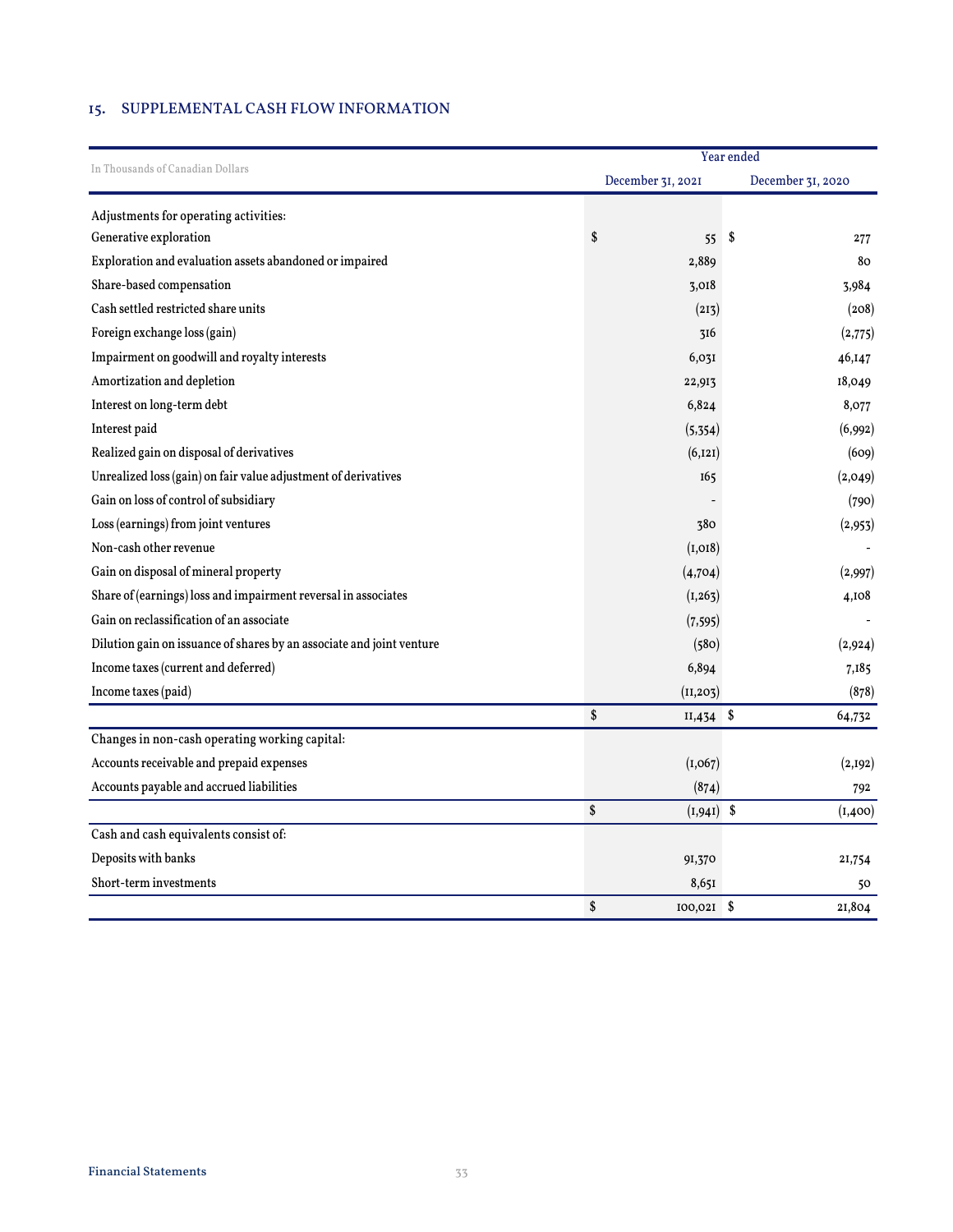#### 17. RELATED PARTY TRANSACTIONS

These transactions are in the normal course of operations and are measured at fair value, which is the amount of consideration established and based on the prevailing market rates.

|                                                     |                   | Year ended        |    |                   |  |  |  |  |
|-----------------------------------------------------|-------------------|-------------------|----|-------------------|--|--|--|--|
| In Thousands of Canadian Dollars                    |                   | December 31, 2021 |    | December 31, 2020 |  |  |  |  |
| Key management personnel and directors              |                   |                   |    |                   |  |  |  |  |
| Salaries and benefits                               | \$                | $3,130$ \$        |    | 3,160             |  |  |  |  |
| Share-based compensation                            |                   | 2,656             |    | 2,005             |  |  |  |  |
| Total                                               | \$                | $5,786$ \$        |    | 5,165             |  |  |  |  |
|                                                     |                   |                   |    |                   |  |  |  |  |
|                                                     |                   | Year ended        |    |                   |  |  |  |  |
| In Thousands of Canadian Dollars                    | December 31, 2021 |                   |    | December 31, 2020 |  |  |  |  |
| General and adminstrative expenses billed from (to) |                   |                   |    |                   |  |  |  |  |
| Associates                                          | \$                | 24                | -S | 24                |  |  |  |  |
| Joint venture                                       |                   | <b>IIO</b>        |    | (35)              |  |  |  |  |
| Total                                               | \$                | $134$ \$          |    | 6                 |  |  |  |  |

### 18. NON-CONTROLLING INTERESTS

The following table sets forth the Corporation's cash transactions relating to its non-controlling interests:

| In Thousands of Canadian Dollars |                              |                          |             |                          |                          |        |  |
|----------------------------------|------------------------------|--------------------------|-------------|--------------------------|--------------------------|--------|--|
| Year ended December 31, 2021     | Adia                         | <b>ARR</b>               | <b>CRLP</b> | GRLP                     | PRLP                     | Total  |  |
| Receipts                         | $\overline{\phantom{0}}$     | 98,932                   | -           | $\overline{\phantom{a}}$ | $\overline{\phantom{a}}$ | 98,932 |  |
| <b>Distributions</b>             | $\overline{\phantom{a}}$     | $\overline{\phantom{a}}$ | II4         | 270                      | I,018                    | I,402  |  |
|                                  |                              |                          |             |                          |                          |        |  |
| In Thousands of Canadian Dollars | Adia <sup>1</sup>            | <b>ARR</b>               | <b>CRLP</b> | GRLP                     | <b>PRLP</b>              | Total  |  |
| Year ended December 31, 2020     |                              |                          |             |                          |                          |        |  |
| Receipts                         | 305                          | 5,012                    | ۰           | $\overline{\phantom{a}}$ | $\overline{\phantom{a}}$ | 5,317  |  |
| <b>Distributions</b>             | $\qquad \qquad \blacksquare$ | $\overline{\phantom{a}}$ | 20          | 72                       | 998                      | I,090  |  |

1. Net of a flow through liability of \$344,000

#### IPO of Altius Renewable Royalties Corp.

On March 3, 2021 Altius Renewable Royalties Corp. ("ARR"), a subsidiary of the Corporation, completed an Initial Public Offering at a price of \$11.00 per ARR Share (the "Offering Price") for total gross proceeds of \$100,100,000. ARR granted to the Underwriters an over-allotment option to purchase up to an additional 1,365,000 Shares at the Offering Price for additional gross proceeds of up to \$15,015,000 if the option was exercised in full. On April 6, 2021 ARR announced that the underwriters partially exercised the over-allotment option for 694,000 common shares at the Offering Price for total gross proceeds of \$7,634,000. After the exercise of the over-allotment option the Corporation held 15,638,639 or approximately 59% of the issued and outstanding ARR Shares (61% after the close of the IPO). The proceeds from the IPO were to be used by ARR to fund additional renewable energy royalty focused investments to continue to support the growth of its renewable

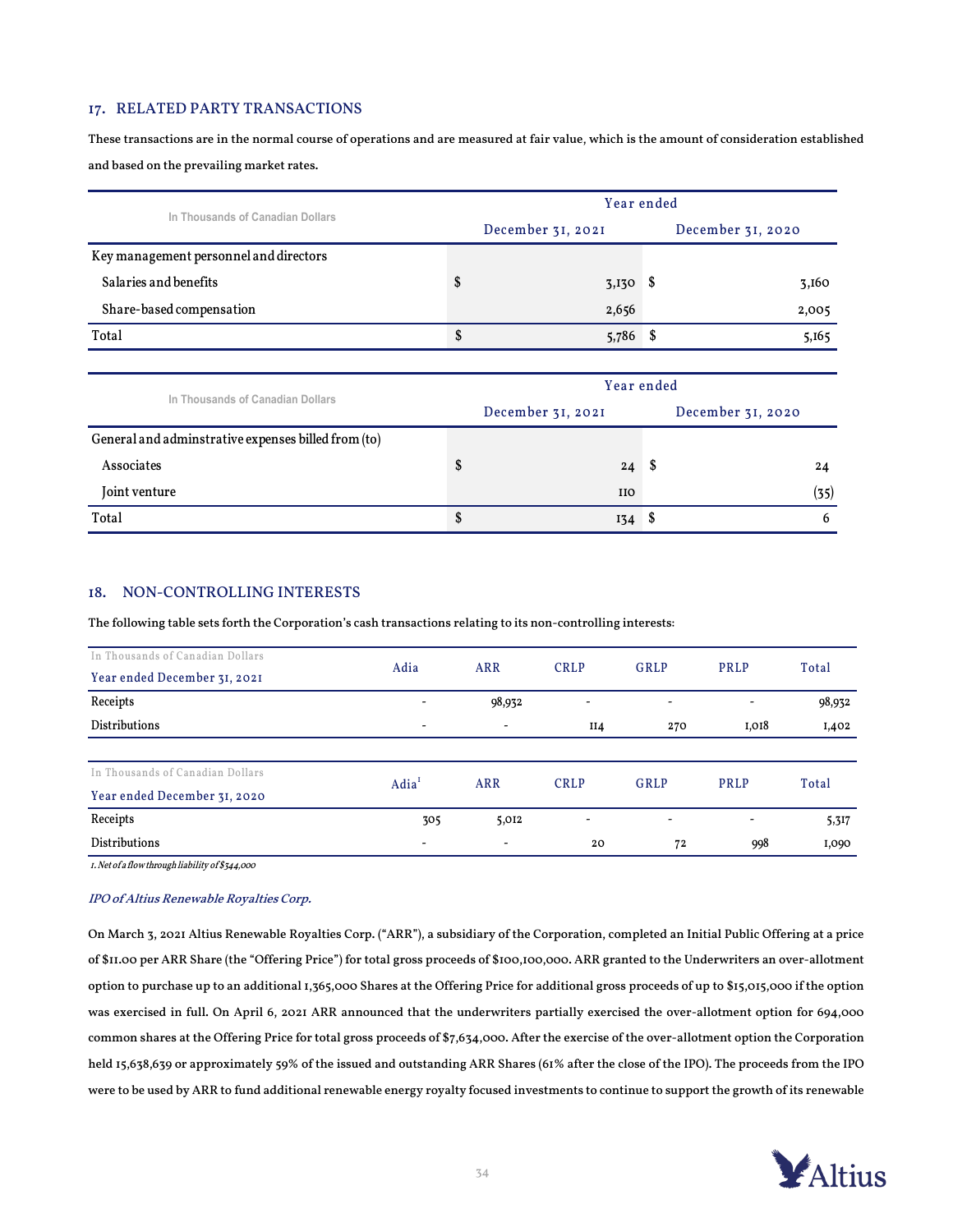energy royalty business and for general corporate purposes. As at December 31, 2021the Corporation continued to consolidate the operations of ARR and recorded the net cash proceeds of \$98,932,000 and has recorded the non-controlling interests share of the net assets of ARR of \$83,164,000 based on the percentage ownership of ARR.

### 19. FINANCIAL INSTRUMENTS AND RISK MANAGEMENT

The following table sets forth the Corporation's financial assets and liabilities measured at fair value on a recurring basis by level within the fair value hierarchy. The fair value of the other financial instruments of the Corporation approximates the carrying value due to their shortterm nature. Financial assets in level 2 consist of share purchase warrants and in level 3 consist of private company investments (Note 8).

| In Thousands of Canadian Dollars |         |                          |  |                          |                              |               |             |
|----------------------------------|---------|--------------------------|--|--------------------------|------------------------------|---------------|-------------|
| As at December 31, 2021          | Level 1 |                          |  | Level 2                  | Level 3                      | <b>TOTAL</b>  |             |
| Investments                      |         | 163,313                  |  | 3,844                    | 16,568                       |               | 183,725     |
| <b>FINANCIAL ASSETS</b>          | \$      | $163,313$ \$             |  | $3,844$ \$               | 16,568                       | -S            | 183,725     |
| Derivative - cash flow swap      |         | $\overline{\phantom{a}}$ |  | $_{II}$                  | $\qquad \qquad \blacksquare$ |               | $_{\rm II}$ |
| Other liability                  |         | 851                      |  | $\overline{\phantom{a}}$ | $\overline{\phantom{0}}$     |               | 851         |
| <b>FINANCIAL LIABILITIES</b>     |         | 85I S                    |  | $II \quad$               | $\overline{\phantom{a}}$     | <sup>\$</sup> | 862         |

| In Thousands of Canadian Dollars |         |                          |         |                          |         |                          |              |         |
|----------------------------------|---------|--------------------------|---------|--------------------------|---------|--------------------------|--------------|---------|
| As at December 31, 2020          | Level 1 |                          | Level 2 |                          | Level 3 |                          | <b>TOTAL</b> |         |
| Investments                      |         | 130,165                  |         | 4,513                    |         | 10,343                   |              | 145,021 |
| <b>FINANCIAL ASSETS</b>          | Φ       | 130,165                  | \$      | 4,513                    | -5      | 10,343                   | \$           | 145,021 |
| Derivative - cash flow swap      |         | $\overline{\phantom{a}}$ |         | 1,309                    |         |                          |              | 1,309   |
| Other liability                  |         | 1,001                    |         | $\overline{\phantom{0}}$ |         | $\overline{\phantom{0}}$ |              | 1,001   |
| <b>FINANCIAL LIABILITIES</b>     |         | 1,001                    | \$      | 1,309                    | - \$    | -                        | D            | 2,310   |

Level 1 – valuation based on quoted prices (unadjusted) observed in active markets for identical assets or liabilities;

Level 2 – valuation techniques based on inputs that are quoted prices of similar instruments in active markets; inputs other than quoted prices used in a valuation model that are observable for that instrument; inputs that are derived principally from or corroborated by observable market data by correlation or other means; and estimates of expected volatility, expected life and expected risk-free rate of return, and; Level  $3$  – valuation techniques with significant unobservable market inputs.

#### Reconciliation of Level 3 fair value measurements of financial instruments

The following table reconciles the fair value measurements of the Corporation's level 3 financial assets, which include lithium investments and certain mining and other investments (Note 8).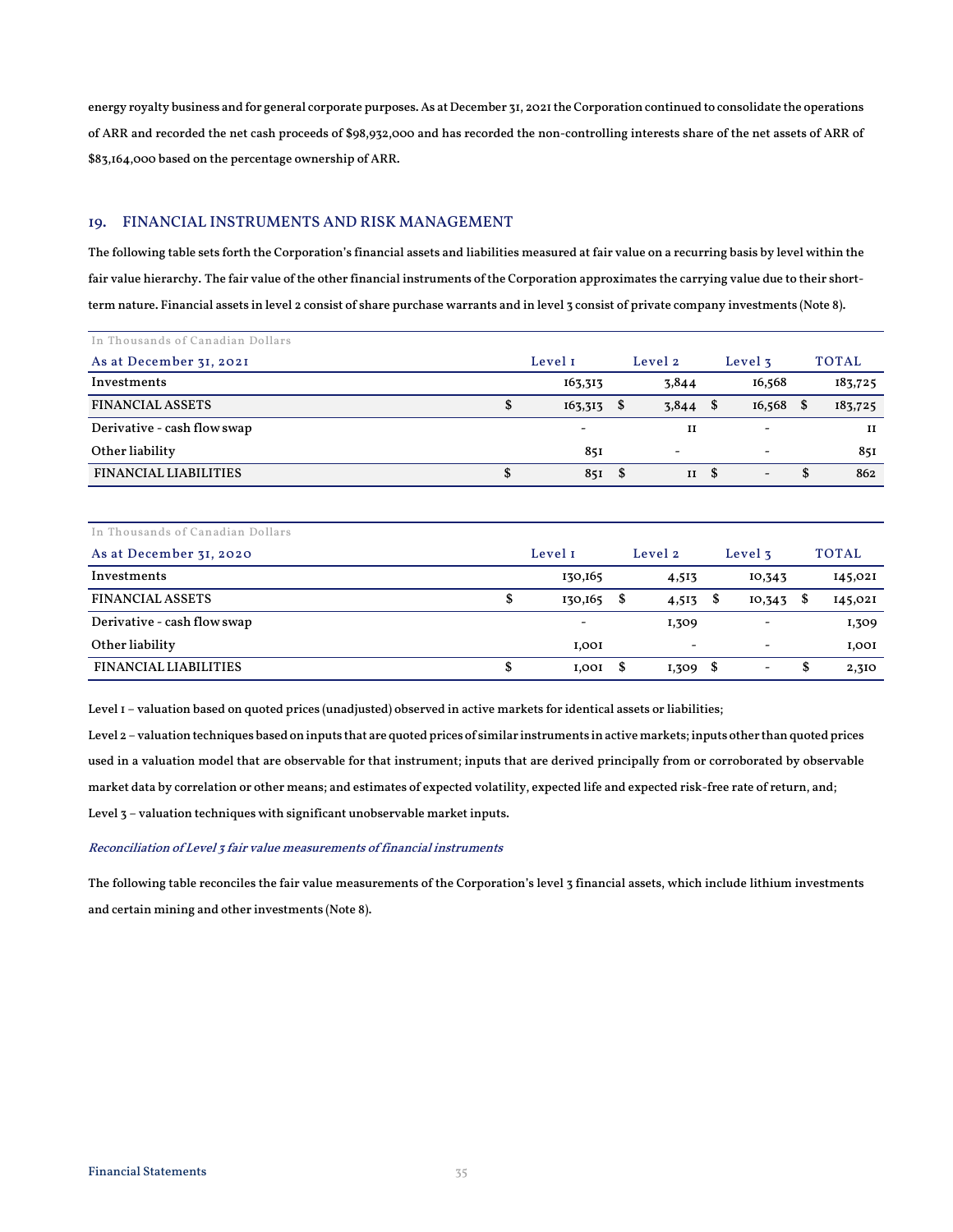| In Thousands of Canadian Dollars       | Level 3     |           |  |  |  |  |
|----------------------------------------|-------------|-----------|--|--|--|--|
|                                        | Investments |           |  |  |  |  |
| Balance, December 31, 2019             | \$          | 25,108    |  |  |  |  |
| Additions                              |             | 64,576    |  |  |  |  |
| Disposals                              |             | (689)     |  |  |  |  |
| Loss of control of subsidiary (Note 4) |             | (78, 459) |  |  |  |  |
| Revaluation gains (losses) through OCI |             | (193)     |  |  |  |  |
| Balance, December 31, 2020             | \$          | 10,343    |  |  |  |  |
| Additions                              |             | 7,625     |  |  |  |  |
| Disposals                              |             | (I,000)   |  |  |  |  |
| Revaluation gains (losses) through OCI |             | (400)     |  |  |  |  |
| Balance, December 31, 2021             | \$          | 16,568    |  |  |  |  |

#### Valuation technique and key inputs

The Corporation uses an income approach methodology for valuation of these instruments and or uses the value ascribed to external financings completed by its level 3 investments to determine the fair value. If an income approach is not possible, the Corporation utilizes cost as a proxy for fair value. The Corporation works with valuation specialists to establish valuation methodologies and techniques for Level 3 assets including the valuation approach, assumptions using publicly available and internally available information, updates for changes to inputs to the model and reconciling any changes in the fair value of the assets for each reporting date within its financial models.

#### Significant unobservable inputs

The Corporation may use estimates related to timing of revenues and cash flows, discounts rates and anticipated project development all of which are key inputs into a valuation model. Alternatively, the Corporation evaluates the pricing methodology used in any external financings by its level 3 investments as a key input for valuation.

#### Relationship and sensitivity of unobservable inputs to fair value

There are underlying sensitivities to these inputs and they may impact the fair value calculations. Specifically, using external financings as an input to the valuation model has the following impacts: the higher the price of the external financing, the higher the valuation of the level 3 investment, the lower the price of the external financing, the lower the valuation of the level 3 investment. A 1% change in financing prices results in a change in valuation of \$141,000 of these instruments.

The following table reconciles the fair value measurements of the level 3 financial assets, that are held in the GBR joint venture, consisting of renewable energy investments (Note 6).

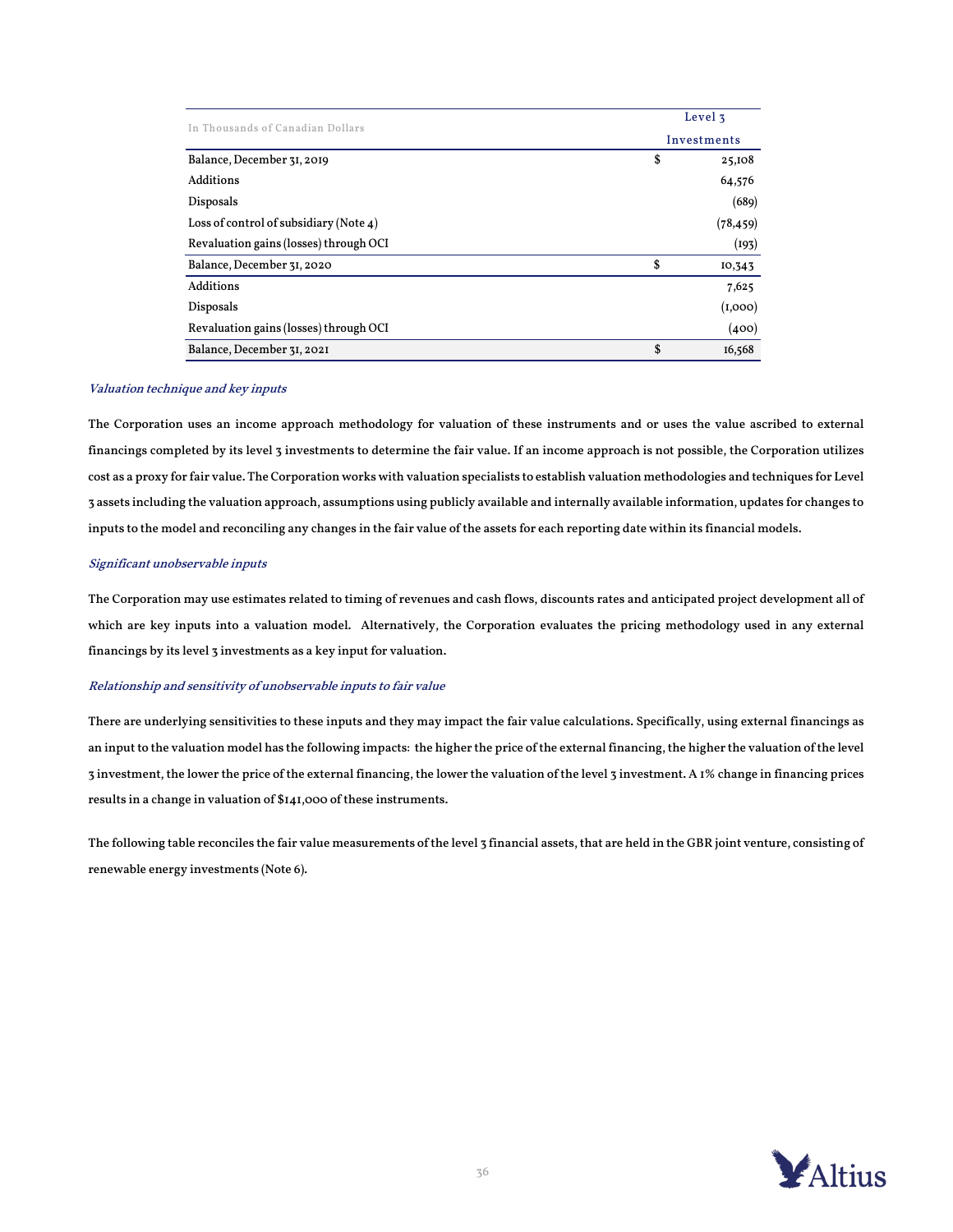|                                              |              |      |                          |   | Level 3                      |                                       |           |
|----------------------------------------------|--------------|------|--------------------------|---|------------------------------|---------------------------------------|-----------|
| In Thousands of Canadian Dollars             |              |      |                          |   | Renewable energy investments |                                       |           |
|                                              | $TGE^{(2)}$  |      | Apex $(2)$               |   | Longroad $(2)$               | Northleaf <sup><math>(2)</math></sup> | Total     |
| Balance, December 31, 2019                   | \$<br>13,569 | - \$ |                          | ა |                              | \$                                    | 13,240    |
| Additions                                    | 26,357       |      | 45,033                   |   |                              |                                       | 69,691    |
| Revaluation gains through OCI $(i)$          | 8,533        |      |                          |   |                              |                                       | 8,329     |
| Balance, December 31, 2020                   | 48,458 \$    |      | $45,033$ \$              |   | $\overline{\phantom{a}}$     | \$                                    | 93,49I    |
| <b>Additions</b>                             | 17,957       |      | 25,611                   |   | 45,069                       | 67,802                                | 156,439   |
| Reclassification to royalty interest         |              |      | (45,899)                 |   |                              |                                       | (45, 899) |
| Redemption                                   |              |      | 28,163                   |   |                              |                                       | 28,163    |
| Revaluation gains (losses) through OCI $(i)$ | 8,219        |      | (52,908)                 |   |                              |                                       | (44, 689) |
| Balance, December 31, 2021                   | 74,635 \$    |      | $\overline{\phantom{0}}$ | ა | 45,069                       | $67,802$ \$                           | 187,506   |

(1) The Corporation has recorded its 50% share of revaluation gains through OCI (December 31, 2020 - 89%)

(2) These amounts reflect the investments held in the joint venture on a 100% basis, converted at December 31, 2021 spot rate.

#### Valuation technique and key inputs

 awarded under the TGE Investment Agreement is subject to a minimum return threshold, which has the effect of muting the potential value impact of several of the unobservable inputs. The total cash distributions to be received under the Longroad and Northleaf Agreements is also subject to minimum return thresholds. If an income approach is not possible or the investment is recent, the Corporation utilizes cost as a proxy for fair value. The Corporation works with valuation specialists to establish valuation methodologies and techniques for Level 3 assets including the valuation approach, assumptions using publicly available and internally available information, updates for changes to inputs to the model and reconciling any changes in the fair value of the assets for each reporting date within its financial models. ĺ The Corporation applies an income approach methodology primarily modelled with risk adjusted discounted cash flows to capture the present value of expected future economic benefits to be derived from the ownership of the investments (Longroad and Northleaf) and the royalty contracts to be granted in exchange for the investments (TGE). The total number and value of royalty contracts to be ultimately

#### Significant unobservable inputs

The Corporation uses publicly available information for power purchase agreement prices and merchant power pricing, as well as estimates related to timing of revenues and cash flows, discounts rates and timing of commercial operations all of which are key inputs into the valuation model.

#### Relationship and sensitivity of unobservable inputs to fair value

The following table gives information about how the fair value of these investments held by GBR are determined and in particular, the significant unobservable inputs.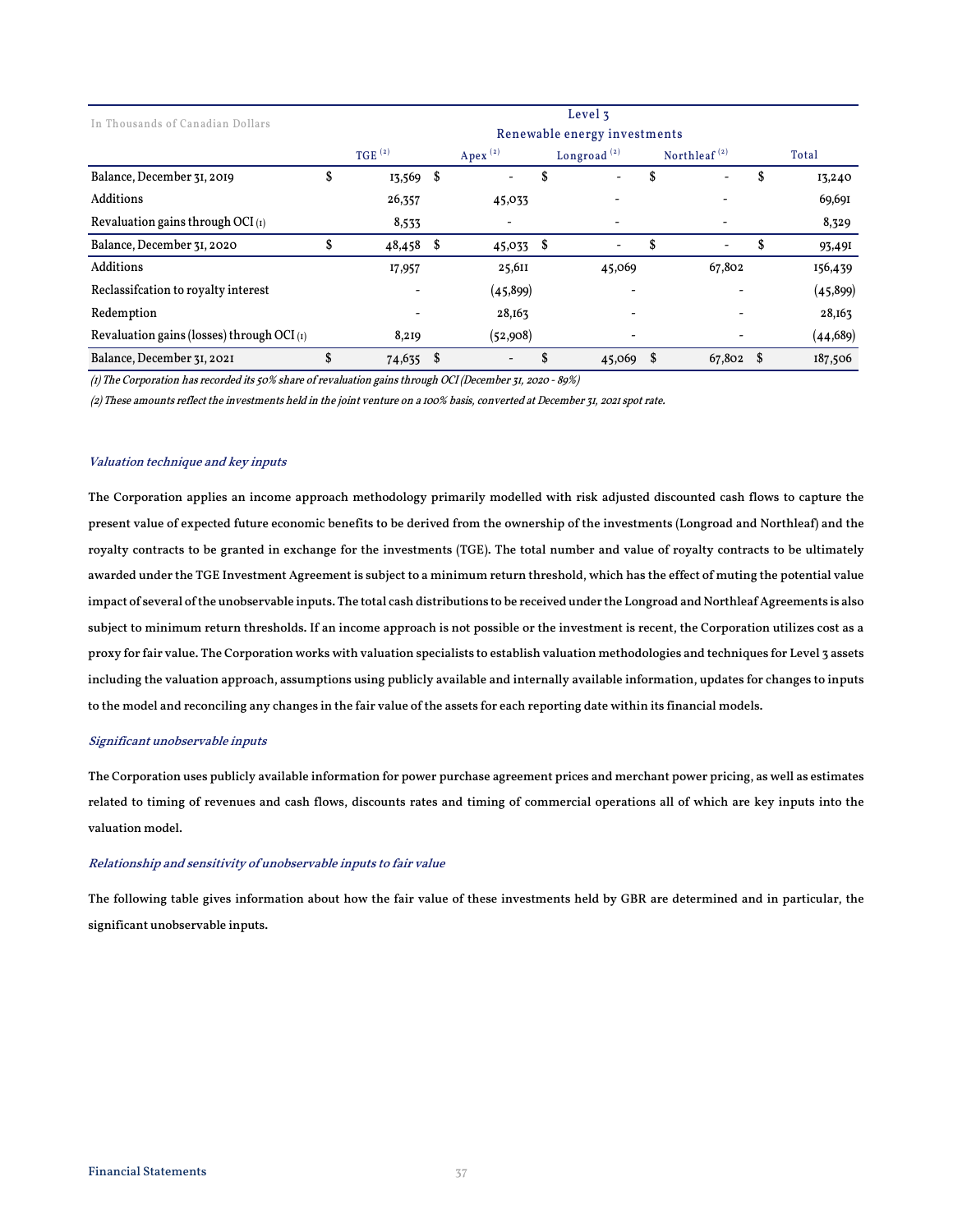| Significant unobservable inputs | Relationship and sensitivity of unobservable inputs to<br>fair value                                                                                                                                                                                                                                                                                                                                                                                  | Quantitative impact                                                                                                                                                                                                                                                                                                                                                                                                                                                            |
|---------------------------------|-------------------------------------------------------------------------------------------------------------------------------------------------------------------------------------------------------------------------------------------------------------------------------------------------------------------------------------------------------------------------------------------------------------------------------------------------------|--------------------------------------------------------------------------------------------------------------------------------------------------------------------------------------------------------------------------------------------------------------------------------------------------------------------------------------------------------------------------------------------------------------------------------------------------------------------------------|
| Discount rate                   | The Corporation applies a range of risk adjusted discount rates to<br>the expected project royalties based on the stage of development and                                                                                                                                                                                                                                                                                                            | The lower the discount rate the higher the value of an individual<br>royalty. The higher the discount rate the lower the value of the<br>individual royalty.                                                                                                                                                                                                                                                                                                                   |
|                                 | an assessment of the likelihood of completion.                                                                                                                                                                                                                                                                                                                                                                                                        | A 1% change in discount rates results in a change of \$6,271,000 to<br>the valuation of these instruments.                                                                                                                                                                                                                                                                                                                                                                     |
| Timing of commercial operations | There are a series of anticipated project development milestones<br>that occur as a project approaches commercial operations. As each<br>project development milestone nears completion or is met, the risk<br>associated with the project reaching commercial operations<br>decreases. The expected timing of the commercial operations date<br>(the date upon which cash flows are expected to commence) will<br>impact the fair value calculation. | As the commercial operations date approach and the time to<br>cashflow shortens, the value will increase based on the time value<br>of money. Impact is dependent on reduction in time and<br>appropriate risk adjusted discount rate. Given the minimum<br>return threshold it is expected that the impact of timing of<br>commercial operations will be minimal as delays will result in a<br>higher number of royalties granted and thus a higher value.<br>Nominal impact. |

#### Risk Management

The Corporation's financial assets and financial liabilities are exposed to various risk factors that may affect the fair value presentation or the amount ultimately received or paid on settlement of its assets and liabilities. The Corporation manages these risks through prudent investment and business decisions and, where the exposure is deemed too high, the Corporation may enter into derivative contracts to reduce this exposure. The Corporation does not utilize derivative financial instruments for trading or speculative purposes. Hedge accounting is applied only when appropriate documentation and effectiveness criteria are met.

#### Credit risk

Credit risk is the risk that a third party might fail to fulfill its performance obligations under the terms of a financial instrument. Credit risk arises from cash and cash equivalents, short-term investments and receivables. The Corporation closely monitors its financial assets, including the receivables from royalty operators who are responsible for remitting royalty income. The operators are established and reputable companies in the mining and mineral sector and as such management does not believe we have a significant concentration of credit risk.

The Corporation's cash and cash equivalents are held in fully segregated accounts and include only Canadian and US dollar instruments. The Corporation does not expect any liquidity issues or credit losses on these instruments.

#### Foreign currency risk

Certain royalty and streaming revenues are exposed to foreign currency fluctuations, which are denominated and paid in US dollars. The Corporation does not enter into any derivative contracts to reduce this exposure since the receivable is short-term in nature and the expected receivable amount cannot be predicted reliably. As at December 31, 2021 a 10% change in the US dollar to Canadian dollar exchange rate could affect net earnings by approximately \$252,000 in relation to the year end receivable.

The Corporation has a portion of its debt and cash denominated in US dollars. The Corporation does not enter into any derivative contracts to reduce this exposure and has the ability to offset debt with certain US dollar revenues. As at December 31, 2021 a 10% change in the US

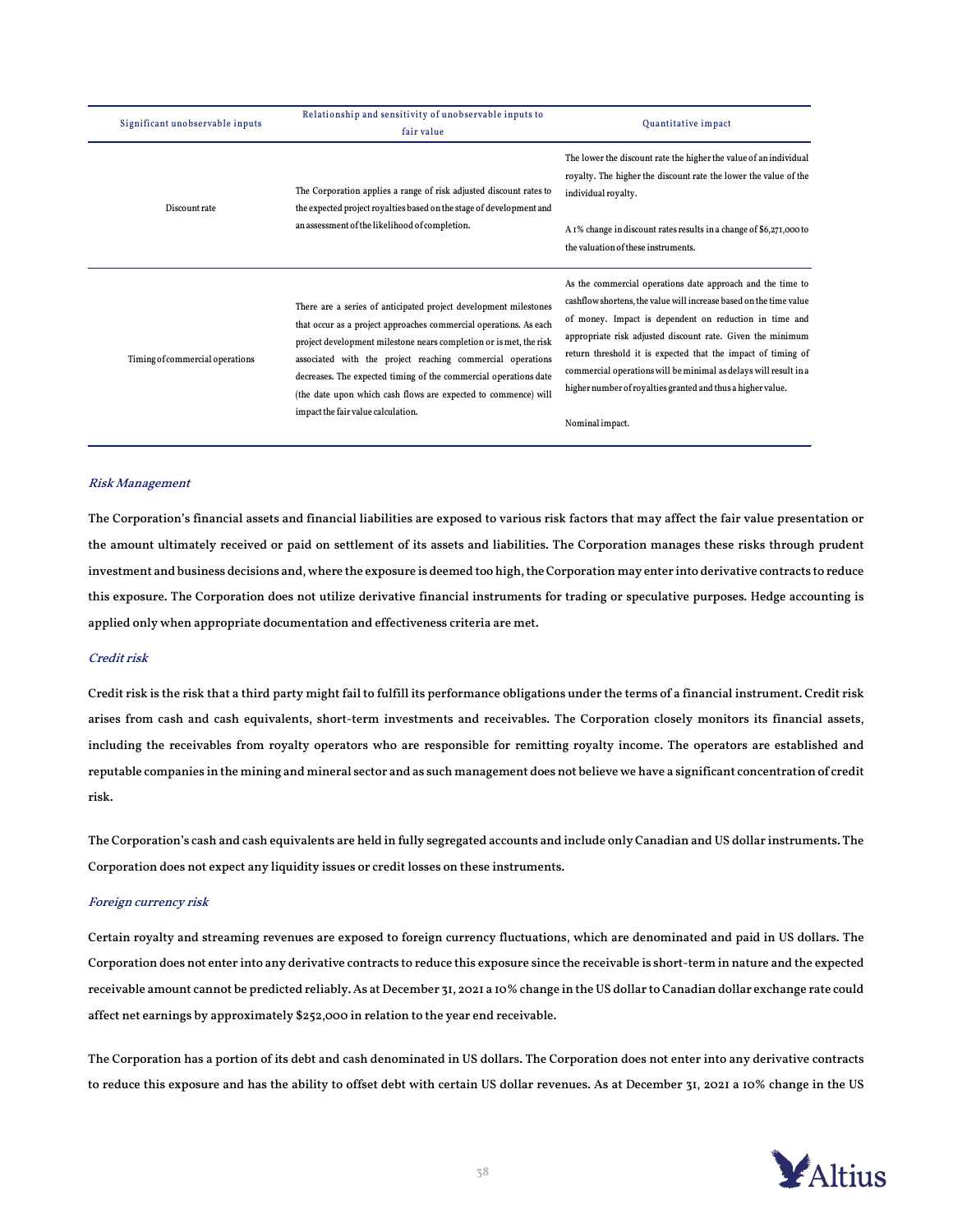dollar to Canadian dollar exchange rate could affect net earnings by approximately \$2,266,000 in relation to the year end foreign currency debt and foreign currency cash.

#### Liquidity risk

The Corporation believes that on a long-term basis its revenue generating assets and net working capital position will enable it to meet current and future obligations at the current level of activity. This conclusion could change with a significant change in the operations of the Corporation or as a result of other developments.

#### Other price risk

The value of the Corporation's mining and mineral related investments is exposed to fluctuations in the quoted market price depending on a number of factors, including general market conditions, company-specific operating performance and the market value of the commodities that the companies may focus on. The Corporation does not utilize any derivative contracts to reduce this exposure. Royalty interests are exposed to fluctuations in commodity prices as well as fluctuations in foreign currency, specifically the US dollar. The Corporation may be unable to sell its entire interest in an investment without having an adverse effect on the fair value of the security due to low trading volumes on some investments. The Corporation does not enter into any derivative contracts to reduce this exposure.

The Corporation has mining and other investments that are marked to fair market value at each reporting period, with a corresponding adjustment to other comprehensive earnings for increases in value and for other temporary declines in value. As at December 31, 2021 the Corporation's mining and other investments sensitivity to a +/- 20% movement in quoted market prices would affect comprehensive earnings by \$31,233,000 net of applicable taxes.

#### Interest rate risk

The Corporation has debt and is therefore exposed to interest rate risk on liabilities. The Corporation manages this risk by monitoring debt balances, entering into hedging transactions and making discretionary payments. The Corporation has a floating to fixed interest rate swap to manage the interest rate risk of its debt balance (term facility). The Corporation's cash and cash equivalents may fluctuate in value depending on the market interest rates and the time to maturity of the instruments. The Corporation manages this risk by limiting the maximum term to maturity on invested funds or holding the investments to maturity.

As at December 31, 2021, a +/- 1% change in the effective interest rates in respect of cash and cash equivalents would affect net earnings by \$700,000 net of applicable taxes. As at December 31, 2021, a +/- 1% change in the effective interest rates in respect of the revolving portion of the debt (\$68,710,000) would affect net earnings by \$481,000 net of applicable taxes.

#### COVID -19

Certain impacts to public health conditions particular to the coronavirus (COVID-19) outbreak that continued during the year ended December 31, 2021 may have a significant negative impact on the operations and profitability of the Corporation. The extent of the impact to the financial performance of the Corporation will depend on future developments, including (i) the duration and spread of the outbreak, (ii) the restrictions and advisories, (iii) the effects on the financial markets, (iv) the effects on the economy overall and (v) the effect on commodity prices, all of which are highly uncertain and cannot be predicted. The impact of COVID-19 on the Corporation's investments and royalty and streaming assets could be volatile as financial markets and commodity prices adjust accordingly. The impact of COVID-19 to the Corporation was minimal during the year ended December 31, 2021.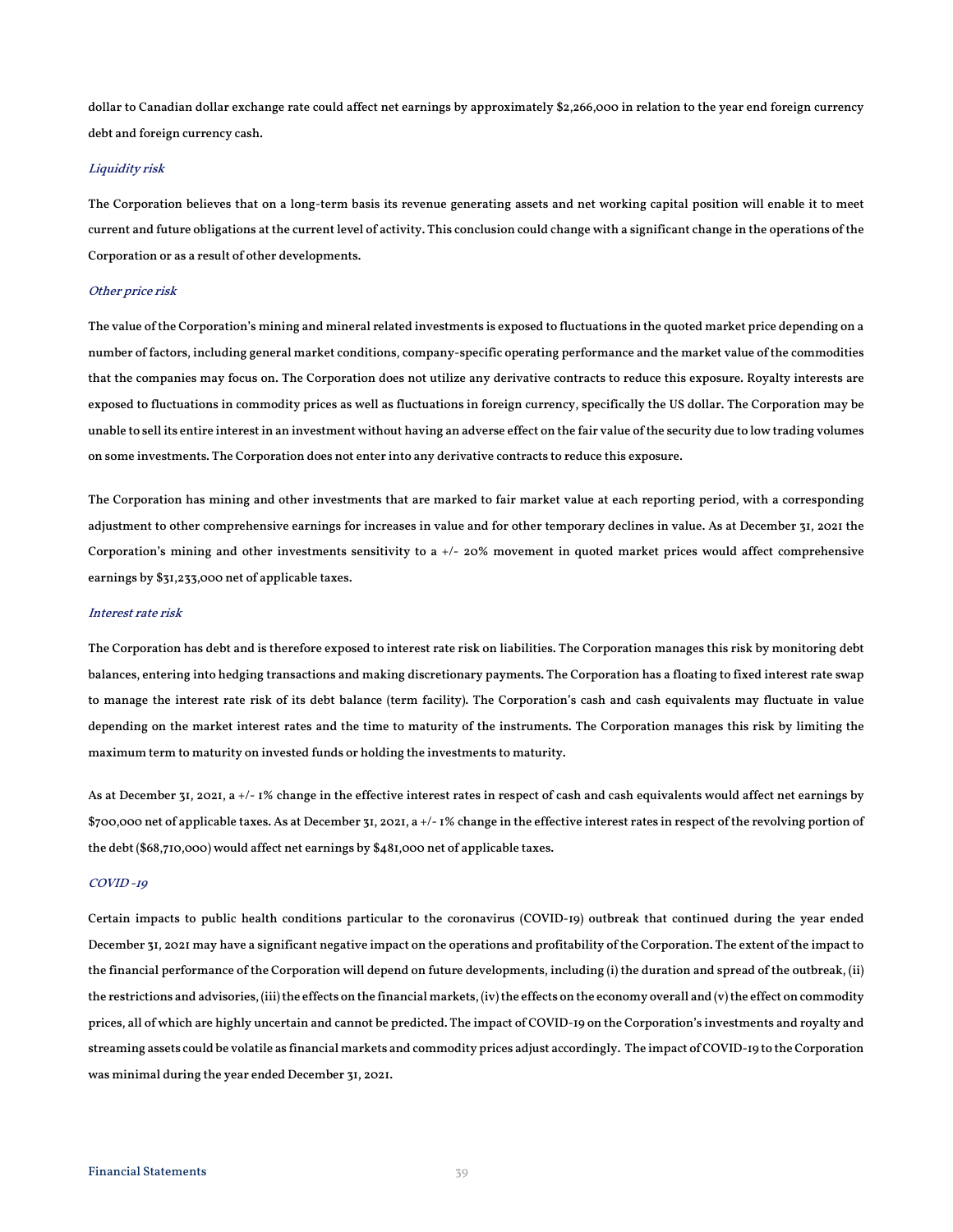#### 20. CAPITAL MANAGEMENT

The Corporation's primary objective when managing capital is to maximize returns for its shareholders by growing its asset base, both organically through strategic investments in exploration and evaluation assets and through accretive acquisitions of high quality royalties, streams and other similar interests, while ensuring capital protection. The Corporation defines capital as long-term debt, total equity and the undrawn revolving credit facility. Capital is managed by the Corporation's management and governed by the Board of Directors. The Corporation manages its capital by paying dividends and distributions to share and security holders, reinvesting in the business for growth and capital appreciation, repurchasing its common shares under its normal course issuer bid and amending its credit facilities to provide additional access to capital.

The Corporation is subject to external capital requirements on long-term debt and preferred securities and is in compliance with all covenant requirements as at December 31, 2021 and this continues to be assessed on a quarterly basis.

#### 21. COMMITMENTS

#### Office lease

The Corporation is committed under leases on office space including operating costs for future minimum lease payments of \$168,000 per annum until the lease expires in August 2026.

#### Mineral property expenditures

The Corporation has obtained various mineral rights licenses by staking claims and paying refundable security deposits. Certain expenditures are required on an annual basis, from the date of license issuance, in order to maintain the licenses in good standing and for refund of security deposits. On or before the anniversary date of license issuance, and if the required expenditures are not met, the Corporation has the option of reducing claims on a property, posting a refundable security bond for the deficient amount or elect to allow title of the license be cancelled. The Corporation is required to spend \$5,400,000 by December 31, 2022, of which \$2,216,000 is required spending by partners, in order to maintain its existing licenses in good standing.

#### Other commitments

The Corporation has committed to pay, on the anniversary date of November 1, a limited royalty to McChip Resources Inc. of \$500,000 per year for six years remaining based on a minimum production and grade threshold on the Rocanville mine. During the year ended December 31, 2021, the threshold was achieved, and the Corporation paid \$500,000 (December 31, 2020 - \$500,000) on the anniversary date.

#### 22. SEGMENTED INFORMATION

The Corporation manages its business under three operating segments consisting of Mineral Royalties, Renewable Royalties and Project Generation. Key measures used by the Chief Operating Decision Maker ("CODM") in assessing performance and in making resource allocation decisions are earnings before interest, tax, depreciation and amortization and other income (expenses) (''adjusted EBITDA'') and earnings before income taxes. Both measures enable the determination of cash return on the equity deployed and overall profitability for each segment. The Corporation's proportionate revenue and expenses from the LNRLP and Prairie Royalties prior to the acquisition of control are included in the Mineral Royalties segment on a gross revenue and expense basis and adjusted to earnings in joint ventures (under the equity method) in the adjustment and eliminations column of the table. Revenue and expenses from GBR are included in the Renewable

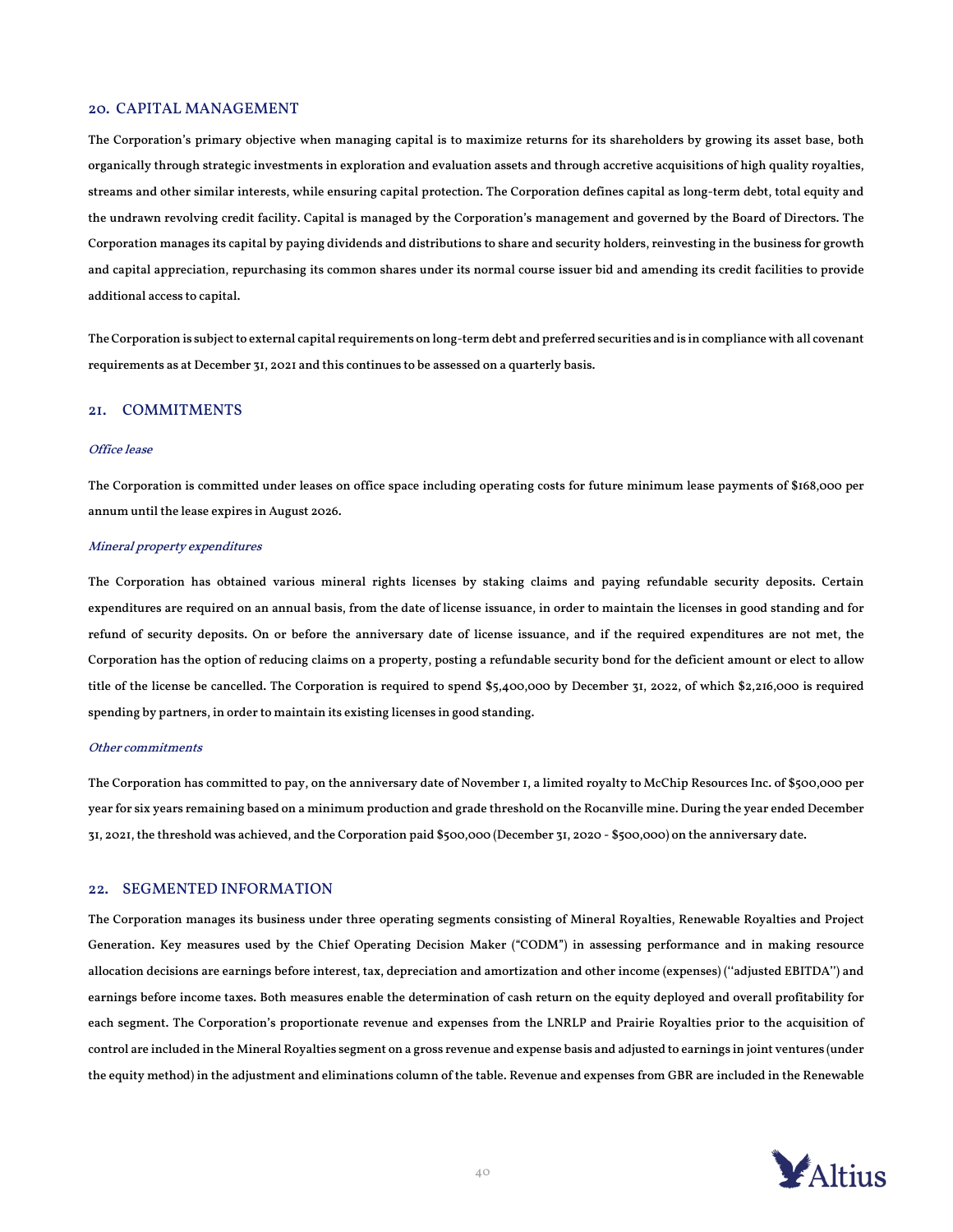Royalties segment on a gross revenue and expense basis and adjusted to earnings in joint ventures (under the equity method) in the adjustment and eliminations column of the table. Prior to the loss of control of GBR, the net investment by the Corporation in Renewable Royalties is included in the segments total assets and adjusted (eliminated on consolidation) in the adjustment and eliminations column of the table

| In Thousands of Canadian Dollars                                   |    | Mineral       | Renewable                |            | Project        |  | Subtotal                 |                | Adjustment for           |                    | Total     |
|--------------------------------------------------------------------|----|---------------|--------------------------|------------|----------------|--|--------------------------|----------------|--------------------------|--------------------|-----------|
| Reportable Segments, Year Ended December 31, 2021                  |    | Royalties     | Royalties                | Generation |                |  |                          | Joint Ventures |                          |                    |           |
| Revenue and other income                                           | \$ | 83,519 \$     |                          | $4II$ \$   | $504$ \$       |  | $84,434$ \$              |                | $(2,752)$ \$             |                    | 81,682    |
| Costs and Expenses                                                 |    |               |                          |            |                |  |                          |                |                          |                    |           |
| General and administrative                                         |    | 5,464         | 3,683                    |            | 2,306          |  | II,453                   |                | (2,402)                  |                    | 9,051     |
| Cost of sales - copper stream                                      |    | 5,701         |                          |            |                |  | 5,701                    |                |                          |                    | 5,701     |
| Generative exploration                                             |    | J.            |                          |            | 55             |  | 55                       |                |                          |                    | 55        |
| Mineral rights and leases                                          |    |               |                          |            | 274            |  | 274                      |                |                          |                    | 274       |
| <b>Adjusted EBITDA</b>                                             | \$ | $72,354$ \$   | $(3,272)$ \$             |            | $(2,131)$ \$   |  | 66,951 \$                |                | $(350)$ \$               |                    | 66,601    |
| Share-based compensation                                           | \$ | $(I, 709)$ \$ | $(364)$ \$               |            | $(945)$ \$     |  | $(3,018)$ \$             |                | $\overline{a}$           | \$                 | (3,018)   |
| Gain on disposition of investments                                 |    | ÷.            | -S                       | Ŝ          | 6,121          |  | $6,121$ \$               |                |                          |                    | 6,121     |
| Amortization and depletion                                         |    | (23, 229)     | (414)                    |            | $\overline{a}$ |  | (23, 643)                |                | 730                      |                    | (22, 913) |
| Earnings from joint ventures                                       |    |               | $\overline{a}$           |            | $\overline{a}$ |  | $\overline{\phantom{a}}$ |                | (380)                    |                    | (380)     |
| Gain on disposal of mineral property                               |    |               | $\overline{a}$           |            | 4,704          |  | 4,704                    |                | ÷,                       |                    | 4,704     |
| Gain on reclassification of an associate                           |    |               | $\overline{a}$           |            | 7,595          |  | 7,595                    |                |                          |                    | 7,595     |
| Foreign exchange loss                                              |    | 223           | 307                      |            | L,             |  | 530                      |                |                          |                    | 530       |
| Impairment on goodwill and royalty interest                        |    | (6, 03I)      |                          |            | $\overline{a}$ |  | (6, 03I)                 |                |                          |                    | (6, 03I)  |
| Unrealized gain on fair value adjustment of derivative             |    |               |                          |            | (165)          |  | (165)                    |                |                          |                    | (165)     |
| Exploration and evaluation assets abandoned or impaired            |    |               | $\overline{\phantom{a}}$ |            | (2,889)        |  | (2,889)                  |                |                          |                    | (2,889)   |
| Dilution gain on issuance of shares by associate and joint venture |    |               | 580                      |            | $\overline{a}$ |  | 580                      |                |                          |                    | 580       |
| Share of (loss) and impairment in associates                       |    |               |                          |            | 1,263          |  | 1,263                    |                |                          |                    | 1,263     |
| Interest on long-term debt                                         |    | (6, 824)      | $\overline{a}$           |            | $\overline{a}$ |  | (6, 824)                 |                |                          |                    | (6, 824)  |
| Earnings (loss) before income taxes                                | Ŝ. | 34,784 \$     | $(3,163)$ \$             |            | $13,553$ \$    |  | $45,174$ \$              |                | $\overline{\phantom{a}}$ | \$                 | 45,174    |
|                                                                    |    |               |                          |            |                |  |                          |                |                          |                    |           |
| Income taxes (current and deferred)                                |    |               |                          |            |                |  |                          |                |                          | $\mathbf{\hat{s}}$ | 6,894     |
| Net earnings                                                       |    |               |                          |            |                |  |                          |                |                          |                    | 38,280    |
| Supplementary information                                          |    |               |                          |            |                |  |                          |                |                          |                    |           |
| Total assets $(I)$                                                 | \$ | 430,787 \$    | 210,223 \$               |            | 80,391 \$      |  | 721,401 \$               |                |                          | S                  | 721,401   |
| Cash flow from (used)                                              |    |               |                          |            |                |  |                          |                |                          |                    |           |
| Operating activities                                               |    | 58,435        | (3, 272)                 |            | (5,654)        |  | 49,419                   |                | (1,646)                  |                    | 47,773    |
| Financing activities                                               |    | (41, 942)     | 98,932                   |            |                |  | 56,990                   |                |                          |                    | 56,990    |
| Investing activities                                               |    | (7, 886)      | (35,261)                 |            | 14,955         |  | (28, 192)                |                | 1,646                    |                    | (26, 546) |
| Total cash flow from (used)                                        | \$ | 8,607 \$      | 60,399 \$                |            | $9,301$ \$     |  | 78,217 \$                |                | $\overline{\phantom{a}}$ | \$                 | 78,217    |